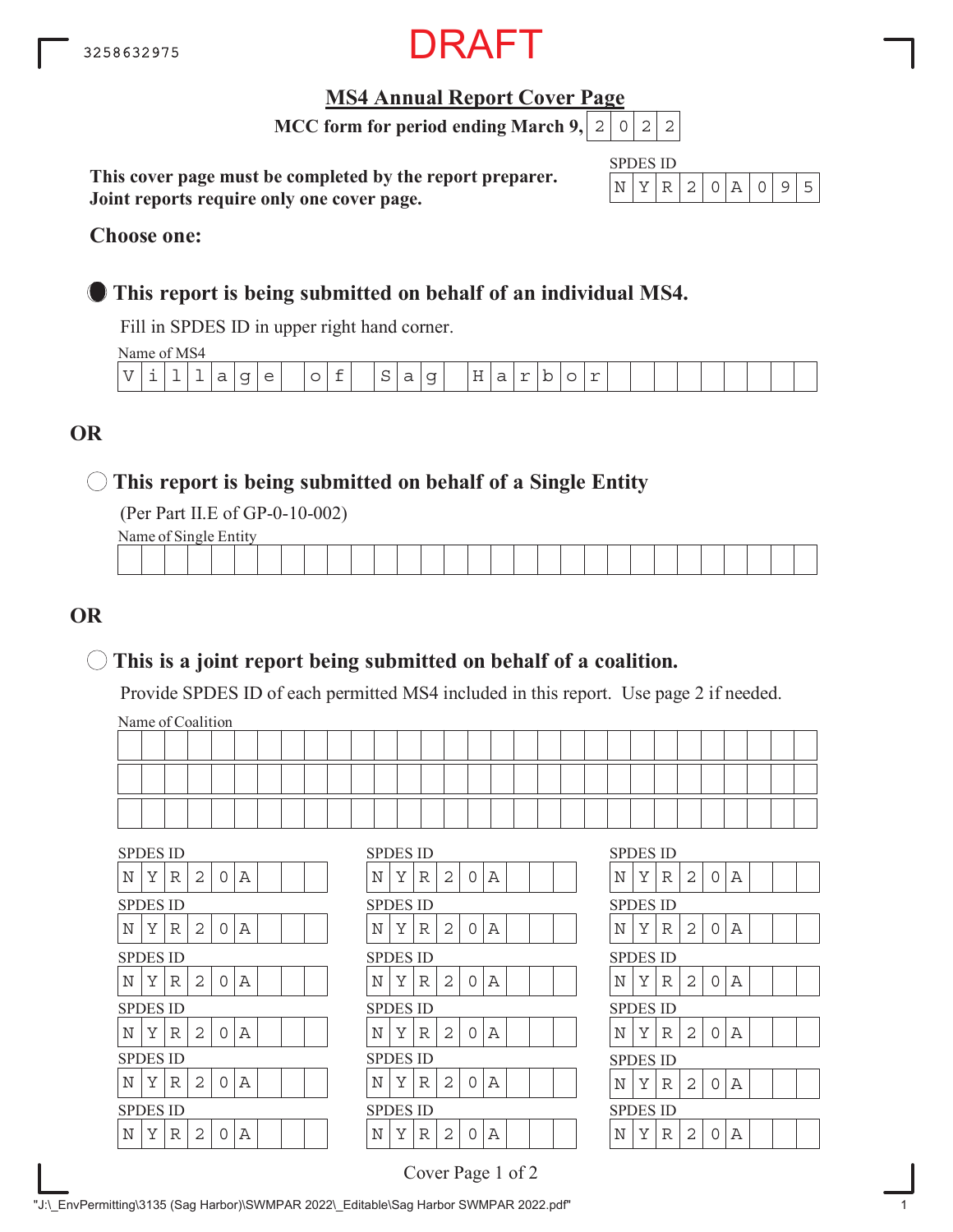## **MS4 Annual Report Cover Page**

**MCC form for period ending March 9,**  $|2|0|2|2$ 

Provide SPDES ID of each permitted MS4 included in this report.

|         | <b>SPDES ID</b> |   |   |   |   |  |  |                    | <b>SPDES ID</b> |   |
|---------|-----------------|---|---|---|---|--|--|--------------------|-----------------|---|
| Ν       | Υ               | R | 2 | 0 | Α |  |  | N                  | Υ               | R |
|         | <b>SPDES ID</b> |   |   |   |   |  |  |                    | <b>SPDES ID</b> |   |
| N       | Υ               | R | 2 | 0 | Α |  |  | N                  | Υ               | R |
|         | SPDES ID        |   |   |   |   |  |  |                    | SPDES ID        |   |
| Ν       | Υ               | R | 2 | 0 | Α |  |  | N                  | Υ               | R |
|         | SPDES ID        |   |   |   |   |  |  |                    | SPDES ID        |   |
| Ν       | Υ               | R | 2 | 0 | Α |  |  | Ν                  | Υ               | R |
|         | <b>SPDES ID</b> |   |   |   |   |  |  |                    | <b>SPDES ID</b> |   |
| N       | Υ               | R | 2 | 0 | Α |  |  | N                  | Υ               | R |
|         | <b>SPDES ID</b> |   |   |   |   |  |  |                    | <b>SPDES ID</b> |   |
| N       | Υ               | R | 2 | 0 | Α |  |  | N                  | Υ               | R |
|         | <b>SPDES ID</b> |   |   |   |   |  |  |                    | <b>SPDES ID</b> |   |
| Ν       | Υ               | R | 2 | 0 | Α |  |  | N                  | Υ               | R |
|         | <b>SPDES ID</b> |   |   |   |   |  |  |                    | SPDES ID        |   |
| N       | Υ               | R | 2 | 0 | Α |  |  | N                  | Υ               | R |
|         | SPDES ID        |   |   |   |   |  |  |                    | SPDES ID        |   |
| N       | Υ               | R | 2 | 0 | Α |  |  | N                  | Υ               | R |
|         | SPDES ID        |   |   |   |   |  |  |                    | SPDES ID        |   |
| Ν       | Υ               | R | 2 | 0 | Α |  |  | Ν                  | Υ               | R |
|         | SPDES ID        |   |   |   |   |  |  |                    | <b>SPDES ID</b> |   |
| N       | Υ               | R | 2 | 0 | Α |  |  | N                  | Υ               | R |
|         | <b>SPDES ID</b> |   |   |   |   |  |  |                    | <b>SPDES ID</b> |   |
| Ν       | Υ               | R | 2 | 0 | Α |  |  | N                  | Υ               | R |
|         | <b>SPDES ID</b> |   |   |   |   |  |  |                    | SPDES ID        |   |
| Ν       | Υ               | R | 2 | 0 | Α |  |  | Ν                  | Υ               | R |
|         | SPDES ID        |   |   |   |   |  |  |                    | SPDES ID        |   |
| N       | Υ               | R | 2 | 0 | Α |  |  | N                  | Υ               | R |
|         | <b>SPDES ID</b> |   |   |   |   |  |  |                    | <b>SPDES ID</b> |   |
| Ν       | Υ               | R | 2 | 0 | Α |  |  | $\overline{\rm N}$ | Υ               | R |
|         | <b>SPDES ID</b> |   |   |   |   |  |  |                    | <b>SPDES ID</b> |   |
| Ν       | Υ               | R | 2 | 0 | Α |  |  | N                  | Υ               | R |
|         | <b>SPDES ID</b> |   |   |   |   |  |  |                    | <b>SPDES ID</b> |   |
| N       | Υ               | R | 2 | 0 | Α |  |  | Ν                  | Υ               | R |
|         | SPDES ID        |   |   |   |   |  |  |                    | <b>SPDES ID</b> |   |
| $\rm N$ | Υ               | R | 2 | 0 | Α |  |  | N                  | Υ               | R |

|            | <b>SPDES ID</b> |             |                |                |       |  |  |             | <b>SPDES ID</b> |   |   |          |       |  |  | <b>SPDES ID</b> |   |   |   |                |          |
|------------|-----------------|-------------|----------------|----------------|-------|--|--|-------------|-----------------|---|---|----------|-------|--|--|-----------------|---|---|---|----------------|----------|
| N          | Υ               | R           | 2              | 0              | Α     |  |  | Ν           | Υ               | R | 2 | 0        | Α     |  |  | N               | Υ | R | 2 | 0              | Α        |
|            | <b>SPDES ID</b> |             |                |                |       |  |  |             | <b>SPDES ID</b> |   |   |          |       |  |  | <b>SPDES ID</b> |   |   |   |                |          |
| Ν          | Υ               | R           | 2              | 0              | Α     |  |  | Ν           | Υ               | R | 2 | 0        | Α     |  |  | Ν               | Υ | R | 2 | 0              | А        |
|            | SPDES ID        |             |                |                |       |  |  |             | <b>SPDES ID</b> |   |   |          |       |  |  | <b>SPDES ID</b> |   |   |   |                |          |
| N          | Υ               | R           | 2              | 0              | Α     |  |  | Ν           | Υ               | R | 2 | 0        | А     |  |  | Ν               | Υ | R | 2 | $\overline{O}$ | Α        |
|            | <b>SPDES ID</b> |             |                |                |       |  |  |             | <b>SPDES ID</b> |   |   |          |       |  |  | <b>SPDES ID</b> |   |   |   |                |          |
| Ν          | Υ               | R           | 2              | 0              | Α     |  |  | Ν           | Υ               | R | 2 | 0        | Α     |  |  | N               | Υ | R | 2 | 0              | Α        |
|            | SPDES ID        |             |                |                |       |  |  |             | <b>SPDES ID</b> |   |   |          |       |  |  | <b>SPDES ID</b> |   |   |   |                |          |
| N          | Υ               | R           | 2              | 0              | А     |  |  | Ν           | Υ               | R | 2 | 0        | А     |  |  | Ν               | Υ | R | 2 | 0              | А        |
|            | SPDES ID        |             |                |                |       |  |  |             | <b>SPDES ID</b> |   |   |          |       |  |  | <b>SPDES ID</b> |   |   |   |                |          |
| N          | Υ               | R           | 2              | 0              | Α     |  |  | Ν           | Y               | R | 2 | $\Omega$ | Α     |  |  | N               | Υ | R | 2 | $\overline{O}$ | Α        |
|            | <b>SPDES ID</b> |             |                |                |       |  |  |             | <b>SPDES ID</b> |   |   |          |       |  |  | <b>SPDES ID</b> |   |   |   |                |          |
| N          | Υ               | R           | 2              | 0              | А     |  |  | N           | Y               | R | 2 | 0        | Α     |  |  | N               | Υ | R | 2 | $\Omega$       | А        |
|            | <b>SPDES ID</b> |             |                |                |       |  |  |             | <b>SPDES ID</b> |   |   |          |       |  |  | <b>SPDES ID</b> |   |   |   |                |          |
| N          | Υ               | R           | 2              | 0              | Α     |  |  | Ν           | Υ               | R | 2 | 0        | Α     |  |  | N               | Υ | R | 2 | 0              | А        |
|            | SPDES ID        |             |                |                |       |  |  |             | <b>SPDES ID</b> |   |   |          |       |  |  | <b>SPDES ID</b> |   |   |   |                |          |
| N          | Υ               | R           | 2              | 0              | Α     |  |  | N           | Υ               | R | 2 | 0        | Α     |  |  | N               | Υ | R | 2 | 0              | А        |
|            | <b>SPDES ID</b> |             |                |                |       |  |  |             | <b>SPDES ID</b> |   |   |          |       |  |  | <b>SPDES ID</b> |   |   |   |                |          |
| N          | Υ               | R           | 2              | 0              | Α     |  |  | N           | Υ               | R | 2 | 0        | Α     |  |  | Ν               | Υ | R | 2 | $\overline{O}$ | Α        |
|            | SPDES ID        |             |                |                |       |  |  |             | <b>SPDES ID</b> |   |   |          |       |  |  | <b>SPDES ID</b> |   |   |   |                |          |
| N          | Υ               | R           | 2              | 0              | Α     |  |  | Ν           | Υ               | R | 2 | 0        | Α     |  |  | N               | Υ | R | 2 | O              | А        |
|            | <b>SPDES ID</b> |             |                |                |       |  |  |             | <b>SPDES ID</b> |   |   |          |       |  |  | <b>SPDES ID</b> |   |   |   |                |          |
| N          | Υ               | R           | 2              | 0              | Α     |  |  | N           | Υ               | R | 2 | 0        | Α     |  |  | Ν               | Υ | R | 2 | 0              | А        |
|            | <b>SPDES ID</b> |             |                |                |       |  |  |             | <b>SPDES ID</b> |   |   |          |       |  |  | <b>SPDES ID</b> |   |   |   |                |          |
| Ν          | Υ               | R           | 2              | 0              | Α     |  |  | Ν           | Υ               | R | 2 | 0        | Α     |  |  | N               | Υ | R | 2 | 0              | Α        |
|            | <b>SPDES ID</b> |             |                |                |       |  |  |             | <b>SPDES ID</b> |   |   |          |       |  |  | <b>SPDES ID</b> |   |   |   |                |          |
| Ν          | Υ               | $\mathbb R$ | 2              | 0              | Α     |  |  | N           | Υ               | R | 2 | 0        | Α     |  |  | N               | Υ | R | 2 | 0              | Α        |
|            | <b>SPDES ID</b> |             |                |                |       |  |  |             | <b>SPDES ID</b> |   |   |          |       |  |  | <b>SPDES ID</b> |   |   |   |                |          |
| $_{\rm N}$ | Υ               | R           | 2              |                | 0   A |  |  | Ν           | Υ               | R | 2 | 0        | Α     |  |  | $\mathbb N$     | Υ | R | 2 | 0              | Α        |
|            | <b>SPDES ID</b> |             |                |                |       |  |  |             | <b>SPDES ID</b> |   |   |          |       |  |  | <b>SPDES ID</b> |   |   |   |                |          |
| N          | Y R             |             | 2              | $\overline{0}$ | Α     |  |  | $\mathbf N$ | $Y \mid$        | R | 2 | 0        | Α     |  |  | Ν               | Υ | R | 2 | O              | А        |
|            | <b>SPDES ID</b> |             |                |                |       |  |  |             | <b>SPDES ID</b> |   |   |          |       |  |  | <b>SPDES ID</b> |   |   |   |                |          |
| Ν          | Υ               | R           | 2              |                | 0   A |  |  | N           | Υ               | R | 2 | 0        | A     |  |  | $\mathbb N$     | Υ | R | 2 | 0              | $\Delta$ |
|            | <b>SPDES ID</b> |             |                |                |       |  |  |             | <b>SPDES ID</b> |   |   |          |       |  |  | <b>SPDES ID</b> |   |   |   |                |          |
| Ν          | Y               | R           | $\overline{2}$ |                | 0   A |  |  | $_{\rm N}$  | Y               | R | 2 |          | 0   A |  |  | $\mathbf N$     | Υ | R | 2 | $0 \Delta$     |          |
|            |                 |             |                |                |       |  |  |             |                 |   |   |          |       |  |  |                 |   |   |   |                |          |

| N<br>Υ<br>2<br>0<br>Α<br>R<br>SPDES<br>ID<br>$\overline{c}$<br>N<br>Υ<br>A<br>0<br>R<br><b>SPDES ID</b><br>Υ<br>Ν<br>R<br>2<br>0<br>А<br><b>SPDES ID</b><br>Υ<br>2<br>N<br>0<br>Α<br>R<br>SPDES ID<br>N<br>Υ<br>2<br>R<br>Α<br>0<br><b>SPDES ID</b><br>Υ<br>Ν<br>2<br>R<br>А<br>0<br>SPDES ID<br>N<br>Υ<br>2<br>0<br>A<br>R<br>SPDES<br>ID.<br>$\overline{c}$<br>Υ<br>Α<br>Ν<br>0<br>R<br>SPDES ID<br>2<br>Α<br>Ν<br>Υ<br>R<br>0<br>SPDES ID<br>N<br>Υ<br>2<br>0<br>Α<br>R<br>SPDES ID<br>N<br>Υ<br>$\mathbf{2}$<br>R<br>Α<br>0<br>SPDES ID<br>2<br>Α<br>Ν<br>Υ<br>R<br>0<br>SPDES ID<br>2<br>N<br>Υ<br>0<br>Α<br>R<br><b>SPDES ID</b> | SPDES ID |  |  |  |  |
|----------------------------------------------------------------------------------------------------------------------------------------------------------------------------------------------------------------------------------------------------------------------------------------------------------------------------------------------------------------------------------------------------------------------------------------------------------------------------------------------------------------------------------------------------------------------------------------------------------------------------------------|----------|--|--|--|--|
|                                                                                                                                                                                                                                                                                                                                                                                                                                                                                                                                                                                                                                        |          |  |  |  |  |
|                                                                                                                                                                                                                                                                                                                                                                                                                                                                                                                                                                                                                                        |          |  |  |  |  |
|                                                                                                                                                                                                                                                                                                                                                                                                                                                                                                                                                                                                                                        |          |  |  |  |  |
|                                                                                                                                                                                                                                                                                                                                                                                                                                                                                                                                                                                                                                        |          |  |  |  |  |
|                                                                                                                                                                                                                                                                                                                                                                                                                                                                                                                                                                                                                                        |          |  |  |  |  |
|                                                                                                                                                                                                                                                                                                                                                                                                                                                                                                                                                                                                                                        |          |  |  |  |  |
|                                                                                                                                                                                                                                                                                                                                                                                                                                                                                                                                                                                                                                        |          |  |  |  |  |
|                                                                                                                                                                                                                                                                                                                                                                                                                                                                                                                                                                                                                                        |          |  |  |  |  |
|                                                                                                                                                                                                                                                                                                                                                                                                                                                                                                                                                                                                                                        |          |  |  |  |  |
|                                                                                                                                                                                                                                                                                                                                                                                                                                                                                                                                                                                                                                        |          |  |  |  |  |
|                                                                                                                                                                                                                                                                                                                                                                                                                                                                                                                                                                                                                                        |          |  |  |  |  |
|                                                                                                                                                                                                                                                                                                                                                                                                                                                                                                                                                                                                                                        |          |  |  |  |  |
|                                                                                                                                                                                                                                                                                                                                                                                                                                                                                                                                                                                                                                        |          |  |  |  |  |
|                                                                                                                                                                                                                                                                                                                                                                                                                                                                                                                                                                                                                                        |          |  |  |  |  |
|                                                                                                                                                                                                                                                                                                                                                                                                                                                                                                                                                                                                                                        |          |  |  |  |  |
|                                                                                                                                                                                                                                                                                                                                                                                                                                                                                                                                                                                                                                        |          |  |  |  |  |
|                                                                                                                                                                                                                                                                                                                                                                                                                                                                                                                                                                                                                                        |          |  |  |  |  |
|                                                                                                                                                                                                                                                                                                                                                                                                                                                                                                                                                                                                                                        |          |  |  |  |  |
|                                                                                                                                                                                                                                                                                                                                                                                                                                                                                                                                                                                                                                        |          |  |  |  |  |
|                                                                                                                                                                                                                                                                                                                                                                                                                                                                                                                                                                                                                                        |          |  |  |  |  |
|                                                                                                                                                                                                                                                                                                                                                                                                                                                                                                                                                                                                                                        |          |  |  |  |  |
|                                                                                                                                                                                                                                                                                                                                                                                                                                                                                                                                                                                                                                        |          |  |  |  |  |
|                                                                                                                                                                                                                                                                                                                                                                                                                                                                                                                                                                                                                                        |          |  |  |  |  |
|                                                                                                                                                                                                                                                                                                                                                                                                                                                                                                                                                                                                                                        |          |  |  |  |  |
|                                                                                                                                                                                                                                                                                                                                                                                                                                                                                                                                                                                                                                        |          |  |  |  |  |
|                                                                                                                                                                                                                                                                                                                                                                                                                                                                                                                                                                                                                                        |          |  |  |  |  |
| $\overline{\rm N}$<br>Υ<br>$\overline{c}$<br>$\overline{\mathbb{A}}$<br>0<br>R                                                                                                                                                                                                                                                                                                                                                                                                                                                                                                                                                         |          |  |  |  |  |
| SPDES ID                                                                                                                                                                                                                                                                                                                                                                                                                                                                                                                                                                                                                               |          |  |  |  |  |
| Α<br>N<br>Υ<br>0<br>R<br>2                                                                                                                                                                                                                                                                                                                                                                                                                                                                                                                                                                                                             |          |  |  |  |  |
| <b>SPDES ID</b>                                                                                                                                                                                                                                                                                                                                                                                                                                                                                                                                                                                                                        |          |  |  |  |  |
| Υ<br>N<br>R<br>2<br>0<br>Α                                                                                                                                                                                                                                                                                                                                                                                                                                                                                                                                                                                                             |          |  |  |  |  |
| <b>SPDES ID</b>                                                                                                                                                                                                                                                                                                                                                                                                                                                                                                                                                                                                                        |          |  |  |  |  |
| Υ<br>Ν<br>2<br>Α<br>R<br>0                                                                                                                                                                                                                                                                                                                                                                                                                                                                                                                                                                                                             |          |  |  |  |  |
| SPDES ID                                                                                                                                                                                                                                                                                                                                                                                                                                                                                                                                                                                                                               |          |  |  |  |  |
| N<br>Υ<br>$\mathbf 0$<br>Α<br>R<br>$\overline{c}$                                                                                                                                                                                                                                                                                                                                                                                                                                                                                                                                                                                      |          |  |  |  |  |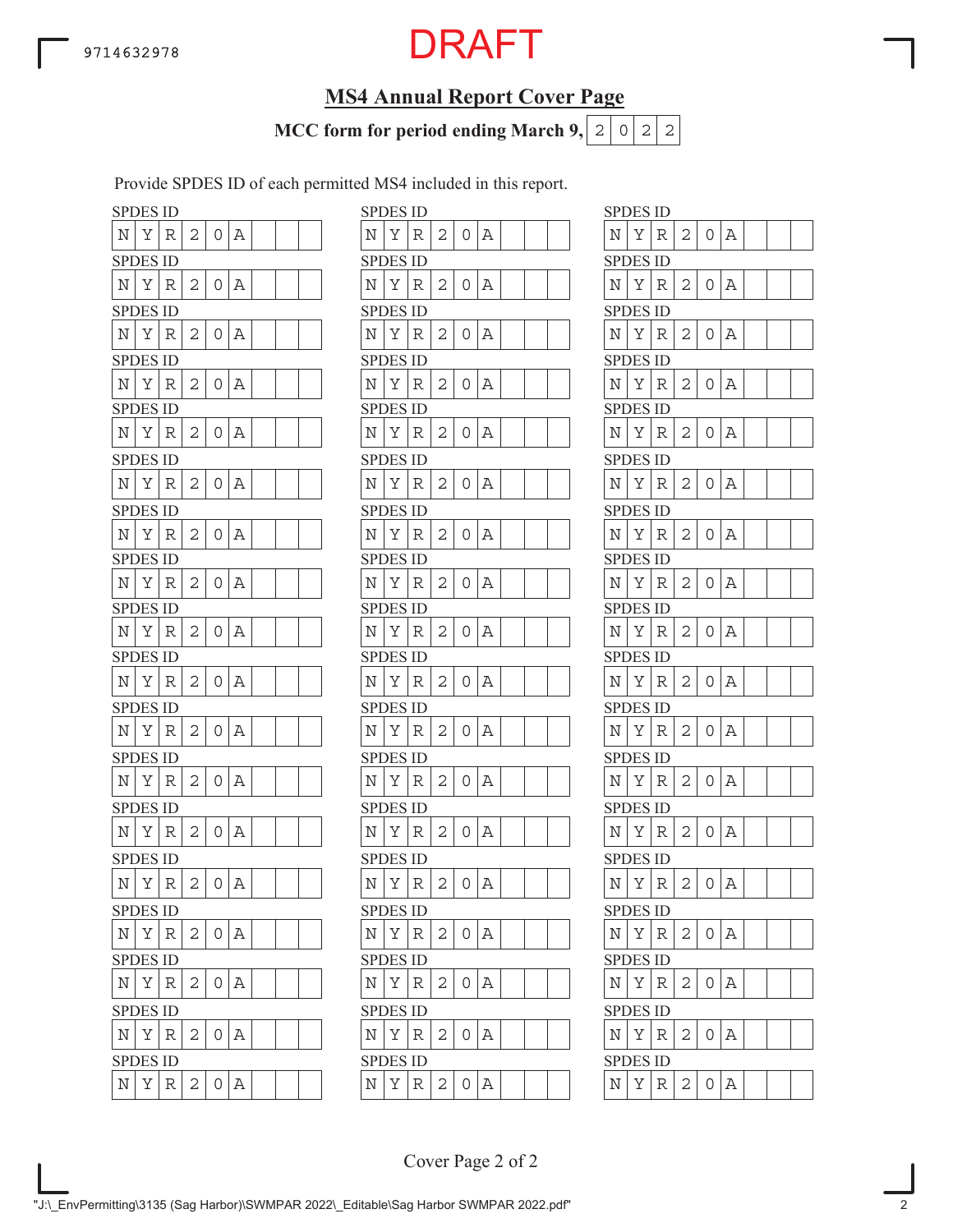

SPDES ID

**MCC form for period ending March 9, 2 0 2 2** 

Name of MS4 Village of Sag Harbor  $\vert N \vert Y \vert R \vert 2 \vert 0 \vert A \vert 0 \vert 9 \vert 5$ 

Each MS4 must submit an MCC form.

## **Section 1 - MCC Identification Page**

Indicate whether this MCC form is being submitted to certify endorsement or acceptance of:

An Annual Report for a single MS4

A Single Entity (Per Part II.E of GP-0-10-002)

O A Joint Report

Joint reports may be submitted by permittees with legally binding agreements.

If Joint Report, enter coalition name:

|  |  |    |  |  |  |  |  |  |  |  |  |  |  | __ |  |
|--|--|----|--|--|--|--|--|--|--|--|--|--|--|----|--|
|  |  | -- |  |  |  |  |  |  |  |  |  |  |  |    |  |

MCC Page 1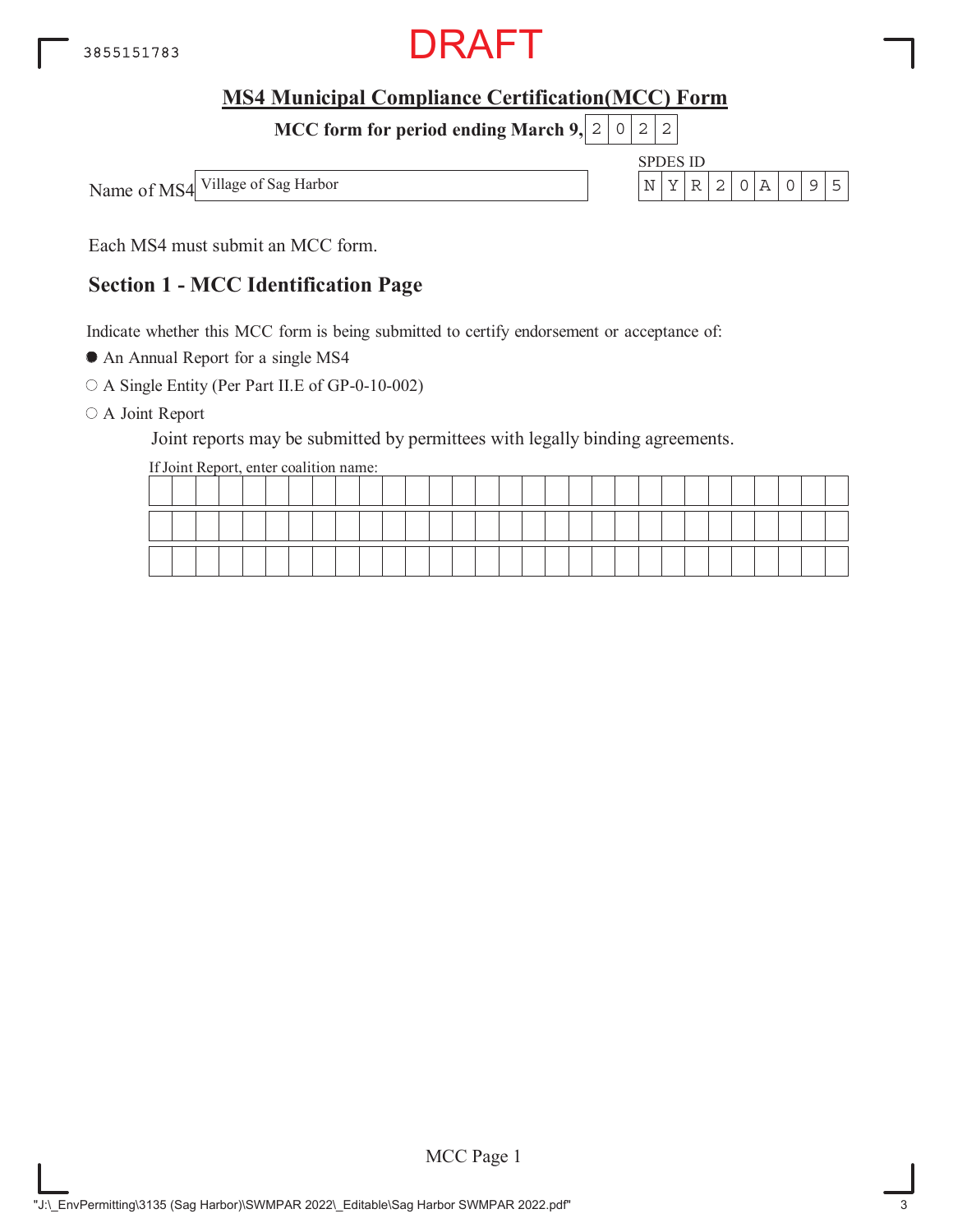

**MCC form for period ending March 9,**  $0|2|2$ 

SPDES ID

Name of MS4 Village of Sag Harbor  $\vert N \vert Y \vert R \vert 2 \vert 0 \vert A \vert 0 \vert 9 \vert 5$ 

## **Section 2 - Contact Information**

Important Instructions - Please Read

Contact information must be provided for *each* of the following positions as indicated below:

- 1. Principal Executive Officer, Chief Elected Official or other qualified individual (per GP-0-08-002 Part VI.J).
- 2. Duly Authorized Representative (Information for this contact must only be submitted if a Duly Authorized Representative is signing this form)
- 3. The Local Stormwater Public Contact (required per GP-0-08-002 Part VII.A.2.c & Part VIII.A.2.c).
- 4. The Stormwater Management Program (SWMP) Coordinator (Individual responsible for coordination/implementation of SWMP).
- 5. Report Preparer (Consultants may provide company name in the space provided).

A separate sheet must be submitted for each position listed above unless more than one position is filled by the same individual. If one individual fills multiple roles, provide the contact information once and check all positions that apply to that individual.

If a new Duly Authorized Representative is signing this report, their contact information must be provided and a signature authorization form, signed by the Principal Executive Officer or Chief Elected Official must be attached.

For each contact, select all that apply:

- Principal Executive Officer/Chief Elected Official
- O Duly Authorized Representative
- Local Stormwater Public Contact
- O Stormwater Management Program (SWMP) Coordinator
- Report Preparer

| First Name  |                                                                                                                                                           |   |             |         |             |              |   |          |             |              |                |            |              |   |         | МI         |              |         | Last Name |                    |             |         |                 |              |   |   |   |          |  |  |
|-------------|-----------------------------------------------------------------------------------------------------------------------------------------------------------|---|-------------|---------|-------------|--------------|---|----------|-------------|--------------|----------------|------------|--------------|---|---------|------------|--------------|---------|-----------|--------------------|-------------|---------|-----------------|--------------|---|---|---|----------|--|--|
| J           | $\mathbb L$<br>S<br>a<br>m<br>e                                                                                                                           |   |             |         |             |              |   |          |             |              |                |            |              |   |         | a          | r            | $\circ$ | C         | $\mathsf{C}$       | a           |         |                 |              |   |   |   |          |  |  |
| Title       |                                                                                                                                                           |   |             |         |             |              |   |          |             |              |                |            |              |   |         |            |              |         |           |                    |             |         |                 |              |   |   |   |          |  |  |
| $\mathbb M$ | r<br>a<br>У<br>$\circ$                                                                                                                                    |   |             |         |             |              |   |          |             |              |                |            |              |   |         |            |              |         |           |                    |             |         |                 |              |   |   |   |          |  |  |
|             | Address                                                                                                                                                   |   |             |         |             |              |   |          |             |              |                |            |              |   |         |            |              |         |           |                    |             |         |                 |              |   |   |   |          |  |  |
| 5           | $\rm S$<br>$\, {\bf P}$<br>$\mathbb M$<br>5<br>$\sf t$<br>О<br>t<br>$\mathsf{a}$<br>r<br>e<br>e<br>$\mathbf 1$<br>n<br>$\bullet$<br>$\bullet$<br>$\prime$ |   |             |         |             |              |   |          |             |              |                |            |              |   |         |            | $\, {\bf B}$ | $\circ$ | X         |                    | 6           | 6       | 0               |              |   |   |   |          |  |  |
| City        |                                                                                                                                                           |   |             |         |             |              |   |          |             |              |                |            |              |   |         |            |              |         |           |                    | State       |         | Zip             |              |   |   |   |          |  |  |
| $\rm S$     | a                                                                                                                                                         | g |             | $\rm H$ | a           | r            | b | $\circ$  | r           |              |                |            |              |   |         |            |              |         |           |                    | $\mathbb N$ | Y       | $\mathbf{1}$    | $\mathbf{1}$ | 9 | 6 | 3 | $\equiv$ |  |  |
| eMail       |                                                                                                                                                           |   |             |         |             |              |   |          |             |              |                |            |              |   |         |            |              |         |           |                    |             |         |                 |              |   |   |   |          |  |  |
| j           | ᅩ                                                                                                                                                         | a | $\Upsilon$  | $\circ$ | $\mathsf C$ | $\mathsf C$  | a | $@$      | S           | a            | g              | h          | $\mathsf{a}$ | r | $\rm b$ | $\circ$    | r            | n       | У         | $\bullet$          | g           | $\circ$ | $\triangledown$ |              |   |   |   |          |  |  |
| Phone       |                                                                                                                                                           |   |             |         |             |              |   |          |             |              |                |            |              |   |         |            |              |         | County    |                    |             |         |                 |              |   |   |   |          |  |  |
|             | 6                                                                                                                                                         | 3 | $\mathbf 1$ |         | 7           | $\mathbf{2}$ | 5 | $\equiv$ | $\mathbf 0$ | $\mathbf{2}$ | $\overline{2}$ | $\sqrt{2}$ |              |   |         |            |              | $\rm S$ | u         | $\pmb{\mathrm{f}}$ | $\mathbf f$ | $\circ$ | $\mathbf 1$     | $\rm k$      |   |   |   |          |  |  |
|             |                                                                                                                                                           |   |             |         |             |              |   |          |             |              |                |            |              |   |         | MCC Page 2 |              |         |           |                    |             |         |                 |              |   |   |   |          |  |  |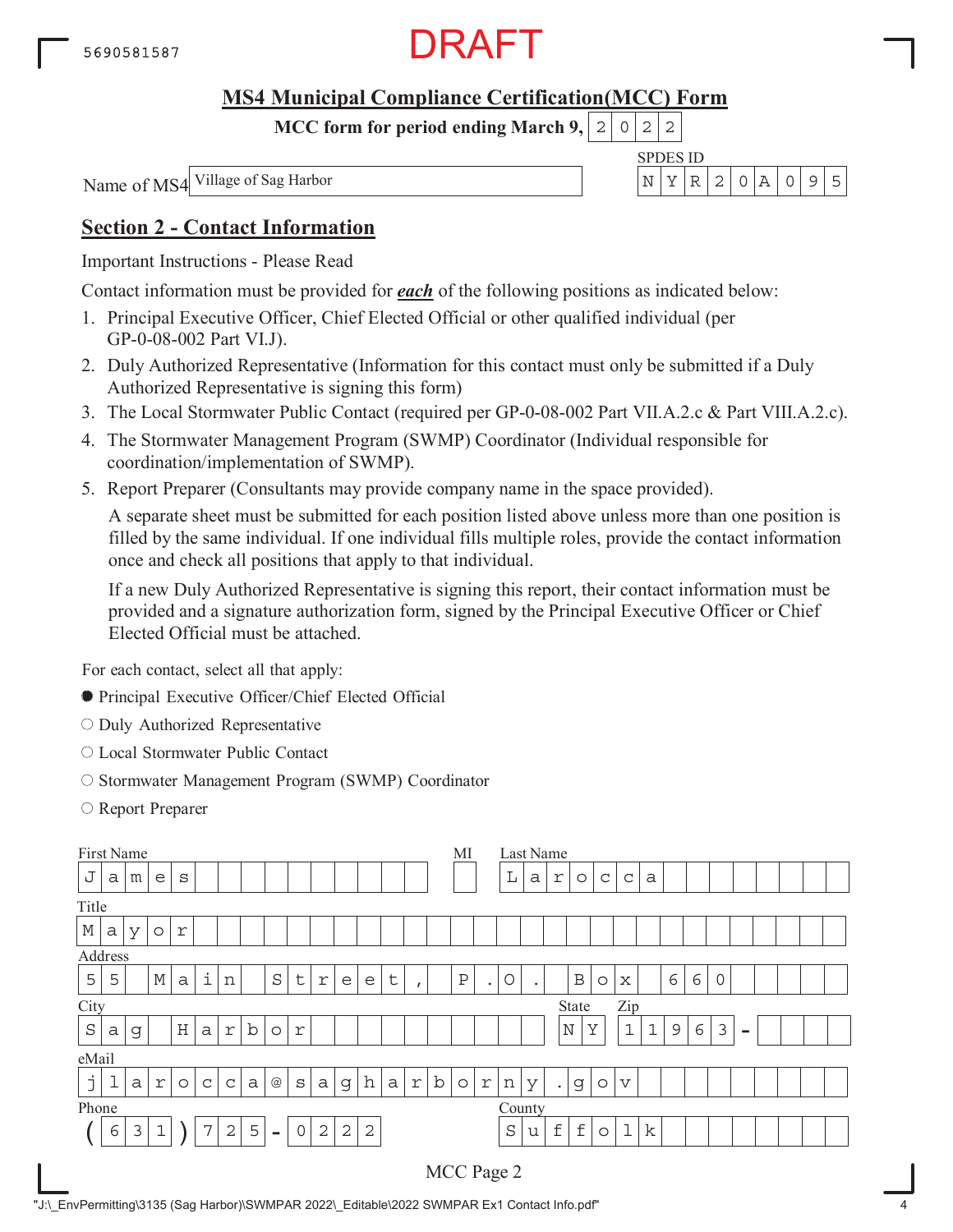

**MCC form for period ending March 9,**  $0|2|2$ 

SPDES ID

Name of MS4 Village of Sag Harbor  $\vert N \vert Y \vert R \vert 2 \vert 0 \vert A \vert 0$  9 5

## **Section 2 - Contact Information**

Important Instructions - Please Read

Contact information must be provided for *each* of the following positions as indicated below:

- 1. Principal Executive Officer, Chief Elected Official or other qualified individual (per GP-0-08-002 Part VI.J).
- 2. Duly Authorized Representative (Information for this contact must only be submitted if a Duly Authorized Representative is signing this form)
- 3. The Local Stormwater Public Contact (required per GP-0-08-002 Part VII.A.2.c & Part VIII.A.2.c).
- 4. The Stormwater Management Program (SWMP) Coordinator (Individual responsible for coordination/implementation of SWMP).
- 5. Report Preparer (Consultants may provide company name in the space provided).

A separate sheet must be submitted for each position listed above unless more than one position is filled by the same individual. If one individual fills multiple roles, provide the contact information once and check all positions that apply to that individual.

If a new Duly Authorized Representative is signing this report, their contact information must be provided and a signature authorization form, signed by the Principal Executive Officer or Chief Elected Official must be attached.

For each contact, select all that apply:

- O Principal Executive Officer/Chief Elected Official
- $\circ$  Duly Authorized Representative
- Local Stormwater Public Contact
- Stormwater Management Program (SWMP) Coordinator
- Report Preparer

| First Name |   |              |                 |              |   |   |         |                |                |             |                     |            |   |          |           | MI            |         |                 |   | Last Name   |                    |         |                           |             |   |         |   |          |   |  |  |
|------------|---|--------------|-----------------|--------------|---|---|---------|----------------|----------------|-------------|---------------------|------------|---|----------|-----------|---------------|---------|-----------------|---|-------------|--------------------|---------|---------------------------|-------------|---|---------|---|----------|---|--|--|
| D          | e | e            |                 |              |   |   |         |                |                |             |                     |            |   |          |           |               |         | Y               | a | r           | d                  | ı       | $\mathop{\rm e}\nolimits$ | У           |   |         |   |          |   |  |  |
| Title      |   |              |                 |              |   |   |         |                |                |             |                     |            |   |          |           |               |         |                 |   |             |                    |         |                           |             |   |         |   |          |   |  |  |
| $\rm S$    | u | $\mathbf{p}$ | e               | r            | i | n | $\sf t$ | e              | n              | d           | e                   | n          | t |          | $\circ$   | $\pounds$     |         | $\rm P$         | u | $\mathbf b$ | $\mathbf 1$        | i       | C                         |             | W | $\circ$ | r | k        | S |  |  |
| Address    |   |              |                 |              |   |   |         |                |                |             |                     |            |   |          |           |               |         |                 |   |             |                    |         |                           |             |   |         |   |          |   |  |  |
| 5          | 5 |              | $\mathbb M$     | $\mathsf{a}$ | i | n |         | S              | t              | r           | e                   | e          | t | $\prime$ |           | $\, {\bf P}$  | ٠       | О               | ٠ |             | $\, {\bf B}$       | $\circ$ | Х                         |             | 6 | 6       | 0 |          |   |  |  |
| City       |   |              |                 |              |   |   |         |                |                |             |                     |            |   |          |           |               |         |                 |   |             | State              |         | Zip                       |             |   |         |   |          |   |  |  |
| $\rm S$    | a | g            |                 | Н            | a | r | b       | $\circ$        | r              |             |                     |            |   |          |           |               |         |                 |   |             | $\mathbb N$        | Y       | $\mathbf 1$               | $\mathbf 1$ | 9 | 6       | 3 | $\equiv$ |   |  |  |
| eMail      |   |              |                 |              |   |   |         |                |                |             |                     |            |   |          |           |               |         |                 |   |             |                    |         |                           |             |   |         |   |          |   |  |  |
| d          | p | W            | $^{\copyright}$ | S            | а | g | h       | $\mathsf{a}$   | $\Upsilon$     | $\mathbf b$ | $\circ$             | $\Upsilon$ | n | У        | $\bullet$ | $\mathcal{G}$ | $\circ$ | $\triangledown$ |   |             |                    |         |                           |             |   |         |   |          |   |  |  |
| Phone      |   |              |                 |              |   |   |         |                |                |             |                     |            |   |          |           |               |         | County          |   |             |                    |         |                           |             |   |         |   |          |   |  |  |
|            | 6 | 3            | 1               |              | 7 | 2 | 5       | $\blacksquare$ | $\overline{0}$ | $\mathbf 1$ | $\mathsf{O}\xspace$ | 7          |   |          |           |               |         | $\rm S$         | u | $\mathbf f$ | $\pmb{\mathtt{f}}$ | $\circ$ | $\mathbf 1$               | k           |   |         |   |          |   |  |  |
|            |   |              |                 |              |   |   |         |                |                |             |                     |            |   |          |           | MCC Page 2    |         |                 |   |             |                    |         |                           |             |   |         |   |          |   |  |  |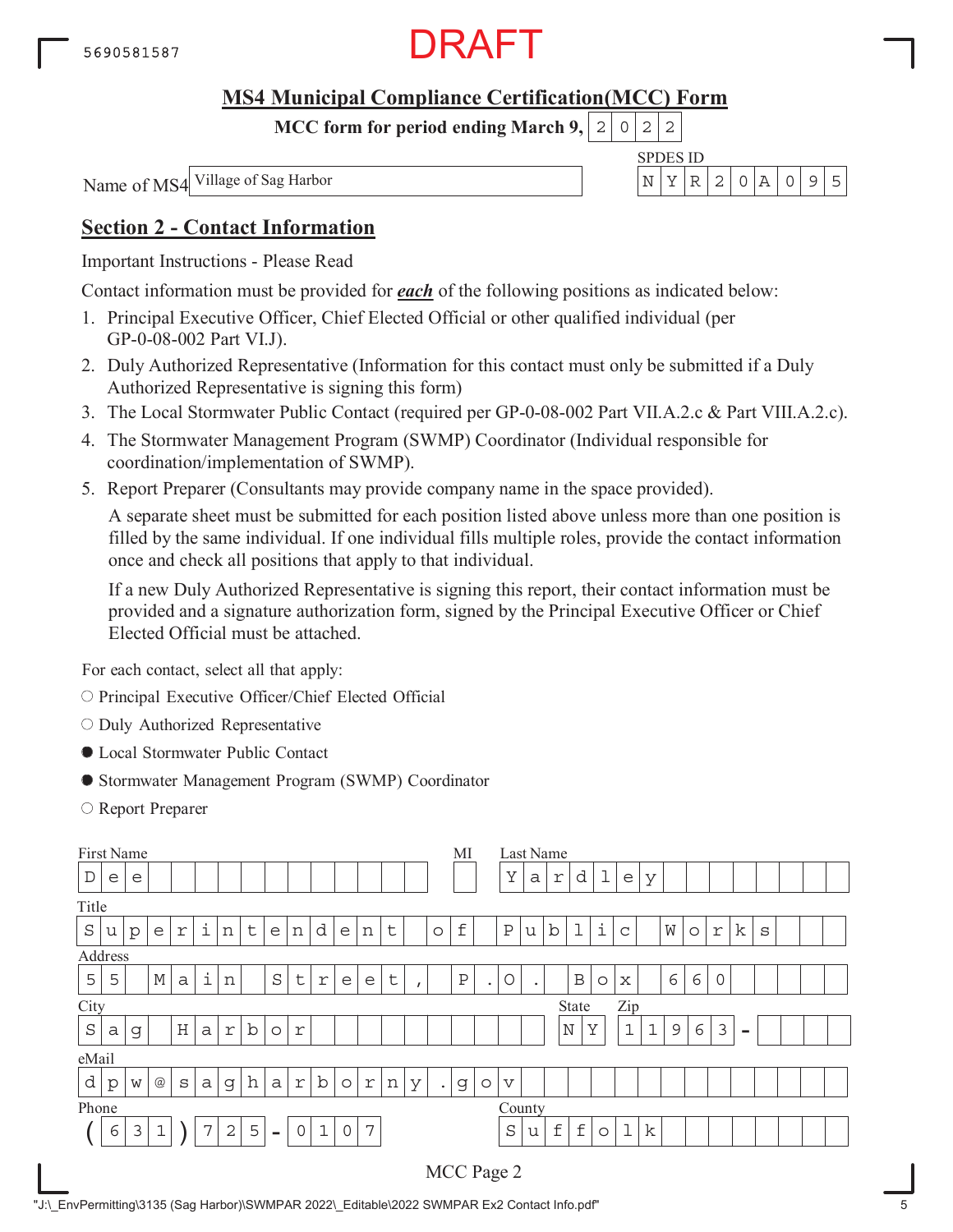

**MCC form for period ending March 9,**  $0|2|2$ 

Name of MS4

SPDES ID Village of Sag Harbor  $\vert N \vert Y \vert R \vert 2 \vert 0 \vert A \vert 0$  9 5

### **Section 2 - Contact Information**

Important Instructions - Please Read

Contact information must be provided for *each* of the following positions as indicated below:

- 1. Principal Executive Officer, Chief Elected Official or other qualified individual (per GP-0-08-002 Part VI.J).
- 2. Duly Authorized Representative (Information for this contact must only be submitted if a Duly Authorized Representative is signing this form)
- 3. The Local Stormwater Public Contact (required per GP-0-08-002 Part VII.A.2.c & Part VIII.A.2.c).
- 4. The Stormwater Management Program (SWMP) Coordinator (Individual responsible for coordination/implementation of SWMP).
- 5. Report Preparer (Consultants may provide company name in the space provided).

A separate sheet must be submitted for each position listed above unless more than one position is filled by the same individual. If one individual fills multiple roles, provide the contact information once and check all positions that apply to that individual.

If a new Duly Authorized Representative is signing this report, their contact information must be provided and a signature authorization form, signed by the Principal Executive Officer or Chief Elected Official must be attached.

For each contact, select all that apply:

- O Principal Executive Officer/Chief Elected Official
- $\circ$  Duly Authorized Representative
- Local Stormwater Public Contact
- O Stormwater Management Program (SWMP) Coordinator
- Report Preparer

| First Name  |   |             |   |             |                           |                 |                |                          |   |   |             |              |   |              |   | MI          |   |              |             | Last Name    |             |                         |              |             |             |             |   |                          |  |  |
|-------------|---|-------------|---|-------------|---------------------------|-----------------|----------------|--------------------------|---|---|-------------|--------------|---|--------------|---|-------------|---|--------------|-------------|--------------|-------------|-------------------------|--------------|-------------|-------------|-------------|---|--------------------------|--|--|
| $\mathbb M$ | e | r           | e | d           | i                         | t               | h              |                          |   |   |             |              |   |              |   | Α           |   | $\, {\bf B}$ | У           | e            | r           | S                       |              |             |             |             |   |                          |  |  |
| Title       |   |             |   |             |                           |                 |                |                          |   |   |             |              |   |              |   |             |   |              |             |              |             |                         |              |             |             |             |   |                          |  |  |
| $\mathbb D$ | & | B           |   | $\mathbf E$ | $\,$ $\,$ $\,$            | g               | i              | n                        | e | e | r           | S            |   | a            | n | d           |   | $\mathbb A$  | $\Upsilon$  | $\mathsf{C}$ | h           | i                       | $\sf t$      | e           | $\mathsf C$ | $\mathsf t$ | S |                          |  |  |
| Address     |   |             |   |             |                           |                 |                |                          |   |   |             |              |   |              |   |             |   |              |             |              |             |                         |              |             |             |             |   |                          |  |  |
| 3           | 3 | $\mathbf 0$ |   | $\mathsf C$ | $\ensuremath{\mathbf{r}}$ | $\circ$         | S              | $\rm s$                  | W | a | У           | S            |   | $\, {\bf P}$ | a | $\mathbf r$ | k |              | $\mathbb D$ | $\Upsilon$   | i           | $\overline{\mathbf{V}}$ | e            |             |             |             |   |                          |  |  |
| City        |   |             |   |             |                           |                 |                |                          |   |   |             |              |   |              |   |             |   |              |             |              | State       |                         | Zip          |             |             |             |   |                          |  |  |
| W           | O | $\circ$     | d | $\mathbf b$ | u                         | r               | У              |                          |   |   |             |              |   |              |   |             |   |              |             |              | $\mathbb N$ | Y                       | $\mathbf{1}$ | $\mathbf 1$ | 7           | 9           | 7 | $\overline{\phantom{0}}$ |  |  |
| eMail       |   |             |   |             |                           |                 |                |                          |   |   |             |              |   |              |   |             |   |              |             |              |             |                         |              |             |             |             |   |                          |  |  |
| m           | b | У           | e | r           | S                         | $^{\copyright}$ | g              | m                        | a | i | $\mathbf 1$ | $\bullet$    | C | $\circ$      | m |             |   |              |             |              |             |                         |              |             |             |             |   |                          |  |  |
| Phone       |   |             |   |             |                           |                 |                |                          |   |   |             |              |   |              |   |             |   | County       |             |              |             |                         |              |             |             |             |   |                          |  |  |
|             | 5 | 1           | 6 |             | 3                         | 6               | $\overline{4}$ | $\overline{\phantom{a}}$ | 9 | 8 | $\mathsf 9$ | $\mathsf{O}$ |   |              |   |             |   | $\mathbf N$  | a           | S            | S           | a                       | u            |             |             |             |   |                          |  |  |
|             |   |             |   |             |                           |                 |                |                          |   |   |             |              |   |              |   |             |   | MCC Page 2   |             |              |             |                         |              |             |             |             |   |                          |  |  |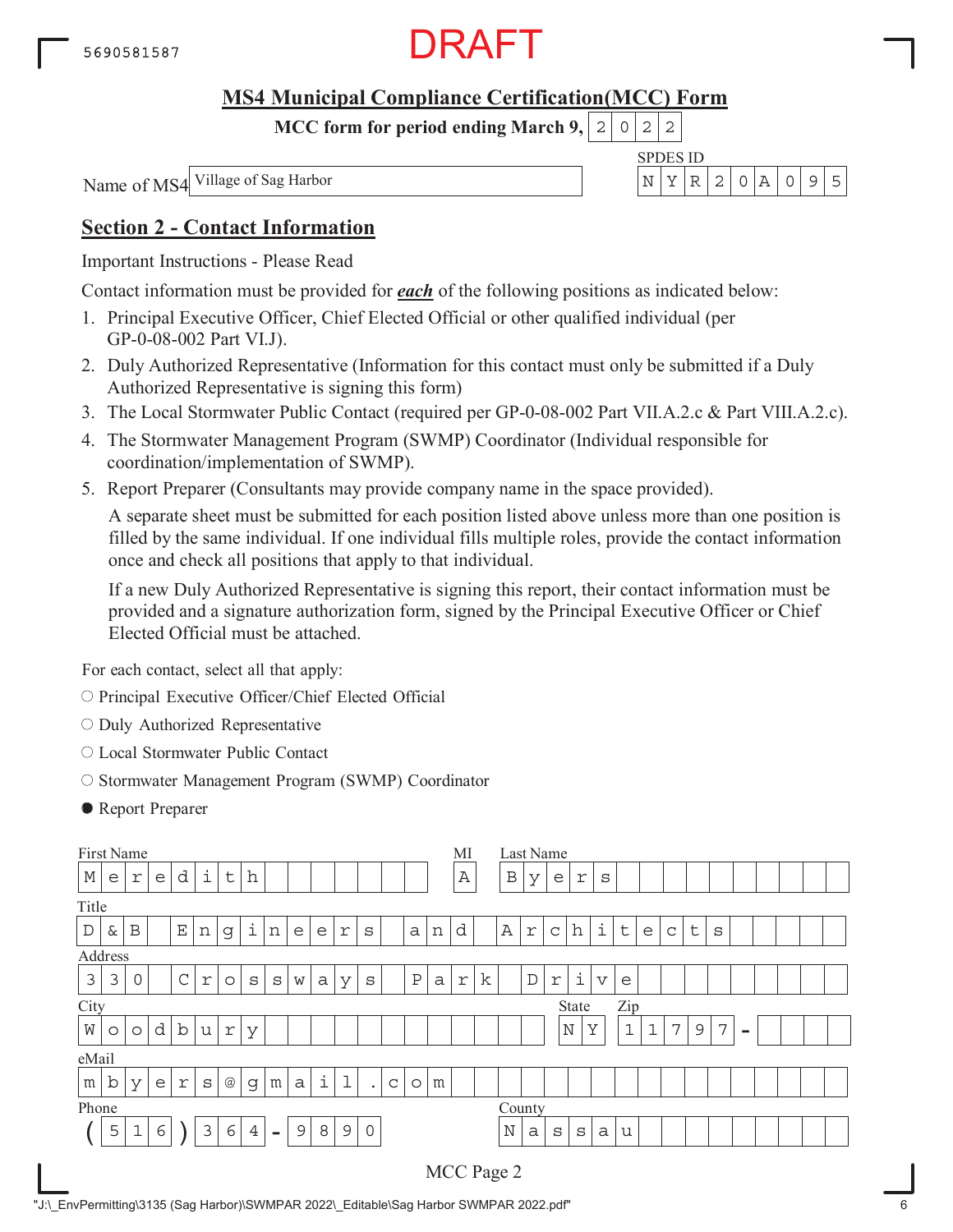

SPDES ID

**MCC form for period ending March 9, 2 0 2 2** 

Name of MS4 Village of Sag Harbor  $\vert N \vert Y \vert R \vert 2 \vert 0 \vert A \vert 0 \vert 9 \vert 5$ 

### **Section 3 - Partner Information**

Did your MS4 work with partners/coalition to complete some or all permit requirements during this reporting period? Yes No

If Yes, complete information below.

Submit a separate sheet for each partner. Information provided in other formats will not be accepted. If your MS4 cooperated with a coalition, submit one sheet with the name of the coalition. It is not necessary to include a separate sheet for each MS4 in the coalition.

If No, proceed to Section 4 - Certification Statement.

|               | Partner/CoalitionName           |                |             |   |             |             |            |                          |              |                |            |                |                     |                 |         |              |                |         |   |             |             |         |     |                                                                         |                    |             |             |   |             |                                  |                                                                                                        |
|---------------|---------------------------------|----------------|-------------|---|-------------|-------------|------------|--------------------------|--------------|----------------|------------|----------------|---------------------|-----------------|---------|--------------|----------------|---------|---|-------------|-------------|---------|-----|-------------------------------------------------------------------------|--------------------|-------------|-------------|---|-------------|----------------------------------|--------------------------------------------------------------------------------------------------------|
| Ρ             | e                               | $\mathsf{C}$   | $\circ$     | n | i           | C           |            | Ε                        | $\mathtt{s}$ | t              | u          | a              | $\Upsilon$          | У               |         | $\, {\bf P}$ | $\,$ $\,$ $\,$ | $\circ$ | t | e           | $\mathsf C$ | t       | i   | $\circ$                                                                 | n                  |             |             |   |             |                                  |                                                                                                        |
|               | Partner/Coalition Name (con't.) |                |             |   |             |             |            |                          |              |                |            |                |                     |                 |         |              |                |         |   |             |             |         |     |                                                                         |                    |             |             |   |             | SPDES Partner ID - If applicable |                                                                                                        |
| $\mathcal{C}$ | $\circ$                         | m              | m           | i | $\mathsf t$ | t           | e          | e                        |              |                |            |                |                     |                 |         |              |                |         |   |             |             |         |     | $\mathbf N$                                                             | Υ                  | $\mathbb R$ | $\mathbf 2$ | 0 | Α           |                                  |                                                                                                        |
|               | Address                         |                |             |   |             |             |            |                          |              |                |            |                |                     |                 |         |              |                |         |   |             |             |         |     |                                                                         |                    |             |             |   |             |                                  |                                                                                                        |
|               |                                 |                |             |   |             |             |            |                          |              |                |            |                |                     |                 |         |              |                |         |   |             |             |         |     |                                                                         |                    |             |             |   |             |                                  |                                                                                                        |
| City          |                                 |                |             |   |             |             |            |                          |              |                |            |                |                     |                 |         |              |                |         |   |             | State       |         | Zip |                                                                         |                    |             |             |   |             |                                  |                                                                                                        |
|               |                                 |                |             |   |             |             |            |                          |              |                |            |                |                     |                 |         |              |                |         |   | $\mathbb N$ | Υ           |         |     |                                                                         |                    |             |             |   |             |                                  |                                                                                                        |
| eMail         |                                 |                |             |   |             |             |            |                          |              |                |            |                |                     |                 |         |              |                |         |   |             |             |         |     |                                                                         |                    |             |             |   |             |                                  |                                                                                                        |
| p             | e                               | $\mathtt{C}$   | $\circ$     | n | i           | $\mathsf C$ | е          | $\mathtt{s}$             | $\sf t$      | u              | a          | $\Upsilon$     | У                   | $^{\copyright}$ | g       | m            | $\rm{a}$       | i       | 1 | $\bullet$   | $\mathsf C$ | $\circ$ | m   |                                                                         |                    |             |             |   |             |                                  |                                                                                                        |
|               | Phone                           |                |             |   |             |             |            |                          |              |                |            |                |                     |                 |         |              |                |         |   |             |             |         |     |                                                                         |                    |             |             |   |             |                                  |                                                                                                        |
|               | 6                               | $\mathfrak{Z}$ | $\mathbf 1$ |   | $\,8\,$     | 5           | $\sqrt{2}$ | $\overline{\phantom{a}}$ | 5            | $\overline{7}$ | 5          | $\mathsf O$    |                     |                 |         |              |                |         |   |             |             |         |     | Legally Binding Agreement in accordance<br>with GP-0-08-002 Part IV.G.? |                    |             |             |   | $\circ$ Yes |                                  | $\bullet$ No                                                                                           |
|               |                                 |                |             |   |             |             |            |                          |              |                |            |                |                     |                 |         |              |                |         |   |             |             |         |     |                                                                         |                    |             |             |   |             |                                  | What tasks/responsibilities are shared with this partner (e.g. MM1 School Programs or Multiple Tasks)? |
|               | $\bullet$ MM1                   |                | $\mathbf E$ | d |             |             |            |                          |              |                |            |                |                     |                 |         |              |                |         |   |             |             |         |     |                                                                         |                    |             |             |   |             |                                  |                                                                                                        |
|               |                                 |                |             |   | u           |             | М          | a                        | t            | e              | $\Upsilon$ | i              | a                   | 1               | $\rm s$ | $\mathbf{r}$ |                | W       | e | b           | S           | i       | t   | e                                                                       |                    |             |             |   |             |                                  |                                                                                                        |
|               | OMM2                            |                | $\rm P$     | u | b           | 1           | $\dot{1}$  | $\mathsf C$              |              | М              | е          | e              | t                   | i               | n       | g            | $\rm s$        |         |   |             |             |         |     |                                                                         |                    |             |             |   |             |                                  |                                                                                                        |
|               | OMM3                            |                | I           | D | D           | $\mathbf E$ |            | М                        | $\mathsf{a}$ | t              | e          | $\,$ $\,$ $\,$ | $\dot{\mathbbm{1}}$ | a               | 1       | $\rm s$      |                | $\circ$ | n |             | W           | e       | b   | $\rm s$                                                                 | $\dot{\mathtt{l}}$ | t           | e           |   |             |                                  |                                                                                                        |
|               | $\circ$ MM4                     |                |             |   |             |             |            |                          |              |                |            |                |                     |                 |         |              |                |         |   |             |             |         |     |                                                                         |                    |             |             |   |             |                                  |                                                                                                        |
|               | $\bigcirc$ MM5                  |                |             |   |             |             |            |                          |              |                |            |                |                     |                 |         |              |                |         |   |             |             |         |     |                                                                         |                    |             |             |   |             |                                  |                                                                                                        |
|               | $\bigcirc$ MM6                  |                |             |   |             |             |            |                          |              |                |            |                |                     |                 |         |              |                |         |   |             |             |         |     |                                                                         |                    |             |             |   |             |                                  |                                                                                                        |

 $\bigcirc$ *Watershed Improvement Strategy Best Management Practices* required for MS4s in impaired watersheds included in GP-0-08-002 Part IX.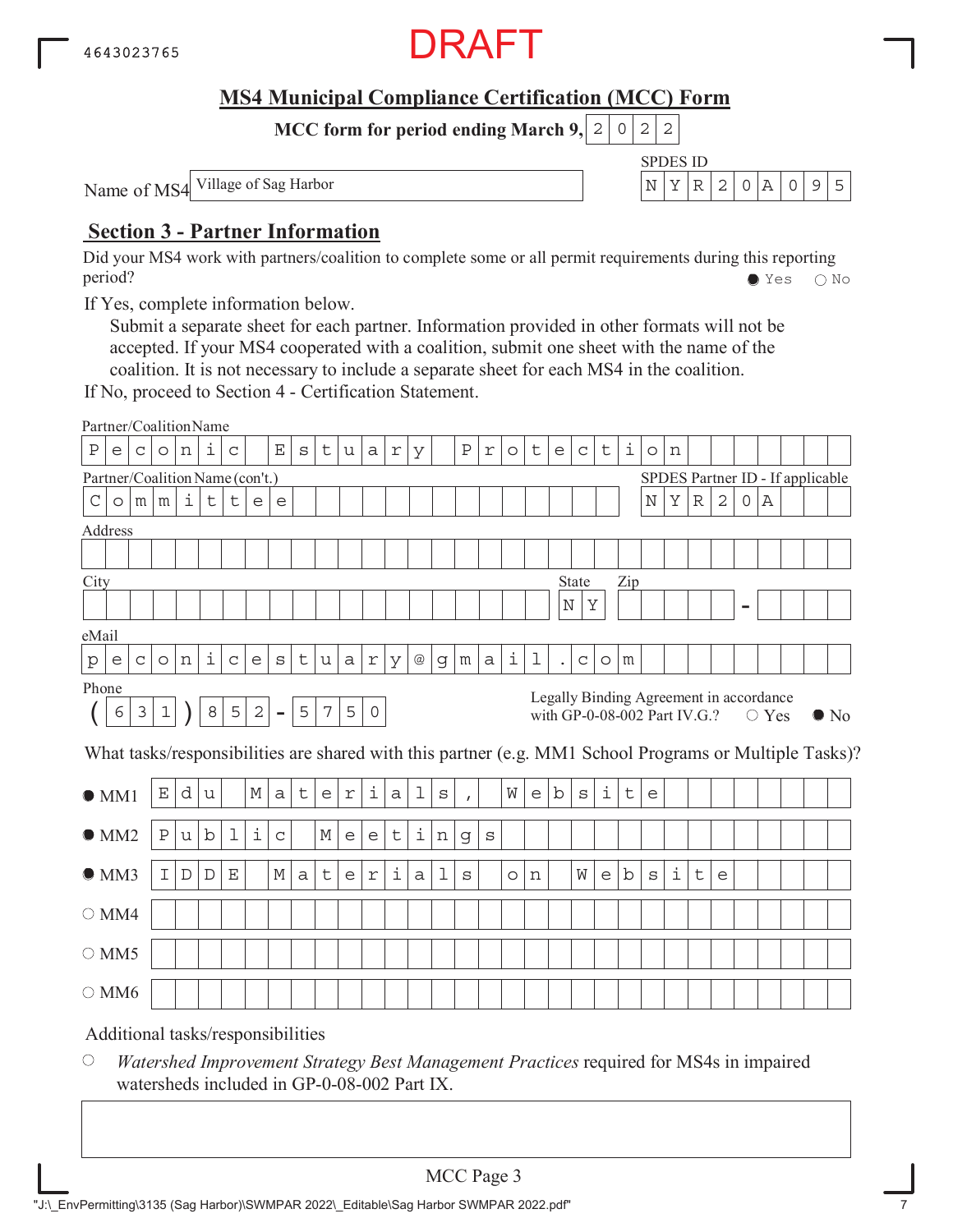

SPDES ID

**MCC form for period ending March 9, 2 0 2 2** 

Name of MS4 Village of Sag Harbor  $\vert N \vert Y \vert R \vert 2 \vert 0 \vert A \vert 0 \vert 9 \vert 5$ 

### **Section 3 - Partner Information**

Did your MS4 work with partners/coalition to complete some or all permit requirements during this reporting period? Yes No

If Yes, complete information below.

Submit a separate sheet for each partner. Information provided in other formats will not be accepted. If your MS4 cooperated with a coalition, submit one sheet with the name of the coalition. It is not necessary to include a separate sheet for each MS4 in the coalition.

If No, proceed to Section 4 - Certification Statement.

|             | Partner/CoalitionName             |   |         |                      |            |                      |              |                      |              |         |         |              |                |         |             |             |         |   |  |         |   |             |             |                                                                         |             |              |                |                |   |                                  |                                                                                                        |
|-------------|-----------------------------------|---|---------|----------------------|------------|----------------------|--------------|----------------------|--------------|---------|---------|--------------|----------------|---------|-------------|-------------|---------|---|--|---------|---|-------------|-------------|-------------------------------------------------------------------------|-------------|--------------|----------------|----------------|---|----------------------------------|--------------------------------------------------------------------------------------------------------|
| Т           | $\circ$                           | W | n       |                      | $\circ$    | f                    |              | $\rm S$              | $\circ$      | u       | t       | h            | a <sub>l</sub> | m       | $\rm p$     | $\mathsf t$ | $\circ$ | n |  |         |   |             |             |                                                                         |             |              |                |                |   |                                  |                                                                                                        |
|             | Partner/Coalition Name (con't.)   |   |         |                      |            |                      |              |                      |              |         |         |              |                |         |             |             |         |   |  |         |   |             |             |                                                                         |             |              |                |                |   | SPDES Partner ID - If applicable |                                                                                                        |
|             |                                   |   |         |                      |            |                      |              |                      |              |         |         |              |                |         |             |             |         |   |  |         |   |             | $\mathbf N$ | Υ                                                                       | $\mathbb R$ | $\mathbf{2}$ | 0              | Α              | 4 | 5                                | 4                                                                                                      |
|             | Address                           |   |         |                      |            |                      |              |                      |              |         |         |              |                |         |             |             |         |   |  |         |   |             |             |                                                                         |             |              |                |                |   |                                  |                                                                                                        |
| $\mathbf 1$ | $\mathbf{1}$                      | 6 |         | $\rm H$              | a          | m                    | $\rm{p}$     | t                    | $\circ$      | n       |         | $\mathbb R$  | $\circ$        | a       | d           |             |         |   |  |         |   |             |             |                                                                         |             |              |                |                |   |                                  |                                                                                                        |
| City        |                                   |   |         |                      |            |                      |              |                      |              |         |         |              |                |         |             |             |         |   |  | State   |   | Zip         |             |                                                                         |             |              |                |                |   |                                  |                                                                                                        |
| $\rm S$     | $\circ$                           | u | t       | h                    | a          | m <sub>1</sub>       | p            | t                    | $\circ$      | n       |         |              |                |         |             |             |         |   |  | $\rm N$ | Υ | $\mathbf 1$ | $\mathbf 1$ | 9                                                                       | 6           | 8            | $\blacksquare$ |                |   |                                  |                                                                                                        |
| eMail       |                                   |   |         |                      |            |                      |              |                      |              |         |         |              |                |         |             |             |         |   |  |         |   |             |             |                                                                         |             |              |                |                |   |                                  |                                                                                                        |
|             |                                   |   |         |                      |            |                      |              |                      |              |         |         |              |                |         |             |             |         |   |  |         |   |             |             |                                                                         |             |              |                |                |   |                                  |                                                                                                        |
| Phone       |                                   |   |         |                      |            |                      |              |                      |              |         |         |              |                |         |             |             |         |   |  |         |   |             |             |                                                                         |             |              |                |                |   |                                  |                                                                                                        |
|             | 6                                 | 3 | $1\,$   |                      | $\sqrt{2}$ | 8                    | $\mathsf 3$  | $\blacksquare$       | 6            | 0       | $\circ$ | $\circ$      |                |         |             |             |         |   |  |         |   |             |             | Legally Binding Agreement in accordance<br>with GP-0-08-002 Part IV.G.? |             |              |                | $\bigcirc$ Yes |   |                                  | $\bullet$ No                                                                                           |
|             |                                   |   |         |                      |            |                      |              |                      |              |         |         |              |                |         |             |             |         |   |  |         |   |             |             |                                                                         |             |              |                |                |   |                                  | What tasks/responsibilities are shared with this partner (e.g. MM1 School Programs or Multiple Tasks)? |
|             | $\bullet$ MM1                     |   | $\rm S$ | $\ddot{\phantom{0}}$ | T          | $\ddot{\phantom{0}}$ | O            | $\bullet$            | $\, {\bf P}$ |         |         | $\, {\bf P}$ | $\Upsilon$     | $\circ$ | g           | $\Upsilon$  | a       | m |  |         |   |             |             |                                                                         |             |              |                |                |   |                                  |                                                                                                        |
|             | OMM2                              |   | $\rm S$ |                      | T          |                      | O            | $\ddot{\phantom{a}}$ | $\, {\bf P}$ |         |         | Ρ            | $\mathbf r$    | $\circ$ | $\mathsf g$ | r           | a       | m |  |         |   |             |             |                                                                         |             |              |                |                |   |                                  |                                                                                                        |
|             | OMM3                              |   | G       | I                    | S          |                      | М            | a                    | $\mathbf{p}$ | $\rm p$ | i       | n            | $\mathsf d$    |         |             |             |         |   |  |         |   |             |             |                                                                         |             |              |                |                |   |                                  |                                                                                                        |
|             | $\bigcirc$ MM4                    |   |         |                      |            |                      |              |                      |              |         |         |              |                |         |             |             |         |   |  |         |   |             |             |                                                                         |             |              |                |                |   |                                  |                                                                                                        |
|             | $\circ$ MM5                       |   |         |                      |            |                      |              |                      |              |         |         |              |                |         |             |             |         |   |  |         |   |             |             |                                                                         |             |              |                |                |   |                                  |                                                                                                        |
|             | $\bullet$ MM6                     |   | T       | $\Upsilon$           | а          | n                    | $\mathtt{s}$ | f                    | e            | r       |         | $\rm S$      | t              | a       | t           | i           | $\circ$ | n |  |         |   |             |             |                                                                         |             |              |                |                |   |                                  |                                                                                                        |
|             | Additional tasks/responsibilities |   |         |                      |            |                      |              |                      |              |         |         |              |                |         |             |             |         |   |  |         |   |             |             |                                                                         |             |              |                |                |   |                                  |                                                                                                        |

 $\bigcirc$ *Watershed Improvement Strategy Best Management Practices* required for MS4s in impaired watersheds included in GP-0-08-002 Part IX.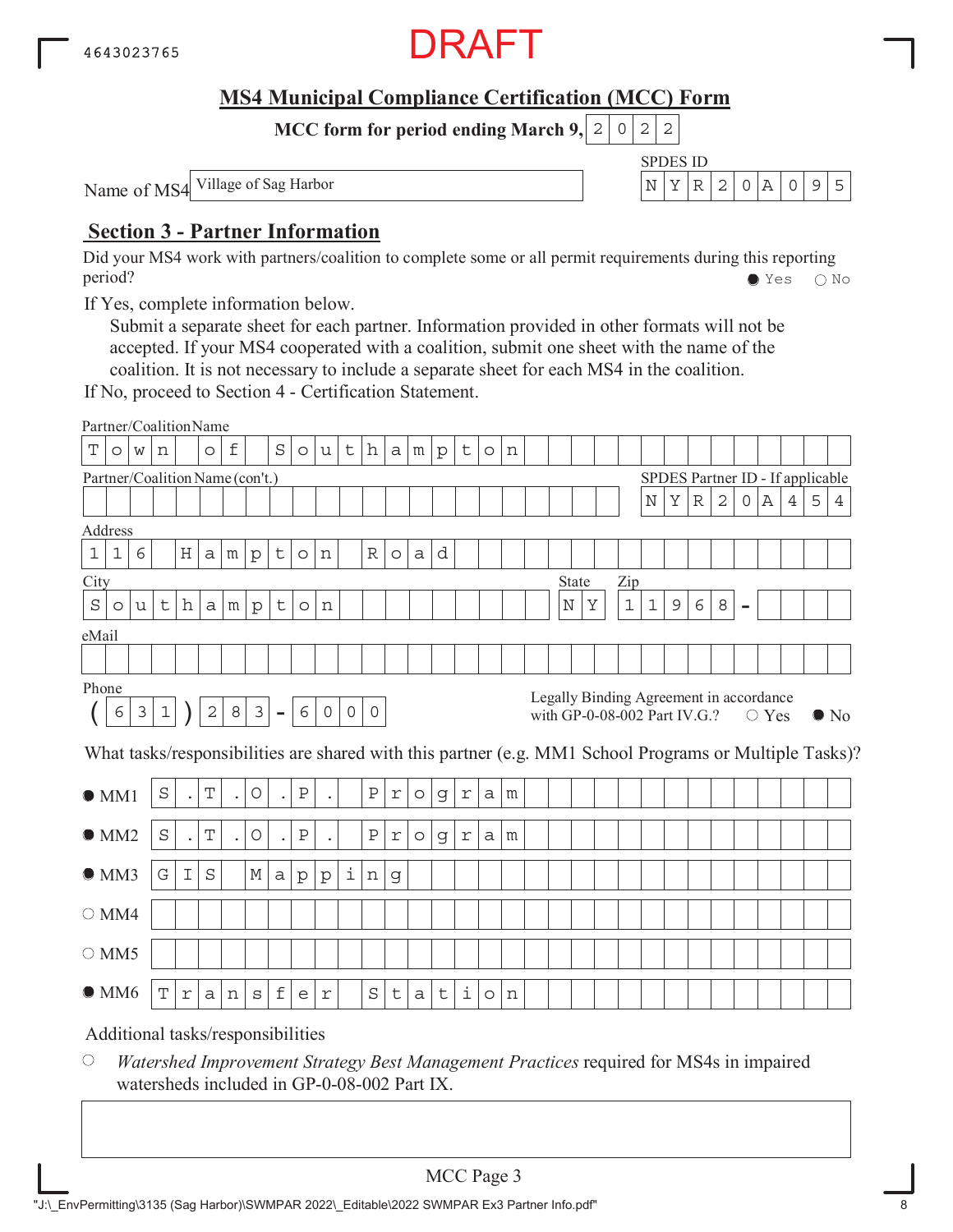

**MCC form for period ending March 9,**  $0|2|2$ 

Name of MS4

SPDES ID Village of Sag Harbor  $N \mid Y \mid R \mid 2 \mid 0 \mid A \mid 0 \mid 9 \mid 5$ 

### **Section 4 - Certification Statement**

"I certify under penalty of law that this document and all attachments were prepared under my direction or supervision in accordance with a system designed to assure that qualified personnel properly gathered and evaluated the information submitted. Based on my inquiry of the person or persons who manage the system, or those persons directly responsible for gathering the information, the information submitted is, the best of my knowledge and belief, true, accurate, and complete. I am aware that there are significant penalties for submitting false information, including the possibility of fine and imprisonment for knowing violations."

This form must be signed by either a principal executive officer or ranking elected official, or duly authorized representative of that person as described in GP-0-08-002 Part VI.J.

| First Name                                                  | MI | Last Name |              |                              |   |  |  |  |
|-------------------------------------------------------------|----|-----------|--------------|------------------------------|---|--|--|--|
| J<br>a<br>$\mathtt{s}$<br>m<br>e                            |    | L<br>а    | r<br>$\circ$ | $\mathsf{C}$<br>$\mathsf{C}$ | a |  |  |  |
| (Clearly print title of individual signing report)<br>Title |    |           |              |                              |   |  |  |  |
| $\mathbb M$<br>a<br>r<br>$\vee$<br>$\circ$                  |    |           |              |                              |   |  |  |  |
| Signature                                                   |    |           |              | Date                         |   |  |  |  |

Send completed form and any attachments to the DEC Central Office at:

MS4 Permit Coordinator Division of Water 4th Floor 625 Broadway Albany, New York 12233-3505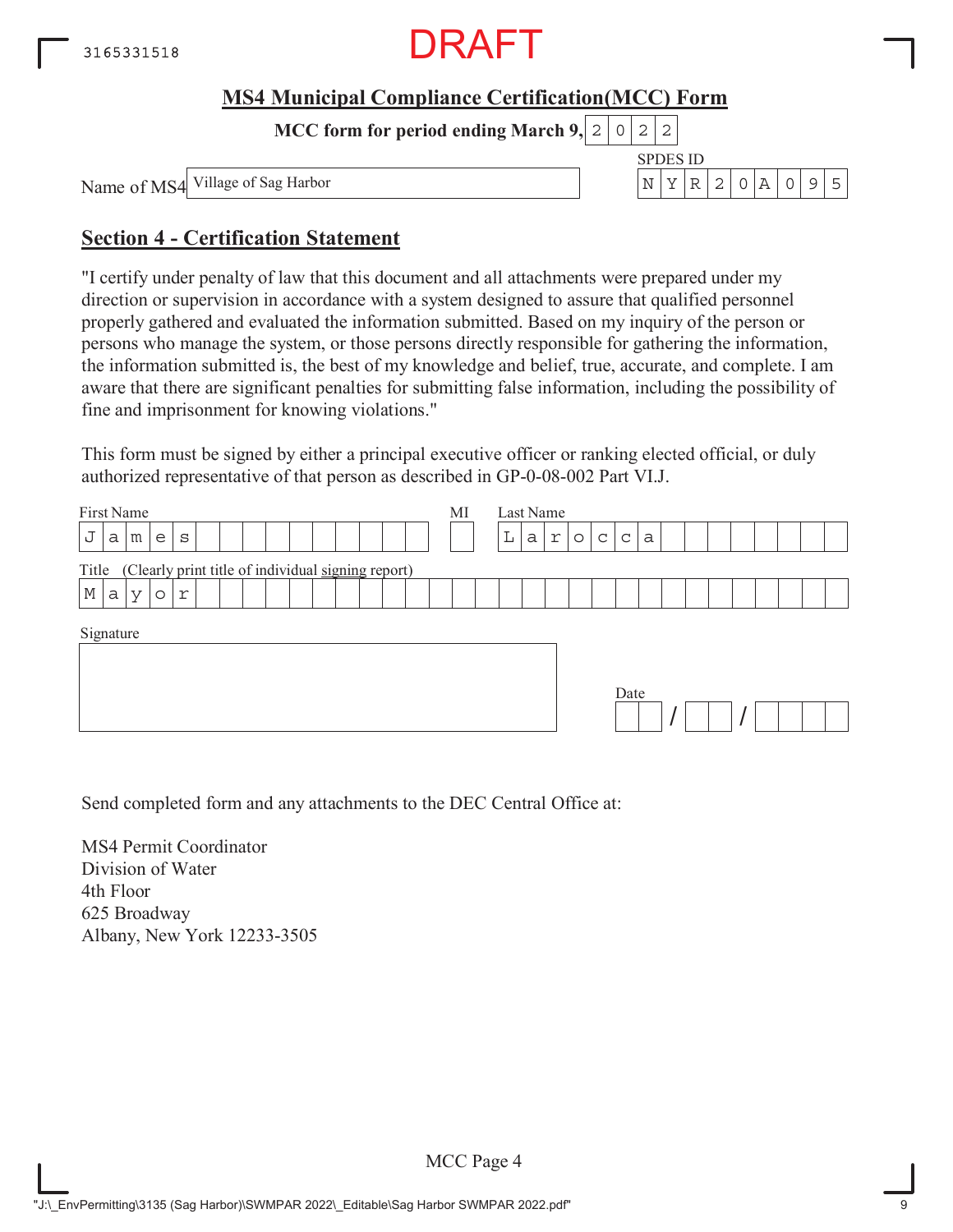"J:\\_EnvPermitting\3135 (Sag Harbor)\SWMPAR 2022\\_Editable\Sag Harbor SWMPAR 2022.pdf"

## **MS4 Annual Report Form**

**This report is being submitted for the reporting period ending March 9,**  $2|0|2|2$ 

If submitting this form as part of a joint report on behalf of a coalition leave SPDES ID blank.

Name of MS4/Coalition

## **Water Quality Trends**

The information in this section is being reported (check one):

On behalf of an individual MS4

 $\circ$  On behalf of a coalition

How many MS4s are contributed to this report?

**1. Has this MS4/Coalition produced any reports documenting water quality trends related to stormwater? If not, answer No and proceed to Minimum Control Measure One.**  $\bullet$  Yes  $\circ$  No

If Yes, choose one of the following

 $\bigcirc$  Report(s) attached to the annual report

Web Page(s) where report(s) is/are provided below

Please provide specific address of page where report(s) can be accessed - not home page.

| $\ensuremath{\mathsf{URL}}\xspace$ |   |              |                      |         |              |              |         |                          |            |              |             |            |             |                          |              |   |             |             |                    |              |                |                          |              |   |              |             |            |             |             |
|------------------------------------|---|--------------|----------------------|---------|--------------|--------------|---------|--------------------------|------------|--------------|-------------|------------|-------------|--------------------------|--------------|---|-------------|-------------|--------------------|--------------|----------------|--------------------------|--------------|---|--------------|-------------|------------|-------------|-------------|
| W                                  | W | W            | $\bullet$            | $\rm p$ | e            | $\mathsf{C}$ | $\circ$ | n                        | i          | $\mathsf{C}$ | e           | $\rm s$    | $\mathsf t$ | u                        | $\mathsf{a}$ | r | У           | $\bullet$   | $\circ$            | r            | g              | $\sqrt{2}$               | p            | e | $\mathsf C$  | $\circ$     | n          | i           | $\mathbf C$ |
| $\hspace{0.1mm}-\hspace{0.1mm}$    | e | $\mathbf{s}$ | $\mathsf t$          | u       | $\mathsf{a}$ | $\Upsilon$   | У       | $\overline{\phantom{a}}$ | W          | а            | $\mathsf t$ | e          | $\Upsilon$  | $\overline{\phantom{a}}$ | $q \mid$     | u | $\mathsf a$ | $\mathbf 1$ | $\dot{\mathtt{l}}$ | $\mathsf t$  | У              | $\overline{\phantom{a}}$ | $\mathtt{r}$ | e | $\mathtt{p}$ | $\circ$     | $\Upsilon$ | $\mathsf t$ | $\sqrt{2}$  |
|                                    |   |              |                      |         |              |              |         |                          |            |              |             |            |             |                          |              |   |             |             |                    |              |                |                          |              |   |              |             |            |             |             |
| $\ensuremath{\mathsf{URL}}\xspace$ |   |              |                      |         |              |              |         |                          |            |              |             |            |             |                          |              |   |             |             |                    |              |                |                          |              |   |              |             |            |             |             |
| $\mathbf W$                        | W | W            | $\ddot{\phantom{a}}$ | $\rm s$ | a            | g            | h       | $\mathsf{a}$             | $\Upsilon$ | $\mathbf b$  | $\circ$     | $\Upsilon$ | n           | У                        | $\bullet$    | g | $\circ$     | $\mathbf v$ |                    | $\mathbf{2}$ | $\mathfrak{Z}$ | $\mathbf 1$              | $\sqrt{2}$   | M | $\mathsf{a}$ | $\mathsf t$ | e          | $\Upsilon$  | $\equiv$    |
| Q                                  | u | a            | $\mathbf 1$          | i       | $\mathsf t$  | У            |         |                          |            |              |             |            |             |                          |              |   |             |             |                    |              |                |                          |              |   |              |             |            |             |             |
|                                    |   |              |                      |         |              |              |         |                          |            |              |             |            |             |                          |              |   |             |             |                    |              |                |                          |              |   |              |             |            |             |             |
| $\ensuremath{\mathsf{URL}}\xspace$ |   |              |                      |         |              |              |         |                          |            |              |             |            |             |                          |              |   |             |             |                    |              |                |                          |              |   |              |             |            |             |             |
|                                    |   |              |                      |         |              |              |         |                          |            |              |             |            |             |                          |              |   |             |             |                    |              |                |                          |              |   |              |             |            |             |             |
|                                    |   |              |                      |         |              |              |         |                          |            |              |             |            |             |                          |              |   |             |             |                    |              |                |                          |              |   |              |             |            |             |             |
|                                    |   |              |                      |         |              |              |         |                          |            |              |             |            |             |                          |              |   |             |             |                    |              |                |                          |              |   |              |             |            |             |             |
| $\ensuremath{\text{URL}}\xspace$   |   |              |                      |         |              |              |         |                          |            |              |             |            |             |                          |              |   |             |             |                    |              |                |                          |              |   |              |             |            |             |             |
|                                    |   |              |                      |         |              |              |         |                          |            |              |             |            |             |                          |              |   |             |             |                    |              |                |                          |              |   |              |             |            |             |             |
|                                    |   |              |                      |         |              |              |         |                          |            |              |             |            |             |                          |              |   |             |             |                    |              |                |                          |              |   |              |             |            |             |             |
|                                    |   |              |                      |         |              |              |         |                          |            |              |             |            |             |                          |              |   |             |             |                    |              |                |                          |              |   |              |             |            |             |             |

Water Quality Trends Page 1 of 1



SPDES ID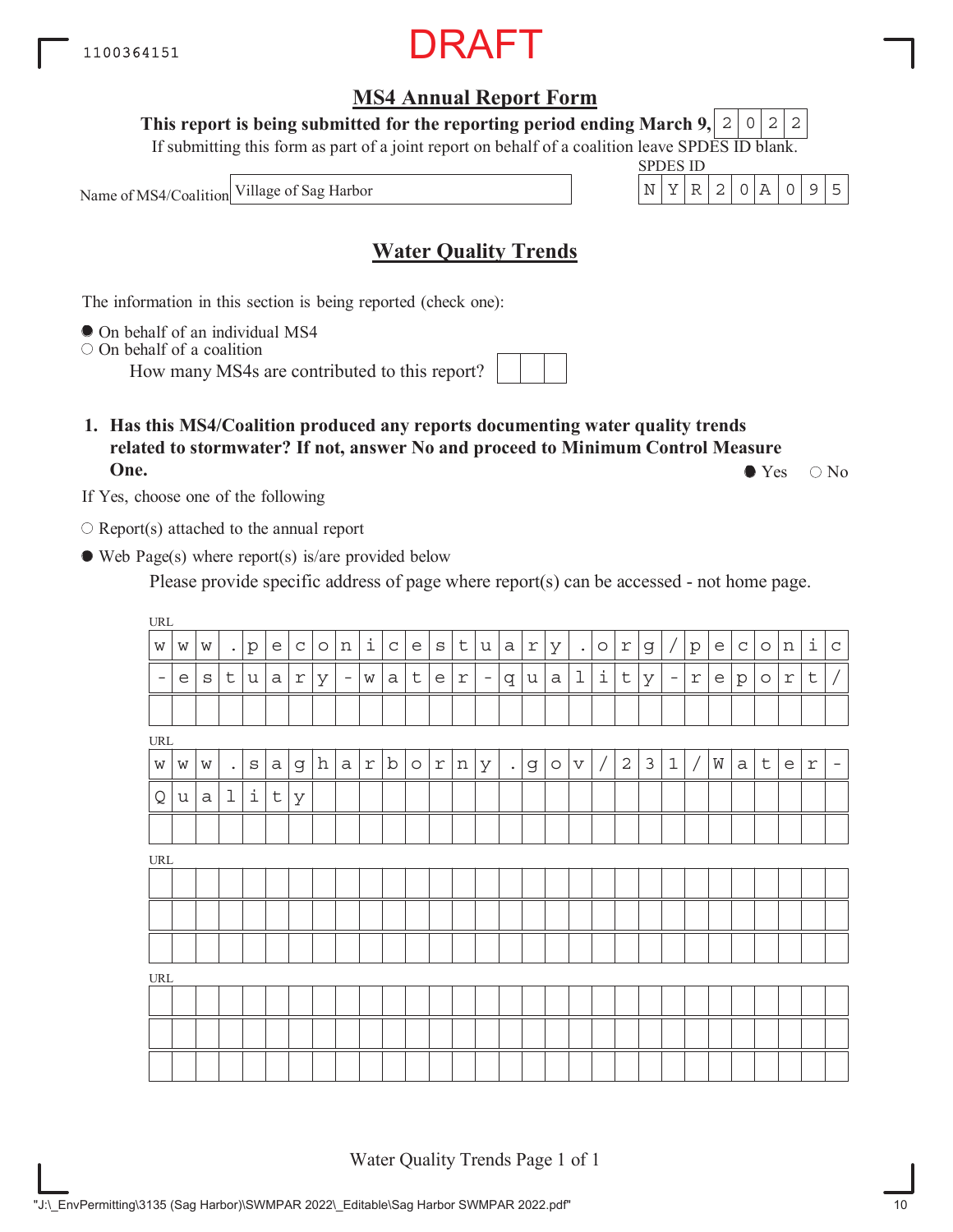## **MS4 Annual Report Form**

#### This report is being submitted for the reporting period ending March 9,  $\mid$  2  $\mid$  0  $\mid$  2  $\mid$  2

If submitting this form as part of a joint report on behalf of a coalition leave SPDES ID blank.

Name of MS4/Coalition

SPDES ID Village of Sag Harbor  $\vert N \vert Y \vert R \vert 2 \vert 0 \vert A \vert 0 \vert 9 \vert 5$ 

## **Minimum Control Measure 1. Public Education and Outreach**

The information in this section is being reported (check one):

- $\bullet$  On behalf of an individual MS4
- $\bigcirc$  On behalf of a coalition

How many MS4s contributed to this report?

## **1. Targeted Public Education and Outreach Best Management Practices**

Check all topics that were included in Education and Outreach during this reporting period:

- Construction Sites General Stormwater Management Information Household Hazardous Waste Disposal Illicit Discharge Detection and Elimination Infrastructure Maintenance ● Smart Growth Storm Drain Marking Green Infrastructure/Better Site Design/Low Impact Development Other: Pesticide and Fertilizer Application **• Pet Waste Management** • Recycling O Riparian Corridor Protection/Restoration Trash Management Vehicle Washing Water Conservation Wetland Protection ○ None **Other 2. Specific audiences targeted during this reporting period:** • Public Employees **Residential** ● Businesses ● Contractors **O** Developers General Public  $S$  e  $p$   $t$   $i$   $c$   $j$   $G$   $e$   $e$   $s$   $e$   $\frac{1}{2}$   $\frac{1}{2}$   $\frac{1}{2}$   $\frac{1}{2}$   $\frac{1}{2}$   $e$   $k$   $\frac{1}{2}$   $\frac{1}{2}$   $\frac{1}{2}$   $\frac{1}{2}$   $\frac{1}{2}$   $\frac{1}{2}$   $\frac{1}{2}$   $\frac{1}{2}$   $\frac{1}{2}$   $\frac{1}{2}$   $\frac{1}{2}$   $\frac{1}{2$
- Restaurants **Industries**



MCM 1 Page 1 of 4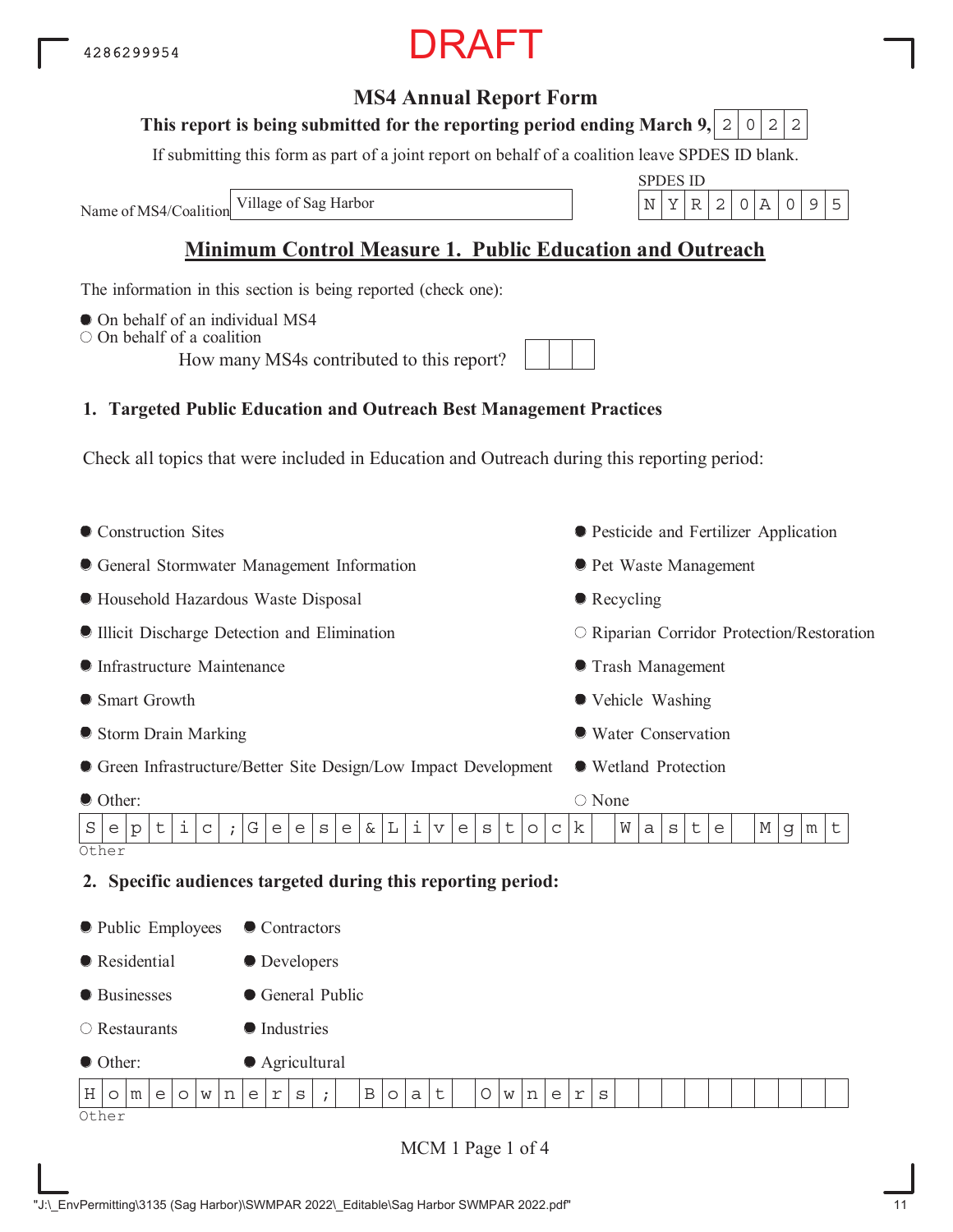## **MS4 Annual Report Form**

**This report is being submitted for the reporting period ending March 9, 2 0 2 2** 

If submitting this form as part of a joint report on behalf of a coalition leave SPDES ID blank.

Name of MS4/Coalition Village of Sag Harbor

| ٠Р. | - S II) |  |  |  |
|-----|---------|--|--|--|
|     |         |  |  |  |

**3. What strategies did your MS4/Coalition use to achieve education and outreach goals during this reporting period?** Check all that apply:

| O Construction Site Operators Trained |                                                                                                                                                                                |   |   |         |         |              |                         |             |                         |             |             |             |             |            |             |                                            |                         |                           |         |                |                                                                                              |              | #Trained    |           |         |   |   |                          |   |              |
|---------------------------------------|--------------------------------------------------------------------------------------------------------------------------------------------------------------------------------|---|---|---------|---------|--------------|-------------------------|-------------|-------------------------|-------------|-------------|-------------|-------------|------------|-------------|--------------------------------------------|-------------------------|---------------------------|---------|----------------|----------------------------------------------------------------------------------------------|--------------|-------------|-----------|---------|---|---|--------------------------|---|--------------|
| O Direct Mailings                     |                                                                                                                                                                                |   |   |         |         |              |                         |             |                         |             |             |             |             |            |             |                                            |                         |                           |         |                |                                                                                              |              | #Mailings   |           |         |   |   |                          |   |              |
| Kiosks or Other Displays              |                                                                                                                                                                                |   |   |         |         |              |                         |             |                         |             |             |             |             |            |             |                                            |                         |                           |         |                |                                                                                              |              | # Locations |           |         |   |   |                          |   | $\mathsf 3$  |
| ○ List-Serves                         |                                                                                                                                                                                |   |   |         |         |              |                         |             |                         |             |             |             |             |            |             |                                            |                         |                           |         |                |                                                                                              |              |             | # In List |         |   |   |                          |   |              |
| $\circ$ Mailing List                  |                                                                                                                                                                                |   |   |         |         |              |                         |             |                         |             |             |             |             |            |             |                                            |                         |                           |         |                |                                                                                              |              |             | # In List |         |   |   |                          |   |              |
| • Newspaper Ads or Articles           |                                                                                                                                                                                |   |   |         |         |              |                         |             |                         |             |             |             |             |            |             |                                            |                         |                           |         |                |                                                                                              |              | # Days Run  |           |         |   |   |                          | 5 | $\mathsf{O}$ |
| $\circ$ Public Events/Presentations   |                                                                                                                                                                                |   |   |         |         |              |                         |             |                         |             |             |             |             |            |             |                                            |                         |                           |         |                |                                                                                              |              | # Attendees |           |         |   |   |                          |   |              |
| ○ School Program                      |                                                                                                                                                                                |   |   |         |         |              |                         |             |                         |             |             |             |             |            |             |                                            |                         |                           |         |                |                                                                                              |              | # Attendees |           |         |   |   |                          |   |              |
|                                       | # Days Run<br>Total # Distributed                                                                                                                                              |   |   |         |         |              |                         |             |                         |             |             |             |             |            |             |                                            |                         |                           |         |                |                                                                                              |              |             |           |         |   |   |                          |   |              |
|                                       | ○ TV Spot/Program                                                                                                                                                              |   |   |         |         |              |                         |             |                         |             |             |             |             |            |             |                                            |                         |                           |         |                |                                                                                              |              |             |           |         |   |   |                          |   |              |
|                                       | <b>•</b> Printed Materials:<br>Locations (e.g. libraries, town offices, kiosks)<br>i<br>$\mathbf 1$<br>$\boldsymbol{\nabla}$<br>1<br>1<br>ı<br>Η<br>$\mathsf a$<br>e<br>a<br>g |   |   |         |         |              |                         |             |                         |             |             |             |             |            |             |                                            |                         |                           |         |                |                                                                                              |              |             |           |         |   |   |                          |   |              |
|                                       |                                                                                                                                                                                |   |   |         |         |              |                         |             |                         |             |             |             |             |            |             |                                            |                         |                           |         |                |                                                                                              |              |             |           |         |   |   |                          |   |              |
|                                       | $\mathsf C$                                                                                                                                                                    | h | a | m       | b       | $\mathsf{e}$ | $\mathfrak{\textbf{r}}$ |             | $\circ$                 | $\mathbf f$ |             | $\mathsf C$ | $\circ$     | m          | m           | $\mathsf{e}% _{0}\left( \mathsf{e}\right)$ | $\mathfrak{\textbf{r}}$ | $\mathsf C$               | e       |                |                                                                                              |              |             |           |         |   |   |                          |   |              |
|                                       | B                                                                                                                                                                              | u | i | 1       | d       | i            | $\, {\rm n}$            | $\mathsf d$ |                         | $\mathbb D$ | e           | p           | $\mathsf a$ | $\Upsilon$ | t           | ${\mathfrak m}$                            | $\epsilon$              | n                         | $\sf t$ |                |                                                                                              |              |             |           |         |   |   |                          |   |              |
| Other:                                |                                                                                                                                                                                |   |   |         |         |              |                         |             |                         |             |             |             |             |            |             |                                            |                         |                           |         |                |                                                                                              |              |             |           |         |   |   |                          |   |              |
|                                       |                                                                                                                                                                                |   |   |         |         |              |                         |             |                         |             |             |             |             |            |             |                                            |                         |                           |         |                |                                                                                              |              |             |           |         |   |   |                          |   |              |
|                                       | $\mathbb R$                                                                                                                                                                    | a | d | $\pm$   | $\circ$ | Α            | d                       | $\cdot$     | $\mathbb D$             | $\circ$     | $\mathbf g$ | W           | $\mathsf a$ | $\rm S$    | $\mathsf t$ | $\mathsf{e}% _{t}\left( t\right)$          | $\, {\bf B}$            | a                         | g       | $\rm s$        |                                                                                              |              |             |           |         |   |   |                          |   |              |
| ● Web Page:                           |                                                                                                                                                                                |   |   |         | needed. |              |                         |             |                         |             |             |             |             |            |             |                                            |                         |                           |         |                | Provide specific web addresses - not home page. Continue on next page if additional space is |              |             |           |         |   |   |                          |   |              |
| <b>URL</b>                            |                                                                                                                                                                                |   |   |         |         |              |                         |             |                         |             |             |             |             |            |             |                                            |                         |                           |         |                |                                                                                              |              |             |           |         |   |   |                          |   |              |
| W                                     | W                                                                                                                                                                              | W |   | $\rm s$ | а       | g            | h                       | a           | $\mathfrak{\textbf{r}}$ | b           | $\circ$     | $\Upsilon$  | n           | У          | $\bullet$   | g                                          | $\circ$                 | $\boldsymbol{\mathrm{v}}$ |         | $\mathbf 2$    | $\mathsf 3$                                                                                  | $\mathsf{O}$ | $\rm S$     | u         | $\rm s$ | t | a | i                        | n | a            |
| b                                     | i                                                                                                                                                                              | 1 | i | $\sf t$ | У       |              |                         |             |                         |             |             |             |             |            |             |                                            |                         |                           |         |                |                                                                                              |              |             |           |         |   |   |                          |   |              |
|                                       |                                                                                                                                                                                |   |   |         |         |              |                         |             |                         |             |             |             |             |            |             |                                            |                         |                           |         |                |                                                                                              |              |             |           |         |   |   |                          |   |              |
| <b>URL</b>                            |                                                                                                                                                                                |   |   |         |         |              |                         |             |                         |             |             |             |             |            |             |                                            |                         |                           |         |                |                                                                                              |              |             |           |         |   |   |                          |   |              |
| W                                     | W                                                                                                                                                                              | W |   | S       | а       | g            | h                       | а           | $\Upsilon$              | b           | $\circ$     | r           | n           | У          |             | g                                          | $\circ$                 | $\mathbf v$               |         | $\overline{2}$ | 3                                                                                            | 1            | W           | а         | t       | e | r | $\overline{\phantom{m}}$ | Q | u            |
| а                                     | ı                                                                                                                                                                              | ı | t | У       |         |              |                         |             |                         |             |             |             |             |            |             |                                            |                         |                           |         |                |                                                                                              |              |             |           |         |   |   |                          |   |              |
|                                       |                                                                                                                                                                                |   |   |         |         |              |                         |             |                         |             |             |             |             |            |             |                                            |                         |                           |         |                |                                                                                              |              |             |           |         |   |   |                          |   |              |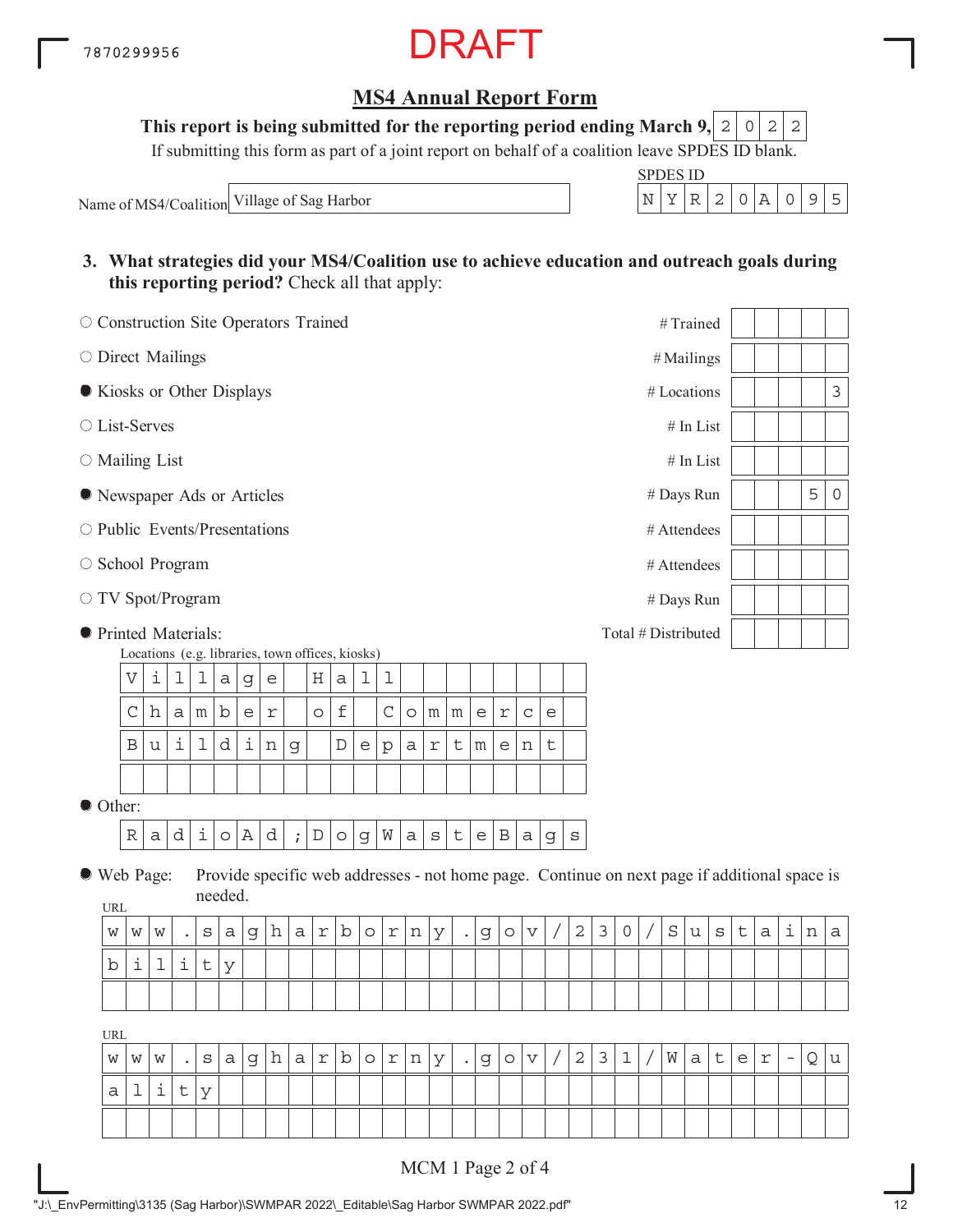## RAFT

## **MS4 Annual Report Form**

### **This report is being submitted for the reporting period ending March 9, 2 0 2 2**

If submitting this form as part of a joint report on behalf of a coalition leave SPDES ID blank.

Name of MS4/Coalition

SPDES ID Village of Sag Harbor  $\vert N \vert Y \vert R \vert 2 \vert 0 \vert A \vert 0$  | 9 | 5

3. Web Page con't.: Provide specific web addresses - not home page.

| URL                      |         |              |                      |              |                          |   |   |                       |              |             |            |            |   |                          |             |         |            |                           |            |              |                     |             |                     |              |             |              |             |                          |             |                          |                      |
|--------------------------|---------|--------------|----------------------|--------------|--------------------------|---|---|-----------------------|--------------|-------------|------------|------------|---|--------------------------|-------------|---------|------------|---------------------------|------------|--------------|---------------------|-------------|---------------------|--------------|-------------|--------------|-------------|--------------------------|-------------|--------------------------|----------------------|
| W                        | W       | W            | $\bullet$            | S            | а                        | g | h | $a \mid$              | $\Upsilon$   | $\mathbf b$ | $\circ$    | r          | n | У                        | $\bullet$   | g       | $\circ$    | $\boldsymbol{\nabla}$     |            | $\mathbf{2}$ | 3                   | 3           |                     | Ε            | n           | V            | i           | r                        | $\circ$     | n                        | m                    |
| e                        | n       | t            | a                    | 1            | $\overline{\phantom{a}}$ | Α | d | $\boldsymbol{\nabla}$ | i            | S           | $\circ$    | r          | У | $\overline{\phantom{a}}$ | $\mathsf C$ | $\circ$ | $m \mid m$ |                           | i          | t            | t                   | e           | e                   |              |             |              |             |                          |             |                          |                      |
|                          |         |              |                      |              |                          |   |   |                       |              |             |            |            |   |                          |             |         |            |                           |            |              |                     |             |                     |              |             |              |             |                          |             |                          |                      |
| URL                      |         |              |                      |              |                          |   |   |                       |              |             |            |            |   |                          |             |         |            |                           |            |              |                     |             |                     |              |             |              |             |                          |             |                          |                      |
| W                        | W       | W            | $\bullet$            | $\rm s$      | а                        | g | h | a                     | r            | b           | $\circ$    | $\Upsilon$ | n | У                        | $\bullet$   | g       | $\circ$    | $\boldsymbol{\nabla}$     |            | $\mathbf 1$  | 5                   | 8           |                     | $\, {\bf P}$ | u           | $\mathbf b$  | $\mathbf 1$ | i                        | $\mathsf C$ | $\overline{\phantom{a}}$ | ${\rm W}$            |
| $\circ$                  | r       | k            | $\mathtt{s}$         |              |                          |   |   |                       |              |             |            |            |   |                          |             |         |            |                           |            |              |                     |             |                     |              |             |              |             |                          |             |                          |                      |
|                          |         |              |                      |              |                          |   |   |                       |              |             |            |            |   |                          |             |         |            |                           |            |              |                     |             |                     |              |             |              |             |                          |             |                          |                      |
| URL                      |         |              |                      |              |                          |   |   |                       |              |             |            |            |   |                          |             |         |            |                           |            |              |                     |             |                     |              |             |              |             |                          |             |                          |                      |
| W                        | W       | W            | $\ddot{\phantom{0}}$ | $\mathtt{s}$ | a                        | g | h | a <sub>l</sub>        | r            | b           | $\circ$    | r          | n | У                        | $\bullet$   | g       | $\circ$    | $\boldsymbol{\nabla}$     |            | $\mathbf F$  | а                   | q           | $\bullet$           | а            | S           | $\mathbf{p}$ | х           | $\ddot{\cdot}$           | Q           | Ι                        | $\mathbb D$          |
| $=$                      | 7       | 6            |                      |              |                          |   |   |                       |              |             |            |            |   |                          |             |         |            |                           |            |              |                     |             |                     |              |             |              |             |                          |             |                          |                      |
|                          |         |              |                      |              |                          |   |   |                       |              |             |            |            |   |                          |             |         |            |                           |            |              |                     |             |                     |              |             |              |             |                          |             |                          |                      |
| URL                      |         |              |                      |              |                          |   |   |                       |              |             |            |            |   |                          |             |         |            |                           |            |              |                     |             |                     |              |             |              |             |                          |             |                          |                      |
| W                        | W       | W            |                      | $\rm s$      | а                        | g | h | а                     | r            | b           | $\circ$    | r          | n | У                        | $\bullet$   | g       | $\circ$    | $\boldsymbol{\mathrm{v}}$ |            | $\mathsf C$  | i                   | $\mathbf v$ | i                   | $\mathsf C$  | Α           | $\mathbf 1$  | e           | $\Upsilon$               | $\mathsf t$ | $\rm s$                  | $\ddot{\phantom{0}}$ |
| а                        | $\rm s$ | $\mathbf{p}$ | х                    | $\mathbf{S}$ | Α                        | I | D | $=$                   | $\sqrt{2}$   | 4           | 5          |            |   |                          |             |         |            |                           |            |              |                     |             |                     |              |             |              |             |                          |             |                          |                      |
|                          |         |              |                      |              |                          |   |   |                       |              |             |            |            |   |                          |             |         |            |                           |            |              |                     |             |                     |              |             |              |             |                          |             |                          |                      |
| URL                      |         |              |                      |              |                          |   |   |                       |              |             |            |            |   |                          |             |         |            |                           |            |              |                     |             |                     |              |             |              |             |                          |             |                          |                      |
| W                        | W       | W            | $\bullet$            | S            | а                        | g | h | a                     | r            | b           | $\circ$    | r          | n | У                        | $\bullet$   | g       | $\circ$    | $\boldsymbol{\nabla}$     | $\sqrt{ }$ | $\mathsf C$  | $\dot{\mathbbm{1}}$ | $\mathbf v$ | $\dot{\mathbbm{1}}$ | $\mathsf C$  | $\mathbb A$ | $\mathbf 1$  | e           | $\Upsilon$               | $\sf t$     | $\mathtt{s}$             | $\ddot{\phantom{0}}$ |
| а                        | S       | $\mathbf{p}$ | х                    | $\mathbf{S}$ | Α                        | I | D | $=$                   | $\mathbf{2}$ | 8           | $\sqrt{2}$ |            |   |                          |             |         |            |                           |            |              |                     |             |                     |              |             |              |             |                          |             |                          |                      |
|                          |         |              |                      |              |                          |   |   |                       |              |             |            |            |   |                          |             |         |            |                           |            |              |                     |             |                     |              |             |              |             |                          |             |                          |                      |
| URL                      |         |              |                      |              |                          |   |   |                       |              |             |            |            |   |                          |             |         |            |                           |            |              |                     |             |                     |              |             |              |             |                          |             |                          |                      |
| W                        | W       | W            | $\ddot{\phantom{0}}$ | S            | а                        | g | h | a                     | r            | b           | $\circ$    | r          | n | У                        | $\bullet$   | g       | $\circ$    | $\boldsymbol{\nabla}$     |            | $1\,$        | $\overline{7}$      | 8           |                     | $\mathsf C$  | $\circ$     | d            | e           | $\overline{\phantom{a}}$ | Β           | $\circlearrowright$      | $\circ$              |
| k                        |         |              |                      |              |                          |   |   |                       |              |             |            |            |   |                          |             |         |            |                           |            |              |                     |             |                     |              |             |              |             |                          |             |                          |                      |
|                          |         |              |                      |              |                          |   |   |                       |              |             |            |            |   |                          |             |         |            |                           |            |              |                     |             |                     |              |             |              |             |                          |             |                          |                      |
| <b>URL</b>               |         |              |                      |              |                          |   |   |                       |              |             |            |            |   |                          |             |         |            |                           |            |              |                     |             |                     |              |             |              |             |                          |             |                          |                      |
| W                        | W       | W            | $\bullet$            | $\rm s$      | а                        | g | h | a                     | $\Upsilon$   | b           | $\circ$    | $\Upsilon$ | n | У                        | $\bullet$   | g       | $\circ$    | $\boldsymbol{\mathrm{v}}$ |            | $\mathbf 1$  | 5                   | 0           |                     | $\, {\bf B}$ | u           | i            | 1           | d                        | i           | n                        | $\mathsf d$          |
| $\overline{\phantom{a}}$ | D       | e            | $\mathbf{p}$         | а            | r                        | t | m | e <sub>1</sub>        | n            | $\sf t$     |            |            |   |                          |             |         |            |                           |            |              |                     |             |                     |              |             |              |             |                          |             |                          |                      |
|                          |         |              |                      |              |                          |   |   |                       |              |             |            |            |   |                          |             |         |            |                           |            |              |                     |             |                     |              |             |              |             |                          |             |                          |                      |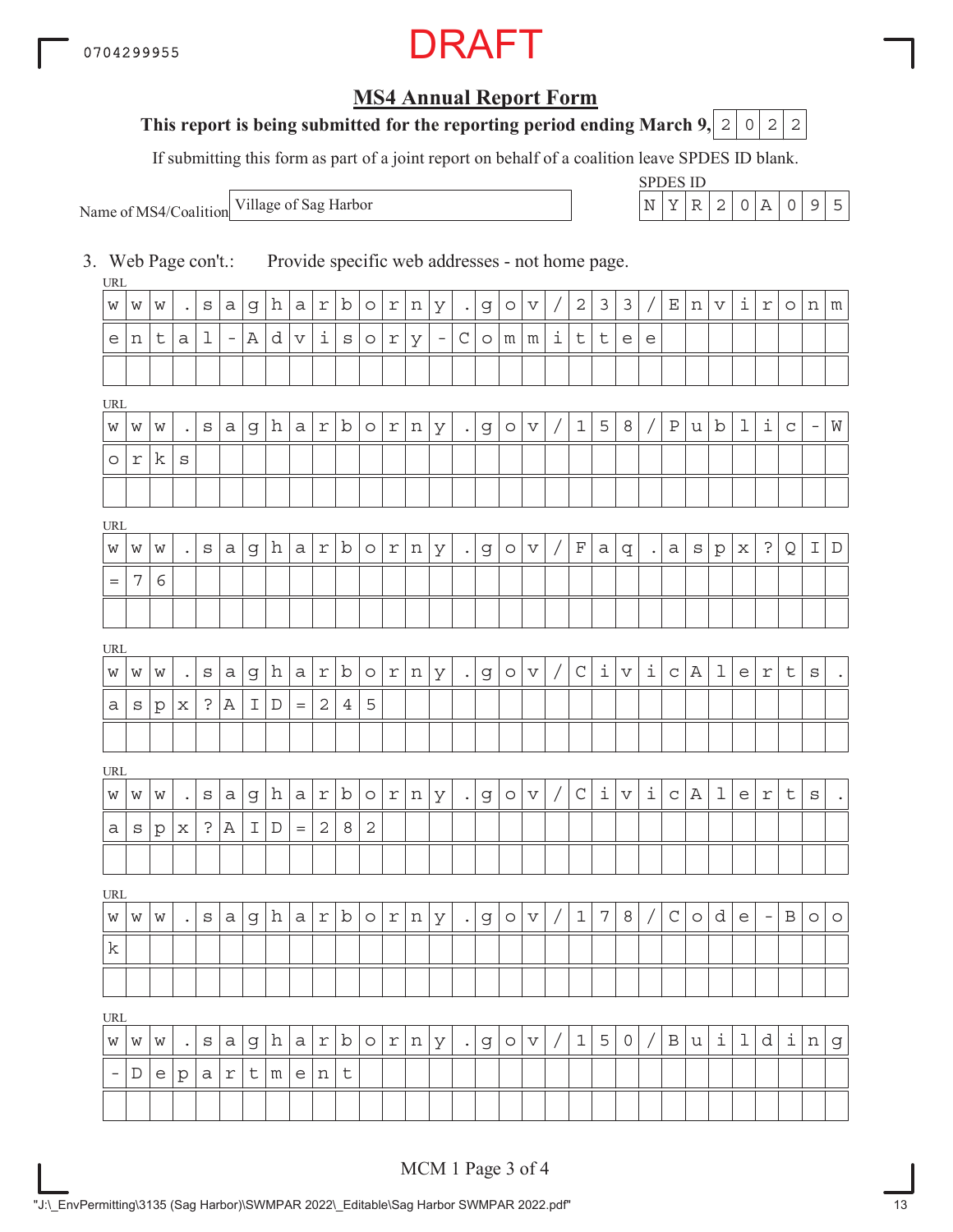### **MS4 Annual Report Form**

#### **This report is being submitted for the reporting period ending March 9,**  $0|2|2$

If submitting this form as part of a joint report on behalf of a coalition leave SPDES ID blank.

Name of MS4/Coalition Village of Sag Harbor

#### **4. Evaluating Progress Toward Measurable Goals MCM 1**

Use this page to report on your progress and project plans toward achieving measurable goals identified in your Stormwater Management Program Plan (SWMPP), including requirements in Part III.C.1. Submit additional pages as needed.

#### **A. Briefly summarize the Measurable Goal identified in the SWMPP in this reporting period.**

The Village Public Education and Outreach program will be tailored to describe topics related to the impacts of stormwater discharges on local water bodies, pollutants of concern and their sources, and the steps that can be taken to reduce pollutants in stormwater runoff and non-stormwater discharges. The Village's program will make special note of the discharge of pathogens to Sag Harbor and Sag Harbor Cove.

#### **B. Briefly summarize the observations that indicated the overall effectiveness of this Measurable Goal.**

Due to the seasonal nature of many of the homes and residents in the Village, typical Phase II measures are not always effective or efficient. As a result, the Village has chosen to evaluate the number of kiosks/displays of stormwater information as an indicator for measuring the overall effectiveness of the Village's compliance with the Public Education and Outreach program requirements. There are three kiosks/displays of stormwater information in the Village.

#### **C. How many times was this observation measured or evaluated in this reporting period?**

*(ex.: samples/participants/events)* 1

#### **D. Has your MS4 made progress toward this Measurable Goal during this reporting period?**

 $\bullet$  Yes  $\circ$  No

**E.** Is your MS4 on schedule to meet the deadline set forth in the SWMPP?  $\bullet$  Yes  $\circ$  No

#### **F. Briefly summarize the stormwater activities planned to meet the goals of this MCM during the next reporting cycle (including an implementation schedule).**

The Village plans to continue evaluating the number of kiosks/displays of stormwater information as an indicator for measuring the overall effectiveness of the Village's compliance with the Public Education and Outreach program requirements in the next reporting cycle. The Village will continue to update the kiosks/displays with stormwater/pollution prevention information periodically throughout the next reporting cycle.

| MCM 1 Page 4 of 4 |
|-------------------|
|                   |

|  | SPDES ID |  |  |  |  |
|--|----------|--|--|--|--|
|  |          |  |  |  |  |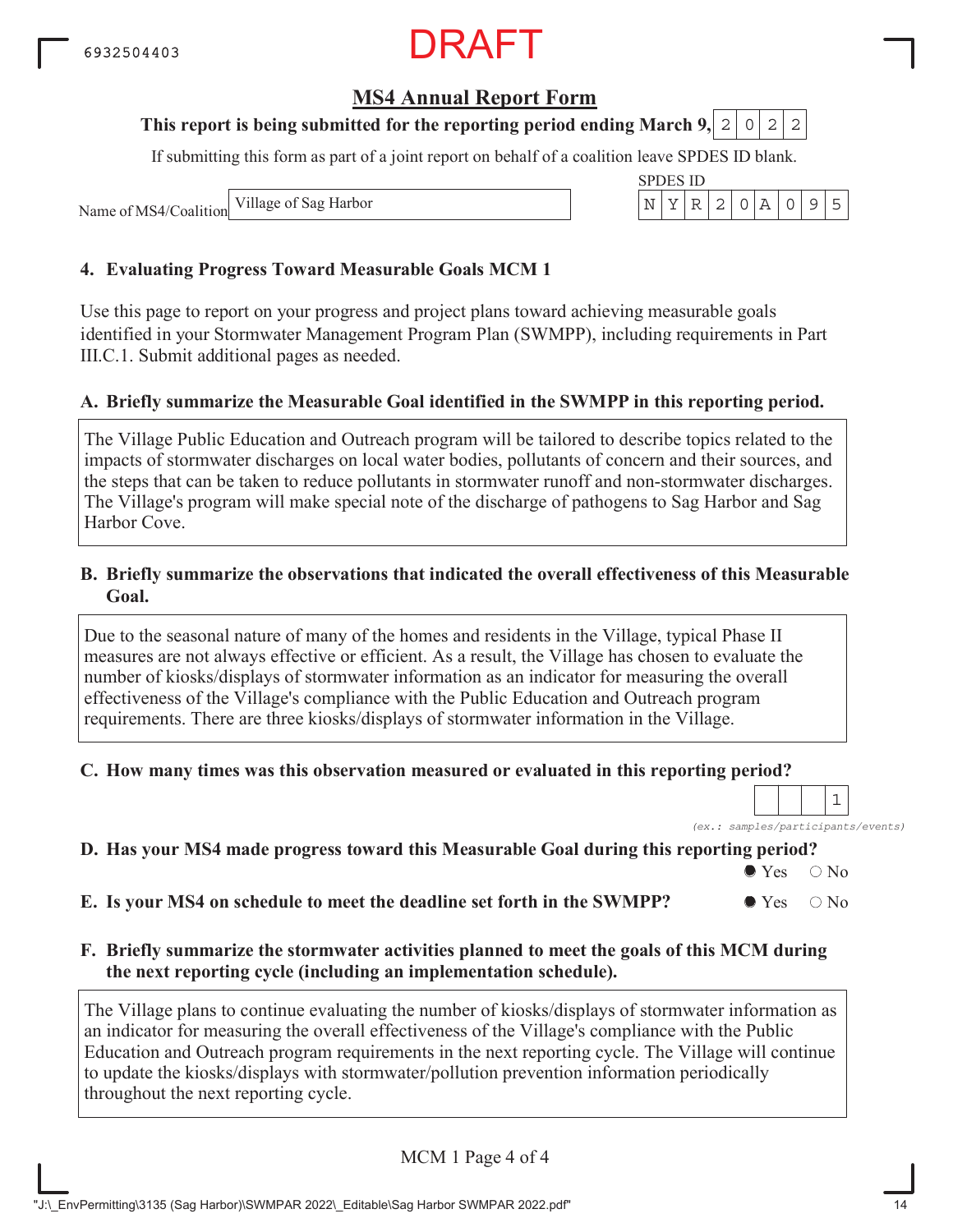## **MS4 Annual Report Form**

#### **This report is being submitted for the reporting period ending March 9, 2 0 2 2**

If submitting this form as part of a joint report on behalf of a coalition leave SPDES ID blank.

Name of MS4/Coalition

SPDES ID Village of Sag Harbor  $\vert N \vert Y \vert R \vert 2 \vert 0 \vert A \vert 0 \vert 9 \vert 5$ 

## **Minimum Control Measure 2. Public Involvement/Participation**

The information in this section is being reported (check one):

 $\bullet$  On behalf of an individual MS4

On behalf of a coalition

How many MS4s contributed to this report?

**1. What opportunities were provided for public participation in implementation, development, evaluation and improvement of the Stormwater Management Program (SWMP) Plan during this reporting period? Check all that apply:**

| $\circ$ Cleanup Events                                                                                         |                                       | # Events               |                          |             |                |                     |                |
|----------------------------------------------------------------------------------------------------------------|---------------------------------------|------------------------|--------------------------|-------------|----------------|---------------------|----------------|
| Comments on SWMP Received                                                                                      |                                       | # Comments             |                          |             |                |                     | $\overline{0}$ |
| • Community Hotlines                                                                                           | Phone#<br>3<br>6<br>1                 | 5<br>$\mathbf 2$<br>7  | $\overline{\phantom{a}}$ | $\mathbf 0$ | $\overline{2}$ | $\overline{2}$      | $\overline{c}$ |
| Phone#<br>$\overline{\phantom{a}}$                                                                             | Phone#                                |                        | $\qquad \qquad$          |             |                |                     |                |
| Phone#<br>$\overline{\phantom{a}}$                                                                             | Phone#                                |                        | $\overline{\phantom{0}}$ |             |                |                     |                |
| Phone#<br>$\overline{\phantom{a}}$                                                                             | Phone#                                |                        | $\overline{\phantom{0}}$ |             |                |                     |                |
| Phone#<br>$\overline{\phantom{a}}$                                                                             | Phone#                                |                        | $\overline{\phantom{0}}$ |             |                |                     |                |
| Phone#<br>$\overline{\phantom{0}}$                                                                             | Phone#                                |                        | $\overline{\phantom{0}}$ |             |                |                     |                |
| $\circ$ Community Meetings                                                                                     |                                       | # Attendees            |                          |             |                |                     |                |
| • Plantings                                                                                                    |                                       | Sq. Ft.                |                          |             | $\mathfrak{Z}$ | $\mathsf{O}\xspace$ | $\circ$        |
| $\circ$ Storm Drain Markings                                                                                   |                                       | #Drains                |                          |             |                |                     |                |
| ○ Stakeholder Meetings                                                                                         |                                       | # Attendees            |                          |             |                |                     |                |
| $\circ$ Volunteer Monitoring                                                                                   |                                       | # Events               |                          |             |                |                     |                |
| b<br>Т<br>C<br>$\bullet$ Other: $\vert$ H<br>$\&$<br>a<br>r<br>$\Upsilon$<br>r<br>e<br>$\circ$<br>$\circ$<br>e | i<br>$\sf t$<br>t<br>m<br>m<br>e<br>e | L<br>V<br>$\mathbf{r}$ | I                        | $\rm S$     |                |                     |                |

**2. Was public notice of availability of this annual report and Stormwater Management Program (SWMP) Plan provided?**  $\bullet$  Yes  $\circ$  No

| $2.10$ and $\sqrt{2}$ is the state prostruction                                                                                                                                         |  |
|-----------------------------------------------------------------------------------------------------------------------------------------------------------------------------------------|--|
| $#$ In List<br>$\circ$ List-Serve                                                                                                                                                       |  |
| $\circ$ Newspaper Advertising<br># Days Run                                                                                                                                             |  |
| $\circ$ TV/Radio Notices<br># Days Run                                                                                                                                                  |  |
| $\bullet$ Other: $ P _0  S _t  $<br>$\mathbf{1}$<br>$\pm$  <br>$\mathbf{i}$<br>$\mathbf{d}$<br>$\, {\rm n}$<br>e<br>$\mathbf V$<br>H <sub>1</sub><br>a<br>$\mathsf{a}$<br>e<br>$\alpha$ |  |
| $\bullet$ Web Page URL: Enter URL(s) on the following two pages.                                                                                                                        |  |

MCM 2 Page 1 of 6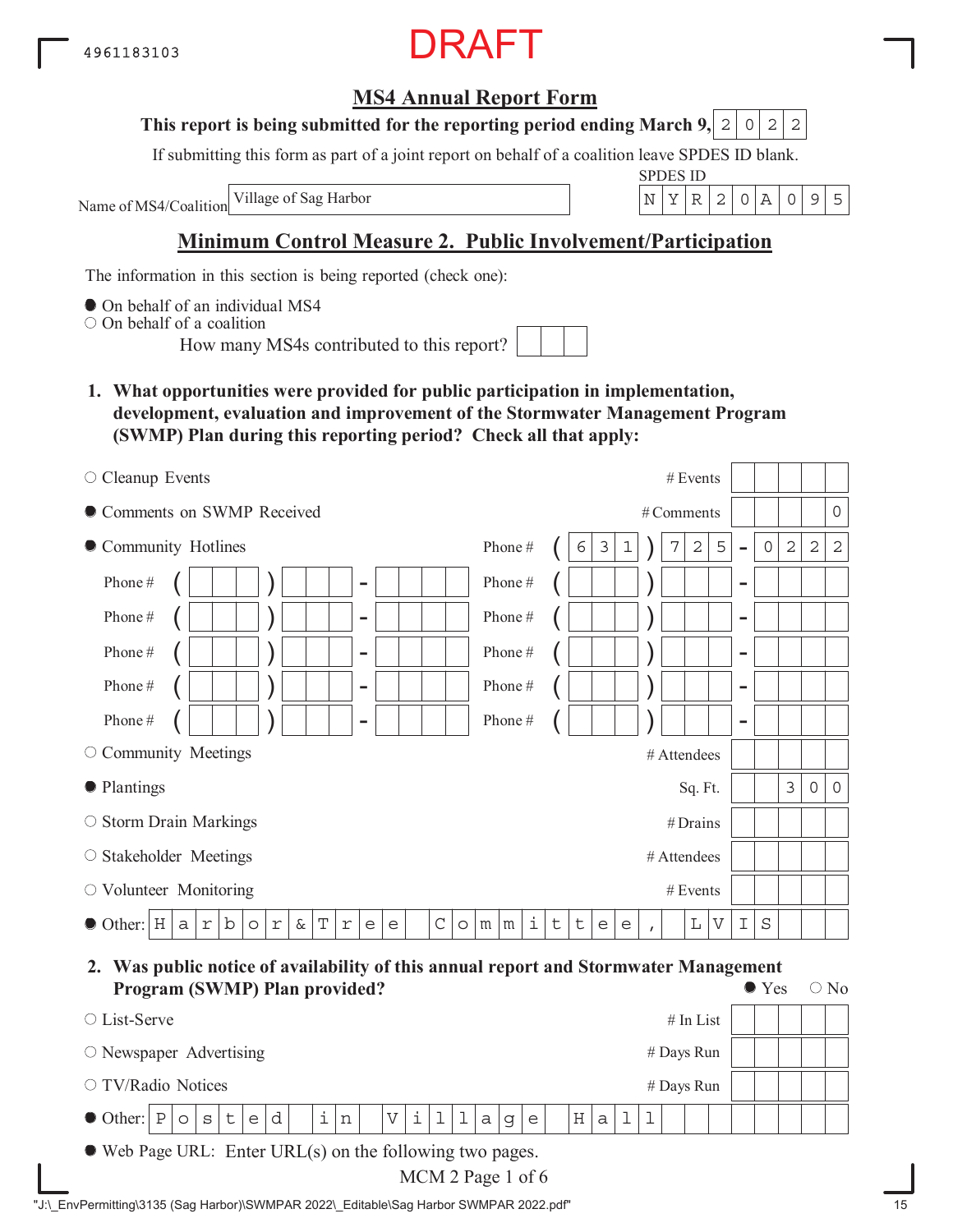

This report is being submitted for the reporting period ending March 9,  $\mid$  2  $\mid$  0  $\mid$  2  $\mid$  2

If submitting this form as part of a joint report on behalf of a coalition leave SPDES ID blank.

Name of MS4/Coalition Village of Sag Harbor  $N = \begin{bmatrix} N & Y & R & 2 & 0 & A & 0 & 9 & 5 \end{bmatrix}$ 

| SPDES 11) |  |  |  |  |
|-----------|--|--|--|--|
|           |  |  |  |  |

#### **2. URL(s) con't.:**

**Please provide specific address(es) where notice(s) can be accessed - not home page.**

| $\underline{\text{URL}}$           |  |  |  |  |  |  |  |  |  |  |  |  |  |  |  |  |
|------------------------------------|--|--|--|--|--|--|--|--|--|--|--|--|--|--|--|--|
|                                    |  |  |  |  |  |  |  |  |  |  |  |  |  |  |  |  |
|                                    |  |  |  |  |  |  |  |  |  |  |  |  |  |  |  |  |
|                                    |  |  |  |  |  |  |  |  |  |  |  |  |  |  |  |  |
| $\ensuremath{\mathsf{URL}}\xspace$ |  |  |  |  |  |  |  |  |  |  |  |  |  |  |  |  |
|                                    |  |  |  |  |  |  |  |  |  |  |  |  |  |  |  |  |
|                                    |  |  |  |  |  |  |  |  |  |  |  |  |  |  |  |  |
|                                    |  |  |  |  |  |  |  |  |  |  |  |  |  |  |  |  |
|                                    |  |  |  |  |  |  |  |  |  |  |  |  |  |  |  |  |
| $\ensuremath{\mathsf{URL}}\xspace$ |  |  |  |  |  |  |  |  |  |  |  |  |  |  |  |  |
|                                    |  |  |  |  |  |  |  |  |  |  |  |  |  |  |  |  |
|                                    |  |  |  |  |  |  |  |  |  |  |  |  |  |  |  |  |
|                                    |  |  |  |  |  |  |  |  |  |  |  |  |  |  |  |  |
| $\ensuremath{\mathsf{URL}}\xspace$ |  |  |  |  |  |  |  |  |  |  |  |  |  |  |  |  |
|                                    |  |  |  |  |  |  |  |  |  |  |  |  |  |  |  |  |
|                                    |  |  |  |  |  |  |  |  |  |  |  |  |  |  |  |  |
|                                    |  |  |  |  |  |  |  |  |  |  |  |  |  |  |  |  |
| $\ensuremath{\mathsf{URL}}\xspace$ |  |  |  |  |  |  |  |  |  |  |  |  |  |  |  |  |
|                                    |  |  |  |  |  |  |  |  |  |  |  |  |  |  |  |  |
|                                    |  |  |  |  |  |  |  |  |  |  |  |  |  |  |  |  |
|                                    |  |  |  |  |  |  |  |  |  |  |  |  |  |  |  |  |
| $\ensuremath{\mathsf{URL}}\xspace$ |  |  |  |  |  |  |  |  |  |  |  |  |  |  |  |  |
|                                    |  |  |  |  |  |  |  |  |  |  |  |  |  |  |  |  |
|                                    |  |  |  |  |  |  |  |  |  |  |  |  |  |  |  |  |
|                                    |  |  |  |  |  |  |  |  |  |  |  |  |  |  |  |  |
| $\ensuremath{\mathsf{URL}}\xspace$ |  |  |  |  |  |  |  |  |  |  |  |  |  |  |  |  |
|                                    |  |  |  |  |  |  |  |  |  |  |  |  |  |  |  |  |
|                                    |  |  |  |  |  |  |  |  |  |  |  |  |  |  |  |  |
|                                    |  |  |  |  |  |  |  |  |  |  |  |  |  |  |  |  |
|                                    |  |  |  |  |  |  |  |  |  |  |  |  |  |  |  |  |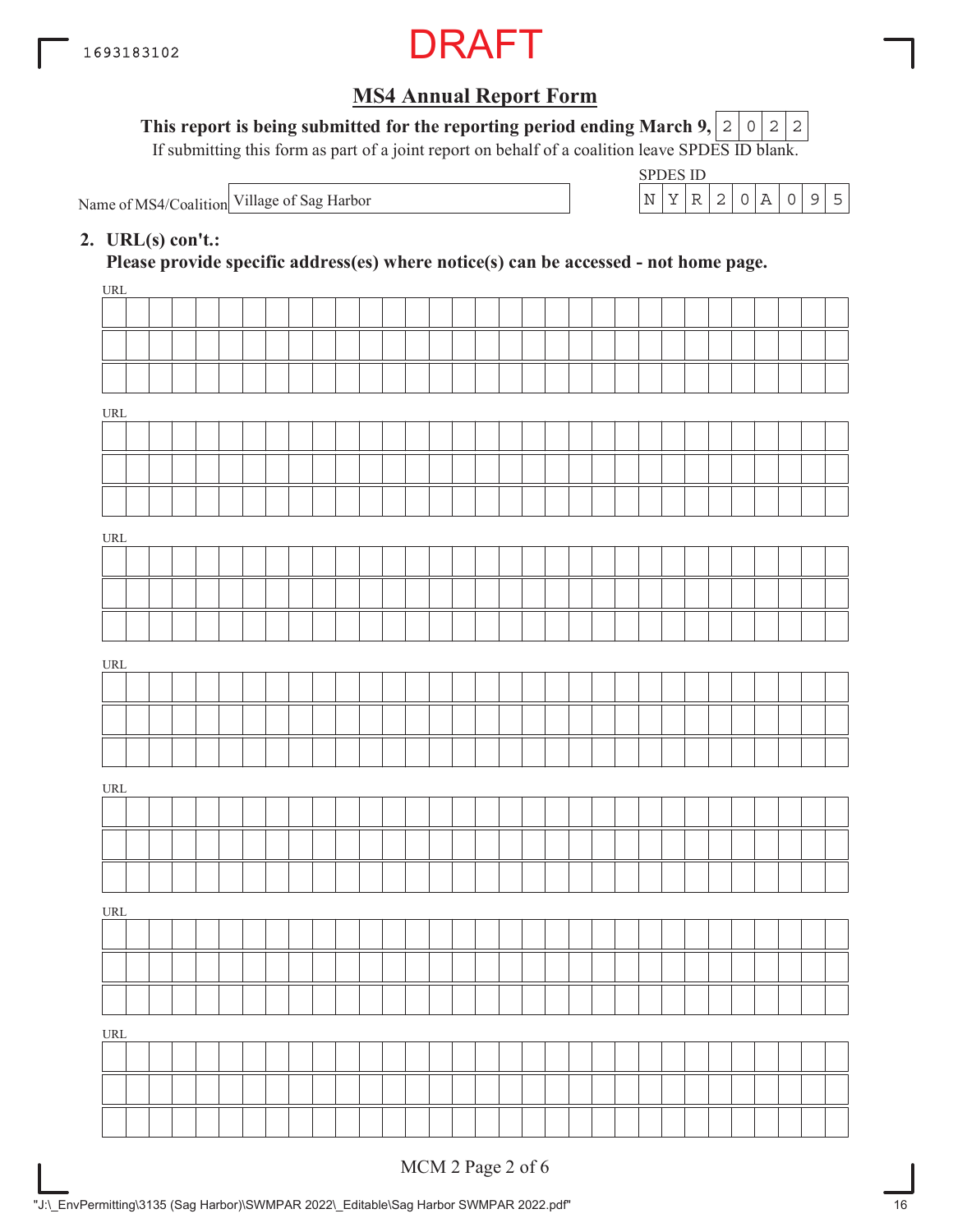

#### This report is being submitted for the reporting period ending March 9,  $|2|0|2|2$

If submitting this form as part of a joint report on behalf of a coalition leave SPDES ID blank.

Name of MS4/Coalition

SPDES ID Village of Sag Harbor  $\vert N \vert Y \vert R \vert 2 \vert 0 \vert A \vert 0$  9 5

#### **2. URL(s) con't.:**

**Please provide specific address(es) where notices can be accessed - not home page.**

| URL                              |  |  |  |  |  |  |  |  |  |  |  |  |  |  |  |  |
|----------------------------------|--|--|--|--|--|--|--|--|--|--|--|--|--|--|--|--|
|                                  |  |  |  |  |  |  |  |  |  |  |  |  |  |  |  |  |
|                                  |  |  |  |  |  |  |  |  |  |  |  |  |  |  |  |  |
|                                  |  |  |  |  |  |  |  |  |  |  |  |  |  |  |  |  |
| URL                              |  |  |  |  |  |  |  |  |  |  |  |  |  |  |  |  |
|                                  |  |  |  |  |  |  |  |  |  |  |  |  |  |  |  |  |
|                                  |  |  |  |  |  |  |  |  |  |  |  |  |  |  |  |  |
|                                  |  |  |  |  |  |  |  |  |  |  |  |  |  |  |  |  |
|                                  |  |  |  |  |  |  |  |  |  |  |  |  |  |  |  |  |
| URL                              |  |  |  |  |  |  |  |  |  |  |  |  |  |  |  |  |
|                                  |  |  |  |  |  |  |  |  |  |  |  |  |  |  |  |  |
|                                  |  |  |  |  |  |  |  |  |  |  |  |  |  |  |  |  |
|                                  |  |  |  |  |  |  |  |  |  |  |  |  |  |  |  |  |
| URL                              |  |  |  |  |  |  |  |  |  |  |  |  |  |  |  |  |
|                                  |  |  |  |  |  |  |  |  |  |  |  |  |  |  |  |  |
|                                  |  |  |  |  |  |  |  |  |  |  |  |  |  |  |  |  |
|                                  |  |  |  |  |  |  |  |  |  |  |  |  |  |  |  |  |
|                                  |  |  |  |  |  |  |  |  |  |  |  |  |  |  |  |  |
| URL                              |  |  |  |  |  |  |  |  |  |  |  |  |  |  |  |  |
|                                  |  |  |  |  |  |  |  |  |  |  |  |  |  |  |  |  |
|                                  |  |  |  |  |  |  |  |  |  |  |  |  |  |  |  |  |
|                                  |  |  |  |  |  |  |  |  |  |  |  |  |  |  |  |  |
| $\ensuremath{\text{URL}}\xspace$ |  |  |  |  |  |  |  |  |  |  |  |  |  |  |  |  |
|                                  |  |  |  |  |  |  |  |  |  |  |  |  |  |  |  |  |
|                                  |  |  |  |  |  |  |  |  |  |  |  |  |  |  |  |  |
|                                  |  |  |  |  |  |  |  |  |  |  |  |  |  |  |  |  |
| $\underline{\text{URL}}$         |  |  |  |  |  |  |  |  |  |  |  |  |  |  |  |  |
|                                  |  |  |  |  |  |  |  |  |  |  |  |  |  |  |  |  |
|                                  |  |  |  |  |  |  |  |  |  |  |  |  |  |  |  |  |
|                                  |  |  |  |  |  |  |  |  |  |  |  |  |  |  |  |  |
|                                  |  |  |  |  |  |  |  |  |  |  |  |  |  |  |  |  |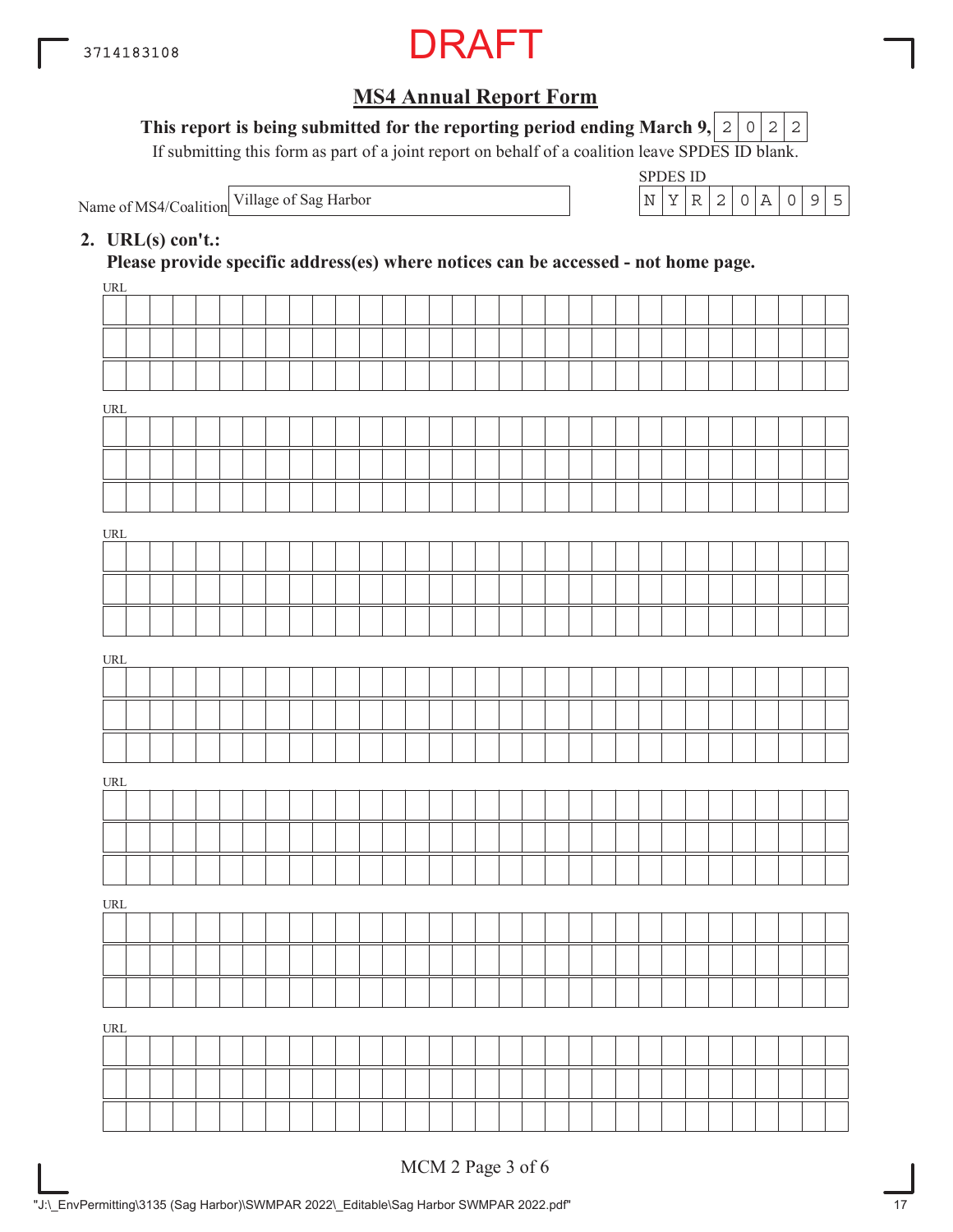**MS4 Annual Report Form**

If submitting this form as part of a joint report on behalf of a coalition leave SPDES ID blank.

Name of MS4/Coalition Village of Sag Harbor  $|N|Y|R|2|0|A|095$ 

**This report is being submitted for the reporting period ending March 9,**

SPDES ID

 $0|2|2$ 

## **3. Where can the public access copies of this annual report, Stormwater Management Program SWMP) Plan and submit comments on those documents? City** Department Address Zip - Phone  $(| 6 3 1 | ) 7 2 5 -$ **City** Address Library Zip - Phone ( ) - **City** Address Zip - Phone ( ) - MS4/Coalition Office ○ Other Web Page URL:  $\circ$  eMail Please provide specific address of page where report can be accessed - not home page. ● Annual Report ● SWMP Plan ● Comments  $\circ$  Annual Report  $\circ$  SWMP Plan  $\circ$  Comments  $\circ$  Annual Report  $\circ$  SWMP Plan  $\circ$  Comments  $\bullet$  Annual Report  $\circ$  SWMP Plan  $\circ$  Comments O Comments Enter address/contact info and select radio button to indicate which document is available and whether comments may be submitted at that location. Submit additional pages as needed.  $V|i|1|1|a|g|e|$  |H|a|1|1  $5|5|$   $|M|a|i|n|$   $|S|t|r|e|e|t$ Sag Harbor NY 11963  $6|3|1|$   $|7|2|5| - 0|2|2|2$

#### MCM 2 Page 4 of 6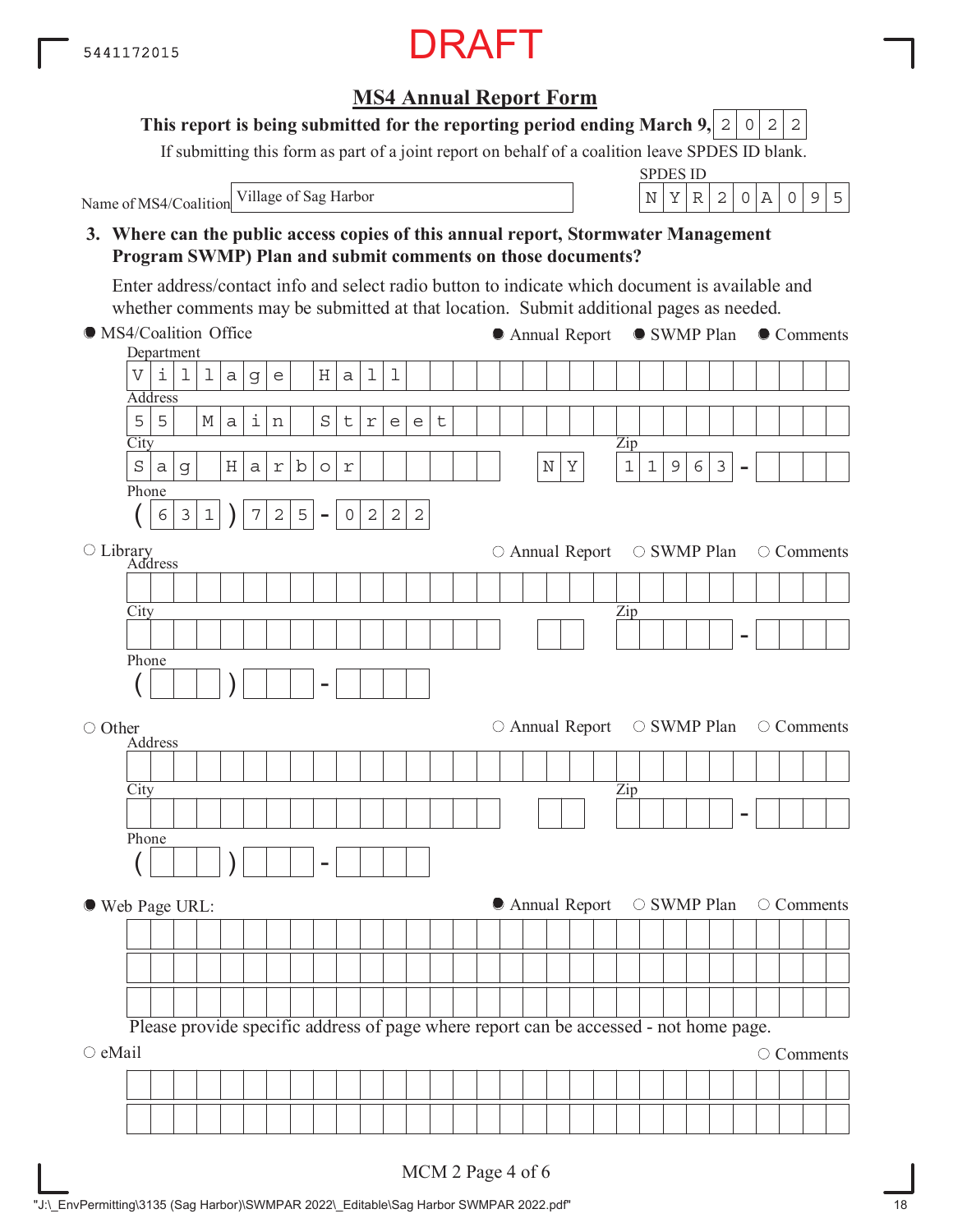## **5.a. Was an Annual Report public meeting held in this reporting period?** If Yes, what was the date of the meeting? If No, is one planned? **MS4 Annual Report Form** SPDES ID If submitting this form as part of a joint report on behalf of a coalition leave SPDES ID blank. Name of MS4/Coalition  $\circ$  Yes  $\bullet$  No  $/$   $/$   $/$  $\circ$  Yes  $\bullet$  No If submitting a report for single MS4, answer 5.a.. If submitting a joint report, answer 5.b.. **5.b. Was an Annual Report public meeting held for all MS4s contributing to this report during This report is being submitted for the reporting period ending March 9, 2 0 2 2 4.a. If this report was made available on the internet, what date was it posted?** Leave blank if this report was not posted on the internet. **4.b. For how many days was/will this report be posted?** Village of Sag Harbor  $\vert N \vert Y \vert R \vert 2 \vert 0 \vert A \vert 0 \vert 9 \vert 5$

| this reporting period?                                                                                 | $\circ$ Yes $\circ$ No       |  |
|--------------------------------------------------------------------------------------------------------|------------------------------|--|
| If No, is one planned for each?                                                                        | $\bigcirc$ Yes $\bigcirc$ No |  |
| 6. Were comments received during this reporting period?                                                | $\bigcirc$ Yes $\bigcirc$ No |  |
| If Yes, attach comments, responses and changes made to<br>SWMP in response to comments to this report. |                              |  |

MCM 2 Page 5 of 6 "J:\\_EnvPermitting\3135 (Sag Harbor)\SWMPAR 2022\\_Editable\Sag Harbor SWMPAR 2022.pdf" 19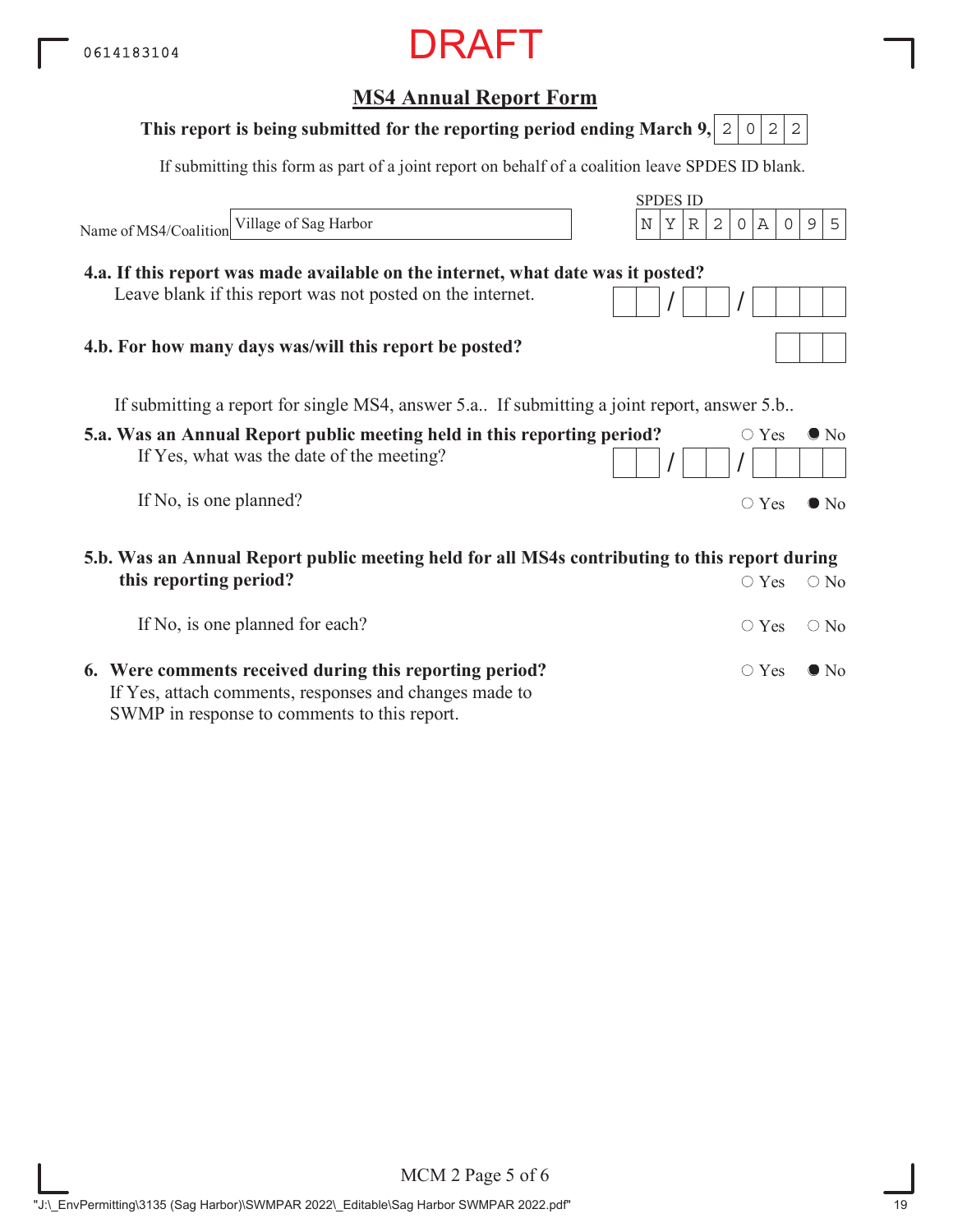## **MS4 Annual Report Form**

#### **This report is being submitted for the reporting period ending March 9, 2 0 2 2**

If submitting this form as part of a joint report on behalf of a coalition leave SPDES ID blank.

Name of MS4/Coalition Village of Sag Harbor

#### **7. Evaluating Progress Toward Measurable Goals MCM 2**

Use this page to report on your progress and project plans toward achieving measurable goals identified in your Stormwater Management Program Plan (SWMPP), including requirements in Part III.C.1. Submit additional pages as needed.

#### **A. Briefly summarize the Measurable Goal identified in the SWMPP in this reporting period.**

The Village Public Involvement and Participation program will incorporate stewardship activities that help to reduce pollutants of concern (i.e., the discharge of pathogens to Sag Harbor and Sag Harbor Cove) and encourage the general public, residents and businesses to become involved in stormwater management and environmental stewardship activities.

#### **B. Briefly summarize the observations that indicated the overall effectiveness of this Measurable Goal.**

The Village has chosen to evaluate the number of people attending community meetings as an indicator for measuring the overall effectiveness of the Village's compliance with the Public Involvement and Participation program requirements. There were no comments received from the public on the Village Stormwater Management Program this reporting period.

#### **C. How many times was this observation measured or evaluated in this reporting period?**

*(ex.: samples/participants/events)*

1

**D. Has your MS4 made progress toward this measurable goal during this reporting period?**

 $\bullet$  Yes  $\circ$  No

**E. Is your MS4 on schedule to meet the deadline set forth in the SWMPP?**

 $\bullet$  Yes  $\circ$  No

**F. Briefly summarize the stormwater activities planned to meet the goals of this MCM during the next reporting cycle (including an implementation schedule).**

The Village will continue evaluating the number of people attending community meetings as an indicator for measuring the overall effectiveness of the Village's compliance with the Public Involvement and Participation program requirements in the next reporting period. The Village will continue to encourage participation in these meetings in the next reporting cycle.

MCM 2 Page 6 of 6

|  | SPDES ID |  |  |  |  |
|--|----------|--|--|--|--|
|  |          |  |  |  |  |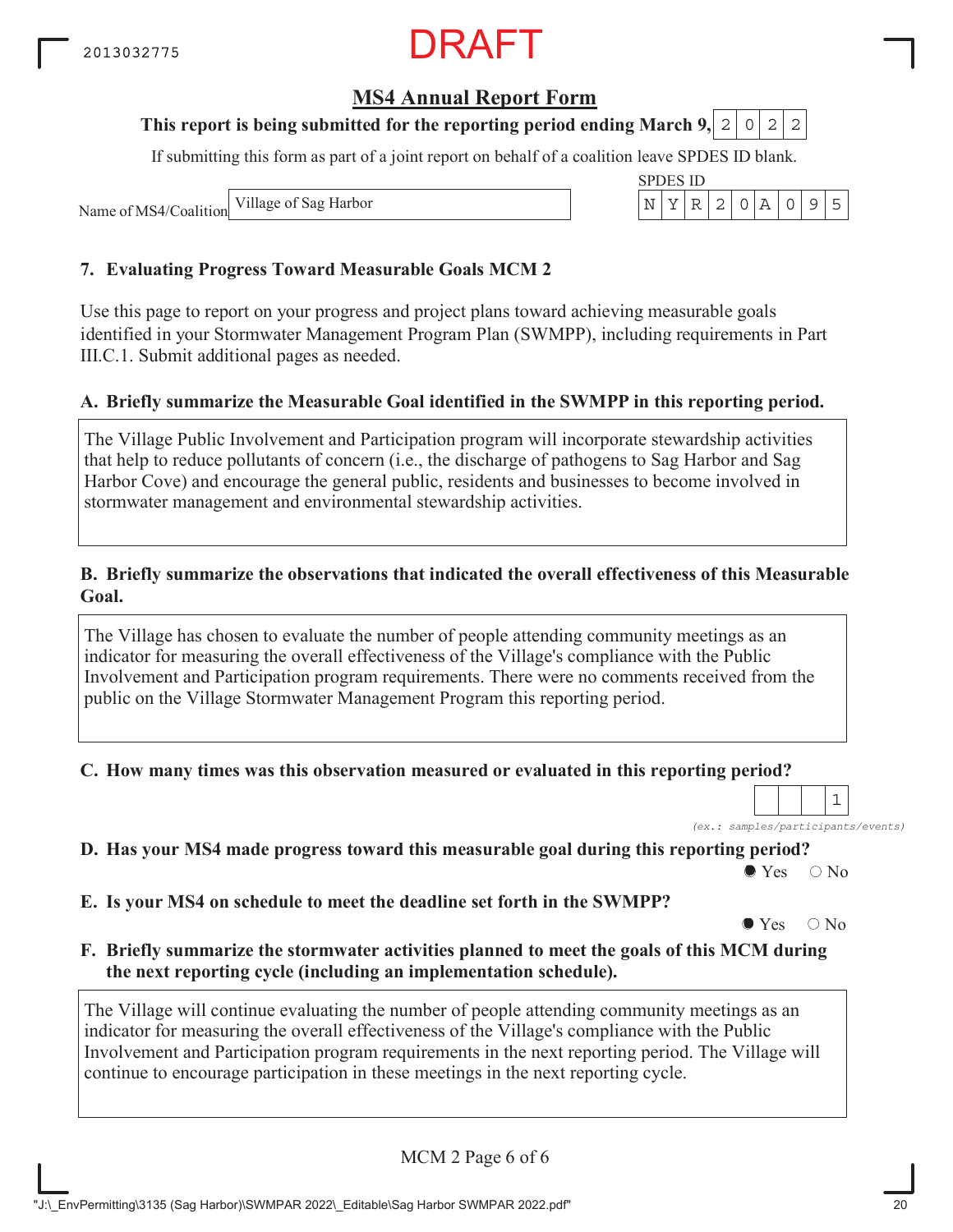## MCM 3 Page 1 of 4

## **MS4 Annual Report Form**

DRAFT

#### **This report is being submitted for the reporting period ending March 9,**  $0|2|2$

If submitting this form as part of a joint report on behalf of a coalition leave SPDES ID blank.

Name of MS4/Coalition

## **Minimum Control Measure 3. Illicit Discharge Detection and Elimination**

The information in this section is being reported (check one):

- $\bullet$  On behalf of an individual MS4
- On behalf of a coalition
	- How many MS4s contributed to this report?
- 1. Enter the number and approx. percent of outfalls map
- **2. How many of these outfalls have been screened for dry weather discharges during this reporting period (outfall reconnaissance inventory)?**
- **3.a.What types of generating sites/sewersheds were targeted for inspection during this reporting period?**

| ○ Auto Recyclers                                         | $\circ$ Landscaping (Irrigation)                                                                   |
|----------------------------------------------------------|----------------------------------------------------------------------------------------------------|
| <b>• Building Maintenance</b>                            | <b>•</b> Marinas                                                                                   |
| $\circ$ Churches                                         | $\circ$ Metal Plateing Operations                                                                  |
| $\circ$ Commercial Carwashes                             | O Outdoor Fluid Storage                                                                            |
| Commercial Laundry/Dry Cleaners                          | O Parking Lot Maintenance                                                                          |
| O Construction Vehicle Washouts                          | $\circ$ Printing                                                                                   |
| ○ Cross-Connections                                      | $\circ$ Residential Carwashing                                                                     |
| ○ Distribution Centers                                   | • Restaurants                                                                                      |
| O Food Processing Facilities                             | ○ Schools and Universities                                                                         |
| ○ Garbage Truck Washouts                                 | ○ Septic Maintenance                                                                               |
| $\circ$ Hospitals                                        | Swimming Pools                                                                                     |
| O Improper RV Waste Disposal                             | $\circ$ Vehicle Fueling                                                                            |
| ○ Industrial Process Water                               | ○ Vehicle Maint./Repair Shops                                                                      |
| Other:                                                   | $\bigcirc$ None                                                                                    |
| i<br>b<br>1<br>ı<br>Α<br>u<br>S<br>n<br>е<br>S<br>S<br>e | i<br>$\rm S$<br>$\mathsf t$<br>М<br>t<br>$\Upsilon$<br>a<br>n<br>e<br>$\rm s$<br>e<br>$\circ$<br>n |
| Sewersheds:<br>O                                         |                                                                                                    |
|                                                          |                                                                                                    |
|                                                          | MCM 3 Page 1 of 4                                                                                  |



7368169291



 $9 H$ 

| ped: |  |  |
|------|--|--|
|      |  |  |

0

 $1 \, | \, 0 \, | \, 0 \, | \, 0$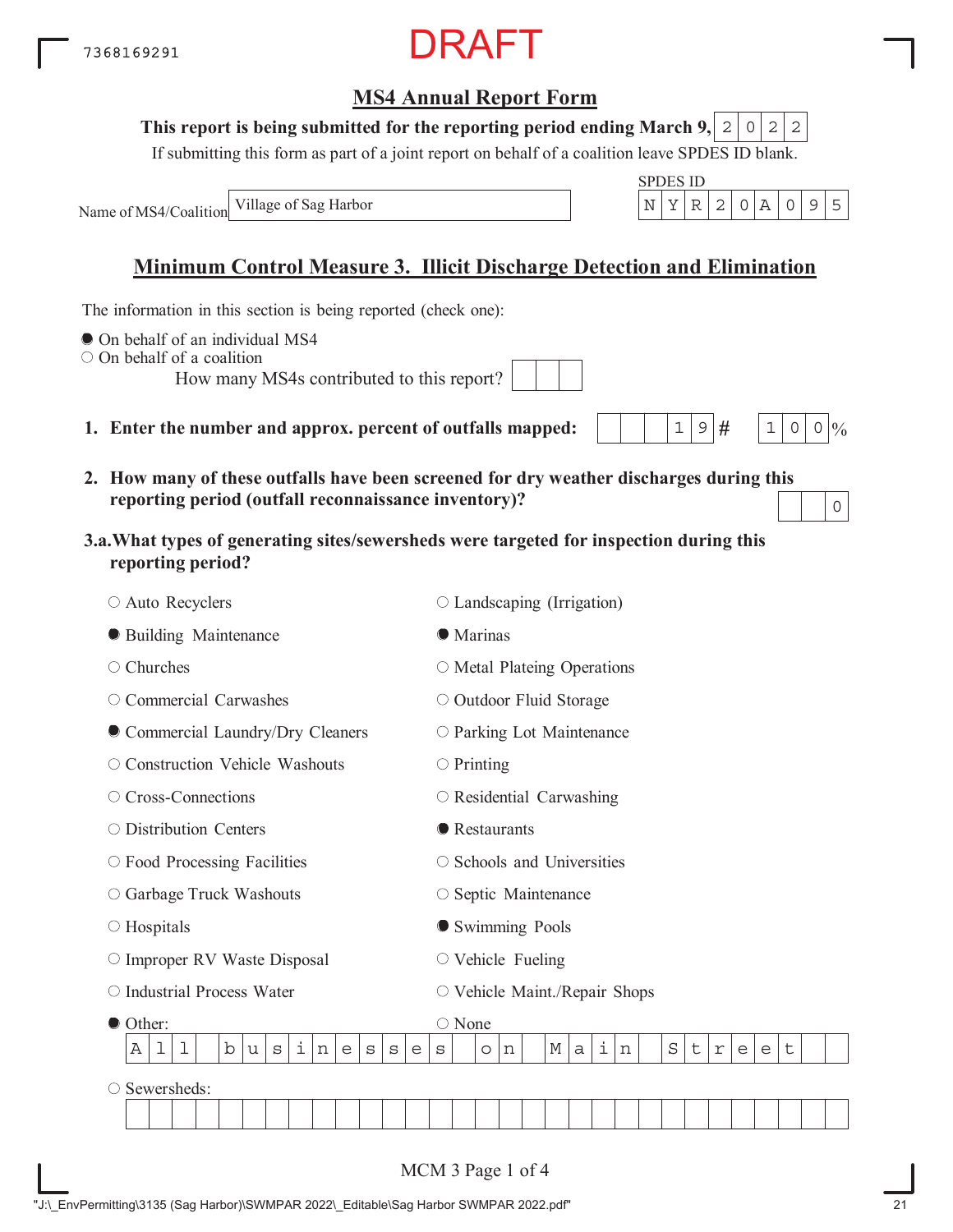#### This report is being submitted for the reporting period ending March 9,  $\mid$  2  $\mid$  0  $\mid$  2  $\mid$  2

If submitting this form as part of a joint report on behalf of a coalition leave SPDES ID blank.

|                                                | <b>SPDES ID</b>                                                                                       |
|------------------------------------------------|-------------------------------------------------------------------------------------------------------|
| Village of Sag Harbor<br>Name of MS4/Coalition | $\mathbb A$<br>5<br>N<br>Υ<br>2<br>$\mathcal{O}$<br>9<br>R<br>0                                       |
|                                                | 3.b. What types of illicit discharges have been found during this reporting period?                   |
| $\circ$ Broken Lines From Sanitary Sewer       | $\circ$ Industrial Connections                                                                        |
| Cross Connections                              | $\bigcirc$ Inflow/Infiltration                                                                        |
| $\circ$ Failing Septic Systems                 | $\circ$ Pump Station Failure                                                                          |
| Floor Drains Connected To Storm Sewers         | $\circ$ Sanitary Sewer Overflows                                                                      |
| $\circ$ Illegal Dumping                        | $\circ$ Straight Pipe Sewer Discharges                                                                |
| Other:<br>∩                                    | • None<br>4. How many illicit discharges/potential illegal connections have been detected during this |
| reporting period?                              | $\cap$                                                                                                |

- **5. How many illicit discharges have been confirmed during this reporting period?**
- **6. How many illicit discharges/illegal connections have been eliminated during this reporting period?** 0
- **7. Has the storm sewershed mapping been completed in this reporting period?** If No, approximately what percent was completed in this reporting period?
- **8. Is the above information available in GIS? Is this information available on the web?** If Yes, provide URL(s):

URL Please provide specific address of page where map(s) can be accessed - not home page.

| URL |  |  |  |  |  |  |  |  |  |  |  |  |  |  |  |
|-----|--|--|--|--|--|--|--|--|--|--|--|--|--|--|--|
|     |  |  |  |  |  |  |  |  |  |  |  |  |  |  |  |
|     |  |  |  |  |  |  |  |  |  |  |  |  |  |  |  |
|     |  |  |  |  |  |  |  |  |  |  |  |  |  |  |  |

 $\bullet$  Yes  $\circ$  No

 $\bullet$  Yes  $\circ$  No

 $\bigcirc$  Yes  $\bigcirc$  No

**%**

 $|0|$ 

0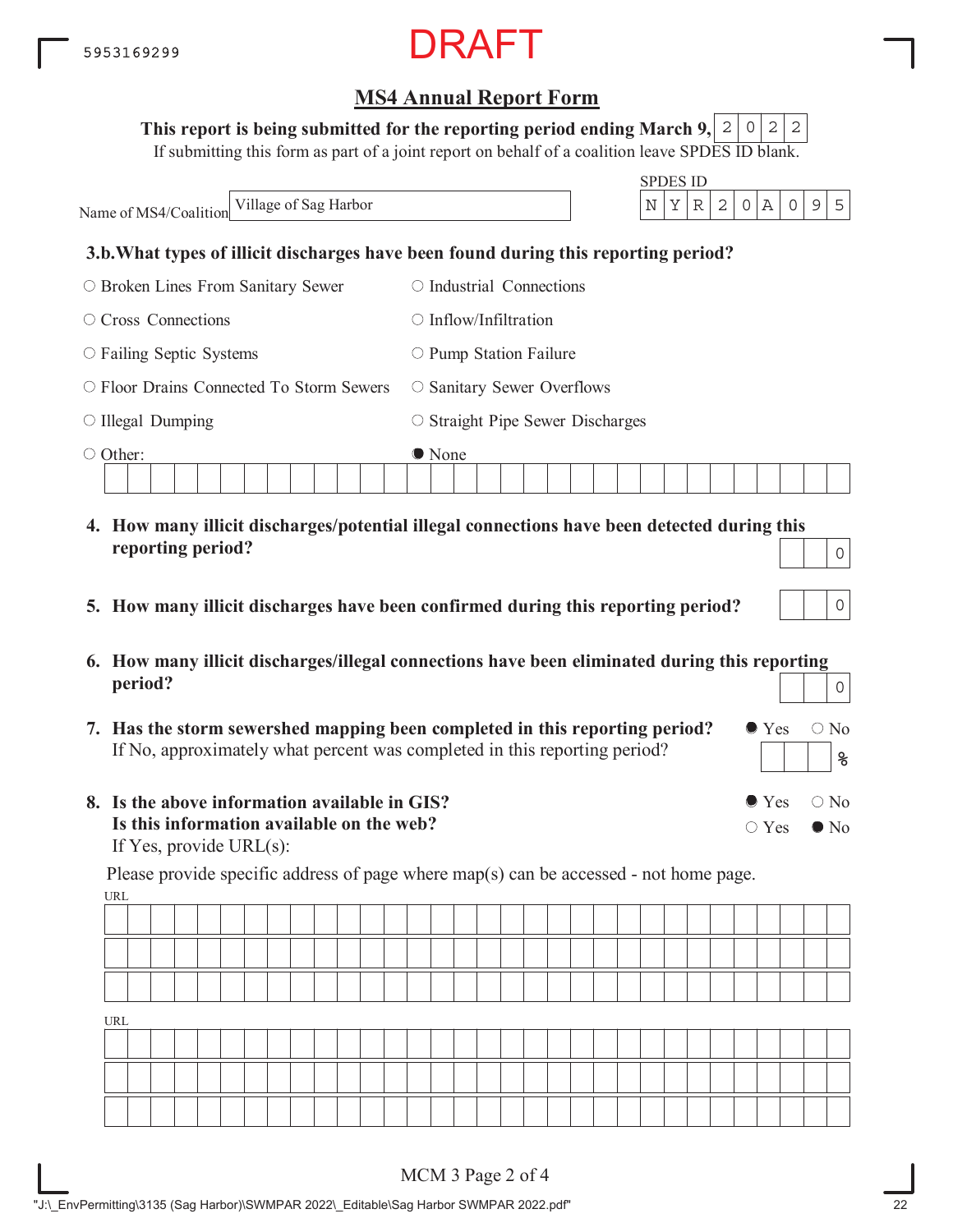

### This report is being submitted for the reporting period ending March 9,  $\mid$  2  $\mid$  0  $\mid$  2  $\mid$  2

If submitting this form as part of a joint report on behalf of a coalition leave SPDES ID blank.

Name of MS4/Coalition Village of Sag Harbor

| SPDES ID |  |      |                  |  |  |
|----------|--|------|------------------|--|--|
|          |  | I 2. | $\left( \right)$ |  |  |

#### **8. URL(s) con't.:**

**Please provide specific address of page where map(s) can be accessed - not home page**

| URL                                |  |  |  |  |  |  |  |  |  |  |  |  |  |  |  |  |
|------------------------------------|--|--|--|--|--|--|--|--|--|--|--|--|--|--|--|--|
|                                    |  |  |  |  |  |  |  |  |  |  |  |  |  |  |  |  |
|                                    |  |  |  |  |  |  |  |  |  |  |  |  |  |  |  |  |
|                                    |  |  |  |  |  |  |  |  |  |  |  |  |  |  |  |  |
| $\ensuremath{\text{URL}}\xspace$   |  |  |  |  |  |  |  |  |  |  |  |  |  |  |  |  |
|                                    |  |  |  |  |  |  |  |  |  |  |  |  |  |  |  |  |
|                                    |  |  |  |  |  |  |  |  |  |  |  |  |  |  |  |  |
|                                    |  |  |  |  |  |  |  |  |  |  |  |  |  |  |  |  |
| URL                                |  |  |  |  |  |  |  |  |  |  |  |  |  |  |  |  |
|                                    |  |  |  |  |  |  |  |  |  |  |  |  |  |  |  |  |
|                                    |  |  |  |  |  |  |  |  |  |  |  |  |  |  |  |  |
|                                    |  |  |  |  |  |  |  |  |  |  |  |  |  |  |  |  |
| $\ensuremath{\text{URL}}\xspace$   |  |  |  |  |  |  |  |  |  |  |  |  |  |  |  |  |
|                                    |  |  |  |  |  |  |  |  |  |  |  |  |  |  |  |  |
|                                    |  |  |  |  |  |  |  |  |  |  |  |  |  |  |  |  |
|                                    |  |  |  |  |  |  |  |  |  |  |  |  |  |  |  |  |
| $\ensuremath{\mathsf{URL}}\xspace$ |  |  |  |  |  |  |  |  |  |  |  |  |  |  |  |  |
|                                    |  |  |  |  |  |  |  |  |  |  |  |  |  |  |  |  |
|                                    |  |  |  |  |  |  |  |  |  |  |  |  |  |  |  |  |
|                                    |  |  |  |  |  |  |  |  |  |  |  |  |  |  |  |  |
|                                    |  |  |  |  |  |  |  |  |  |  |  |  |  |  |  |  |

- **9. Has an IDDE law been adopted for each traditional MS4 and/or have IDDE procedures been approved for all non-traditional MS4s contributing to this report?**  $\bullet$  Yes  $\circ$  No
- **10. If Yes, has every traditional MS4 contributing to this report certified that this law is equivalent to the NYS Model IDDE Law?**  $\bullet$  Yes  $\circ$  No  $\circ$  NT
- **11.What percent of staff in relevant positions and departments has received IDDE training? %**  $1|0|0$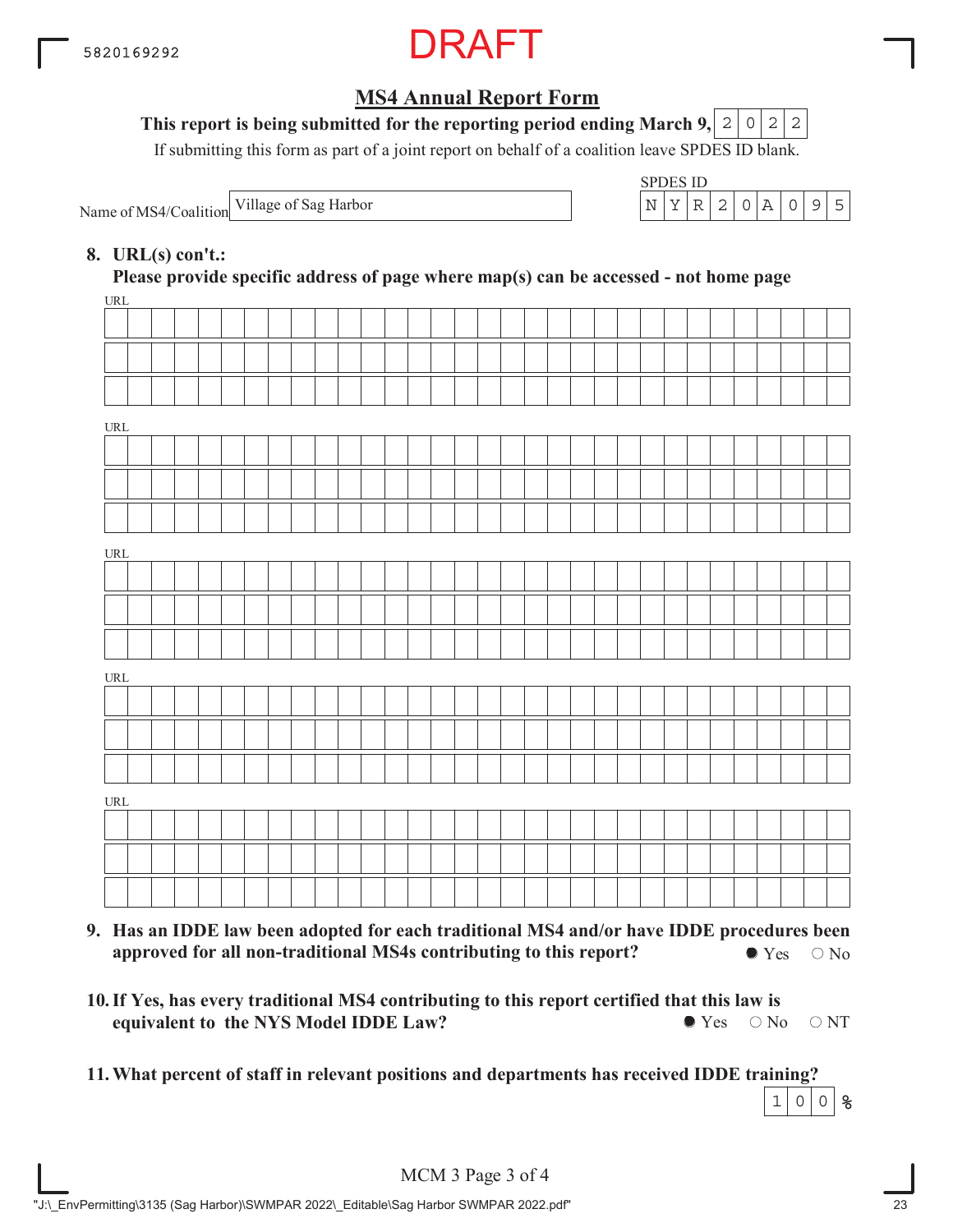## **MS4 Annual Report Form**

#### **This report is being submitted for the reporting period ending March 9, 2 0 2 2**

If submitting this form as part of a joint report on behalf of a coalition leave SPDES ID blank.

SPDES ID

Name of MS4/Coalition Village of Sag Harbor  $\vert N \vert Y \vert R \vert 2 \vert 0 \vert A \vert 0 \vert 9 \vert 5$ 

#### **12.Evaluating Progress Toward Measurable Goals MCM 3**

Use this page to report on your progress and project plans toward achieving measurable goals identified in your Stormwater Management Program Plan (SWMPP), including requirements in Part III.C.1. Submit additional pages as needed.

#### **A. Briefly summarize the Measurable Goal identified in the SWMPP in this reporting period.**

The Village Illicit Discharge Detection and Elimination program will focus on identifying, locating, eliminating, reducing and preventing illicit discharges to the Village municipal separate storm sewer system to the maximum extent practicable including the discharge of pathogens to Sag Harbor and Sag Harbor Cove.

#### **B. Briefly summarize the observations that indicated the overall effectiveness of this Measurable Goal.**

The Village has chosen to evaluate the number of illicit discharges confirmed as an indicator for measuring the overall effectiveness of the Village's compliance with the Illicit Discharge Detection and Elimination program requirements. There were no illicit discharges detected during this reporting period.

#### **C. How many times was this observation measured or evaluated in this reporting period?**

*(ex.: samples/participants/events)* 1

**D. Has your MS4 made progress toward this measurable goal during this reporting period?**

 $\bullet$  Yes  $\circ$  No

**E. Is your MS4 on schedule to meet the deadline set forth in the SWMPP?**

 $\bullet$  Yes  $\circ$  No

**F. Briefly summarize the stormwater activities planned to meet the goals of this MCM during the next reporting cycle (including an implementation schedule).**

The Village will continue following the written procedures in the CWP/USEPA Illicit Discharge Detection and Elimination: A Guidance Manual for Program Development and Technical Assessment. Illicit discharges will be investigated and eliminated according to the authority provided by the Village illicit discharge local law on a case-by-case basis.

MCM 3 Page 4 of 4

"J:\\_EnvPermitting\3135 (Sag Harbor)\SWMPAR 2022\\_Editable\Sag Harbor SWMPAR 2022.pdf" 24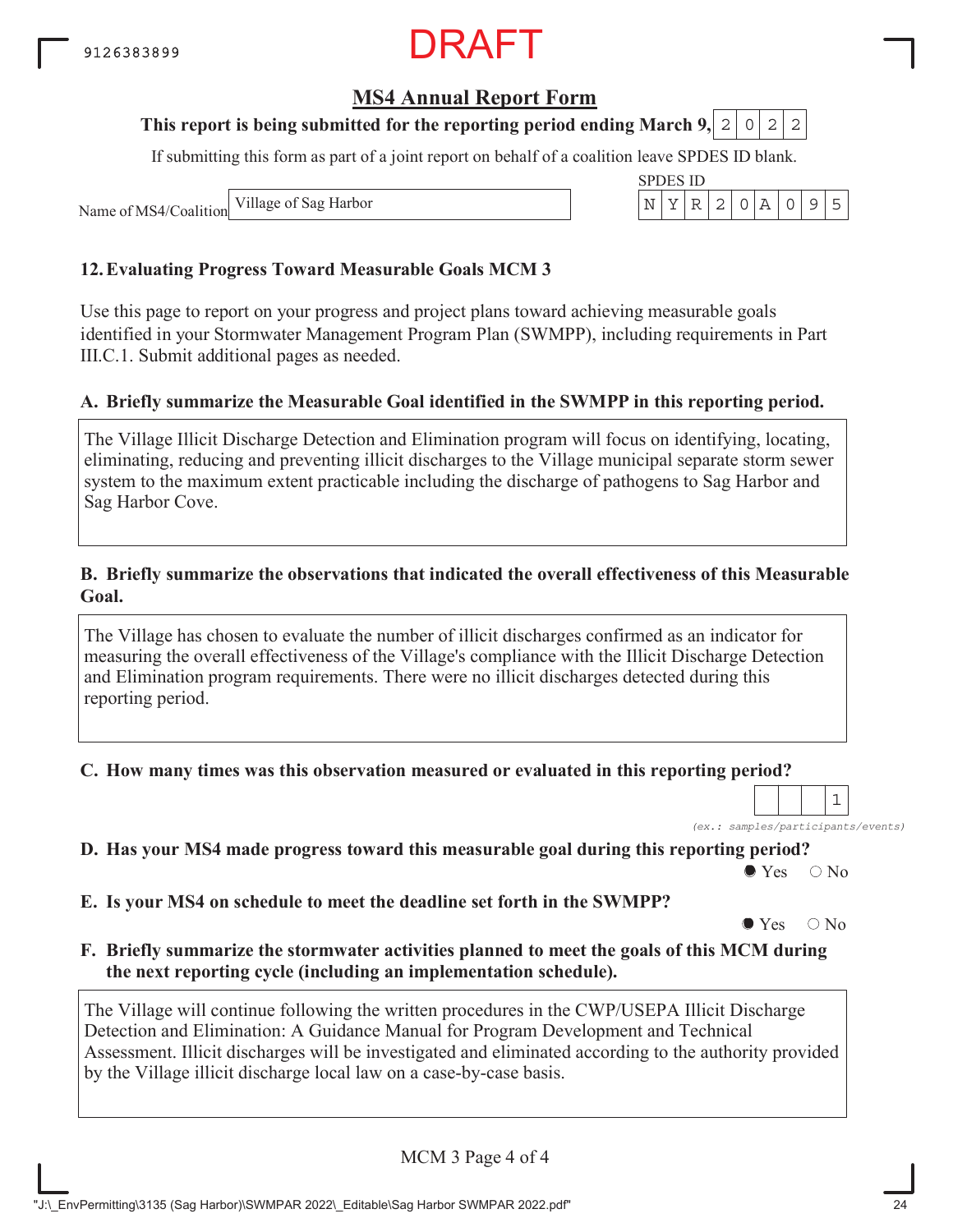### **MS4 Annual Report Form**

#### This report is being submitted for the reporting period ending March 9,  $|2|0|2|2$

If submitting this form as part of a joint report on behalf of a coalition leave SPDES ID blank.

Name of MS4/Coalition

SPDES ID Village of Sag Harbor  $\vert N \vert Y \vert R \vert 2 \vert 0 \vert A \vert 0 \vert 9 \vert 5$ 

## **Minimum Control Measures 4 and 5. Construction Site and Post-Construction Control**

The information in this section is being reported (check one):

- On behalf of an individual MS4
- On behalf of a coalition

How many MS4s contributed to this report?

- **1a.Has each MS4 contributing to this report adopted a law, ordinance or other regulatory mechanism that provides equivalent protection to the NYS SPDES General Permit for Stormwater Discharges from Construction Activities?**  $\bullet$  Yes  $\circ$  No
- **1b.Has each Town, City and/or Village contributing to this report documented that the law is equivalent to a NYSDEC Sample Local Law for Stormwater Management and Erosion and Sediment Control through either an attorney cerfification or using the NYSDEC Gap Analysis Workbook?**  $\bullet$  Yes  $\circ$  No  $\circ$  NT

If Yes, Towns, Cities and Villages provide date of equivalent NYS Sample Local Law.  $\bigcirc$  09/2004  $\bigcirc$  03/2006  $\bigcirc$  NT

- **2. Does your MS4/Coalition have a SWPPP review procedure in place?**  $\bullet$  Yes  $\circ$  No
- **3. How many Construction Stormwater Pollution Prevention Plans (SWPPPs) have been reviewed in this reporting period?**
- **4. Does your MS4/Coalition have a mechanism for receipt and consideration of public comments related to construction SWPPPs?**  $\bullet$  Yes  $\circ$  No  $\circ$  NT

If Yes, how many public comments were received during this reporting period?

**5. Does your MS4/Coalition provide education and training for contractors about the local SWPPP process?**  $\bullet$  Yes  $\circ$  No

0

0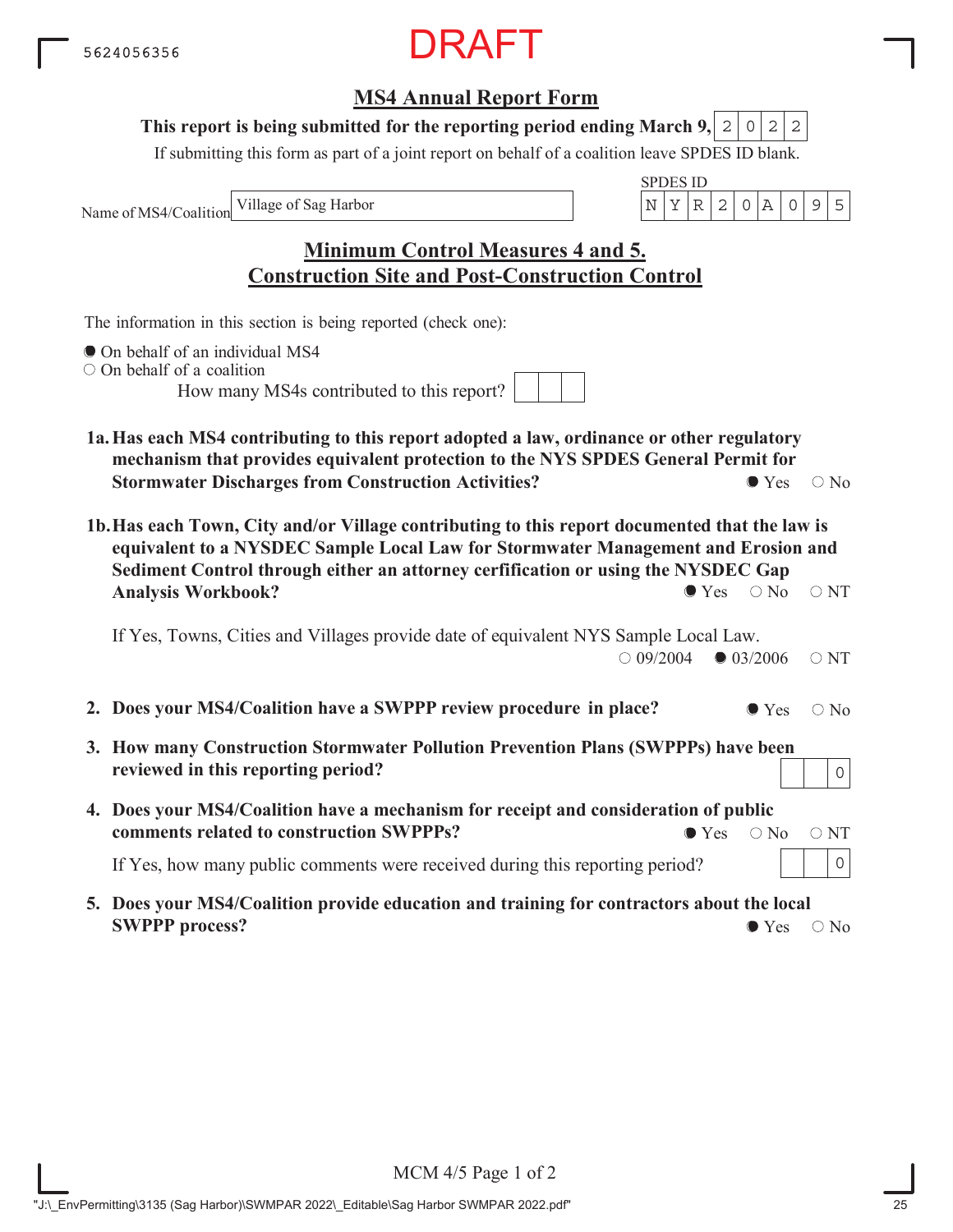**6. Identify which of the following types of enforcement actions you used during the reporting period for construction activities, indicate the number of actions, or note those for which you do not have authority:**

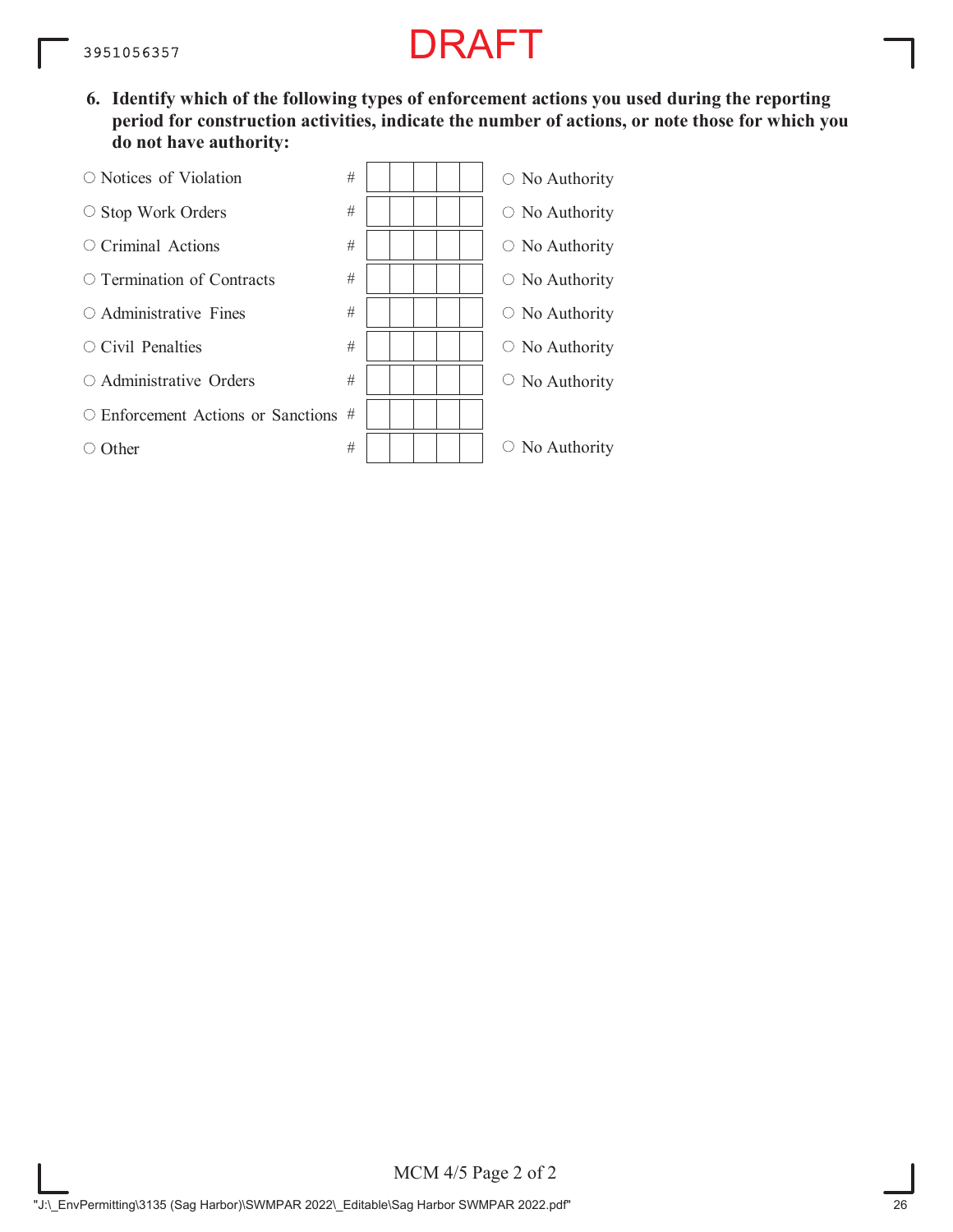

#### This report is being submitted for the reporting period ending March 9,  $|2|0|2|2$

If submitting this form as part of a joint report on behalf of a coalition leave SPDES ID blank.

Name of MS4/Coalition

SPDES ID Village of Sag Harbor  $\vert N \vert Y \vert R \vert 2 \vert 0 \vert A \vert 0 \vert 9 \vert 5$ 

 $0 | 0/6$ 

 $0 | 0/6$ 

## **Minimum Control Measure 4. Construction Site Stormwater Runoff Control**

The information in this section is being reported (check one):

 $\bullet$  On behalf of an individual MS4

 $\circ$  On behalf of a coalition

How many MS4s contributed to this report?

| MS4s contributed to this report? |  |  |  |  |
|----------------------------------|--|--|--|--|
|                                  |  |  |  |  |

- **1. How many construction projects have been authorized for disturbances of one acre or more during this reporting period?** 0
- **2. How many construction projects disturbing at least one acre were active in your jurisdiction during this reporting period?** 1
- 3. What percent of active construction sites were inspected during this reporting period?  $\,\circ$   $_{\rm NT}$
- **4. What percent of active construction sites were inspected more than once?**  $\circ$  NT
- **5. Do all inspectors working on behalf of the MS4s contributing to this report use the NYS Construction Stormwater Inspection Manual?**  $\bullet$  Yes  $\circ$  No  $\circ$  NT
- **6. Does your MS4/Coalition provide public access to Stormwater Pollution Prevention Plans (SWPPPs) of construction projects that are subject to MS4 review and approval?**  $\bullet$  Yes  $\circ$  No  $\circ$  NT

**If your MS4 is Non-Traditional, are SWPPPs of construction projects made available for public review?**  $\circ$  Yes  $\circ$  No

If Yes, use the following page to identify location(s) where SWPPPs can be accessed.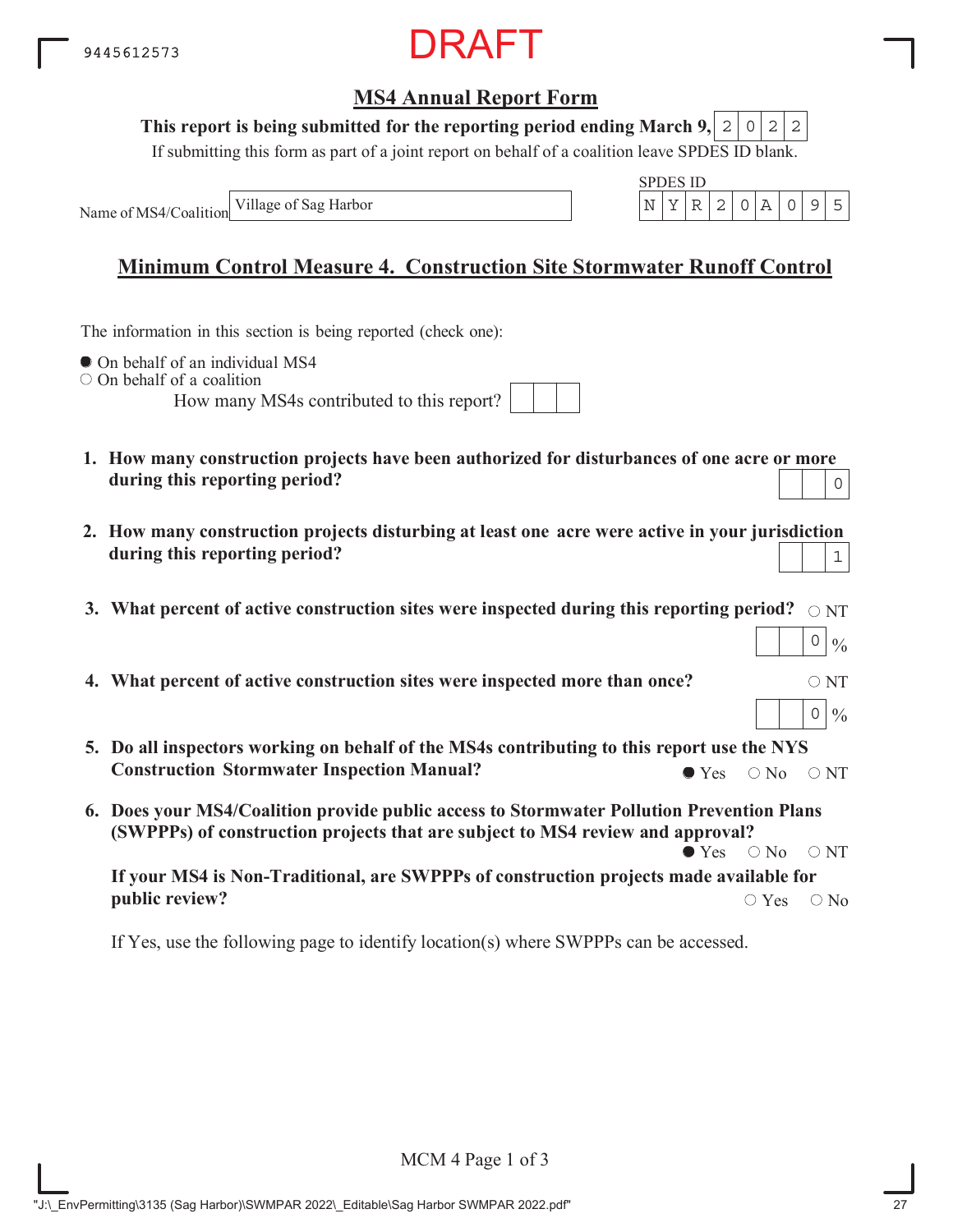

#### This report is being submitted for the reporting period ending March 9,  $|2|0|2|2$

If submitting this form as part of a joint report on behalf of a coalition leave SPDES ID blank.

Name of MS4/Coalition



#### **6. con't.:**

Submit additional pages as needed.

| • MS4/Coalition Office   |                           |                     |                |             |             |                    |                                   |                |                              |                |             |                                   |                                   |         |  |             |         |  |                |             |             |            |               |                          |                                                                               |  |
|--------------------------|---------------------------|---------------------|----------------|-------------|-------------|--------------------|-----------------------------------|----------------|------------------------------|----------------|-------------|-----------------------------------|-----------------------------------|---------|--|-------------|---------|--|----------------|-------------|-------------|------------|---------------|--------------------------|-------------------------------------------------------------------------------|--|
|                          |                           | Department          |                |             |             |                    |                                   |                |                              |                |             |                                   |                                   |         |  |             |         |  |                |             |             |            |               |                          |                                                                               |  |
|                          | $\boldsymbol{\mathrm{V}}$ | $\dot{\mathbbm{1}}$ | $\mathbf 1$    | $\mathbf 1$ | $\mathsf a$ | g                  | $\mathsf{e}% _{t}\left( t\right)$ |                | $\rm H$                      | $\mathsf a$    | $\mathbf 1$ | $\mathbf 1$                       |                                   |         |  |             |         |  |                |             |             |            |               |                          |                                                                               |  |
|                          |                           | Address             |                |             |             |                    |                                   |                |                              |                |             |                                   |                                   |         |  |             |         |  |                |             |             |            |               |                          |                                                                               |  |
|                          | 5                         | 5                   |                | $M \mid$    | $\rm{a}$    | $\dot{\mathtt{l}}$ | $\, {\rm n}$                      |                | $\rm S$                      | $\sf t$        | $\Upsilon$  | $\mathsf{e}% _{t}\left( t\right)$ | $\mathsf{e}% _{t}\left( t\right)$ | $\sf t$ |  |             |         |  |                |             |             |            |               |                          |                                                                               |  |
|                          | City                      |                     |                |             |             |                    |                                   |                |                              |                |             |                                   |                                   |         |  |             |         |  | $\mathbf{Zip}$ |             |             |            |               |                          |                                                                               |  |
|                          | $\rm S$                   | $\mbox{\tt a}$      | g              |             | Η           | $\mathsf a$        | $r \mid$                          | $\mathbf b$    | $\circ$                      | $\mathfrak{L}$ |             |                                   |                                   |         |  | $\mathbb N$ | $\rm Y$ |  | $\mathbf 1$    | $\mathbf 1$ | $\mathsf 9$ | $\epsilon$ | $\mathcal{E}$ | $\overline{\phantom{a}}$ |                                                                               |  |
|                          | Phone                     |                     |                |             |             |                    |                                   |                |                              |                |             |                                   |                                   |         |  |             |         |  |                |             |             |            |               |                          |                                                                               |  |
|                          |                           | $\epsilon$          | $\mathfrak{Z}$ | $\mathbf 1$ |             | $\boldsymbol{7}$   | $\sqrt{2}$                        | $\overline{5}$ | $\qquad \qquad \blacksquare$ | $\mathsf{O}$   | $\sqrt{2}$  | $\sqrt{2}$                        | $\sqrt{2}$                        |         |  |             |         |  |                |             |             |            |               |                          |                                                                               |  |
| $\bigcirc$ Library       |                           |                     |                |             |             |                    |                                   |                |                              |                |             |                                   |                                   |         |  |             |         |  |                |             |             |            |               |                          |                                                                               |  |
|                          |                           | Address             |                |             |             |                    |                                   |                |                              |                |             |                                   |                                   |         |  |             |         |  |                |             |             |            |               |                          |                                                                               |  |
|                          |                           |                     |                |             |             |                    |                                   |                |                              |                |             |                                   |                                   |         |  |             |         |  |                |             |             |            |               |                          |                                                                               |  |
|                          | City                      |                     |                |             |             |                    |                                   |                |                              |                |             |                                   |                                   |         |  |             |         |  | $\mathbf{Zip}$ |             |             |            |               |                          |                                                                               |  |
|                          |                           |                     |                |             |             |                    |                                   |                |                              |                |             |                                   |                                   |         |  |             |         |  |                |             |             |            |               |                          |                                                                               |  |
|                          | Phone                     |                     |                |             |             |                    |                                   |                |                              |                |             |                                   |                                   |         |  |             |         |  |                |             |             |            |               |                          |                                                                               |  |
|                          |                           |                     |                |             |             |                    |                                   |                | -                            |                |             |                                   |                                   |         |  |             |         |  |                |             |             |            |               |                          |                                                                               |  |
| ○ Other                  |                           |                     |                |             |             |                    |                                   |                |                              |                |             |                                   |                                   |         |  |             |         |  |                |             |             |            |               |                          |                                                                               |  |
|                          |                           | Address             |                |             |             |                    |                                   |                |                              |                |             |                                   |                                   |         |  |             |         |  |                |             |             |            |               |                          |                                                                               |  |
|                          |                           |                     |                |             |             |                    |                                   |                |                              |                |             |                                   |                                   |         |  |             |         |  |                |             |             |            |               |                          |                                                                               |  |
|                          | City                      |                     |                |             |             |                    |                                   |                |                              |                |             |                                   |                                   |         |  |             |         |  | $\mathbf{Zip}$ |             |             |            |               |                          |                                                                               |  |
|                          |                           |                     |                |             |             |                    |                                   |                |                              |                |             |                                   |                                   |         |  |             |         |  |                |             |             |            |               |                          |                                                                               |  |
|                          | Phone                     |                     |                |             |             |                    |                                   |                |                              |                |             |                                   |                                   |         |  |             |         |  |                |             |             |            |               |                          |                                                                               |  |
|                          |                           |                     |                |             |             |                    |                                   |                | $\overline{\phantom{0}}$     |                |             |                                   |                                   |         |  |             |         |  |                |             |             |            |               |                          |                                                                               |  |
|                          |                           |                     |                |             |             |                    |                                   |                |                              |                |             |                                   |                                   |         |  |             |         |  |                |             |             |            |               |                          |                                                                               |  |
| $\circ$ Web Page URL(s): | URL                       |                     |                |             |             |                    |                                   |                |                              |                |             |                                   |                                   |         |  |             |         |  |                |             |             |            |               |                          | Please provide specific address where SWPPPs can be accessed - not home page. |  |
|                          |                           |                     |                |             |             |                    |                                   |                |                              |                |             |                                   |                                   |         |  |             |         |  |                |             |             |            |               |                          |                                                                               |  |
|                          |                           |                     |                |             |             |                    |                                   |                |                              |                |             |                                   |                                   |         |  |             |         |  |                |             |             |            |               |                          |                                                                               |  |
|                          |                           |                     |                |             |             |                    |                                   |                |                              |                |             |                                   |                                   |         |  |             |         |  |                |             |             |            |               |                          |                                                                               |  |
|                          |                           |                     |                |             |             |                    |                                   |                |                              |                |             |                                   |                                   |         |  |             |         |  |                |             |             |            |               |                          |                                                                               |  |
|                          | URL                       |                     |                |             |             |                    |                                   |                |                              |                |             |                                   |                                   |         |  |             |         |  |                |             |             |            |               |                          |                                                                               |  |
|                          |                           |                     |                |             |             |                    |                                   |                |                              |                |             |                                   |                                   |         |  |             |         |  |                |             |             |            |               |                          |                                                                               |  |
|                          |                           |                     |                |             |             |                    |                                   |                |                              |                |             |                                   |                                   |         |  |             |         |  |                |             |             |            |               |                          |                                                                               |  |
|                          |                           |                     |                |             |             |                    |                                   |                |                              |                |             |                                   |                                   |         |  |             |         |  |                |             |             |            |               |                          |                                                                               |  |
|                          |                           |                     |                |             |             |                    |                                   |                |                              |                |             |                                   |                                   |         |  |             |         |  |                |             |             |            |               |                          |                                                                               |  |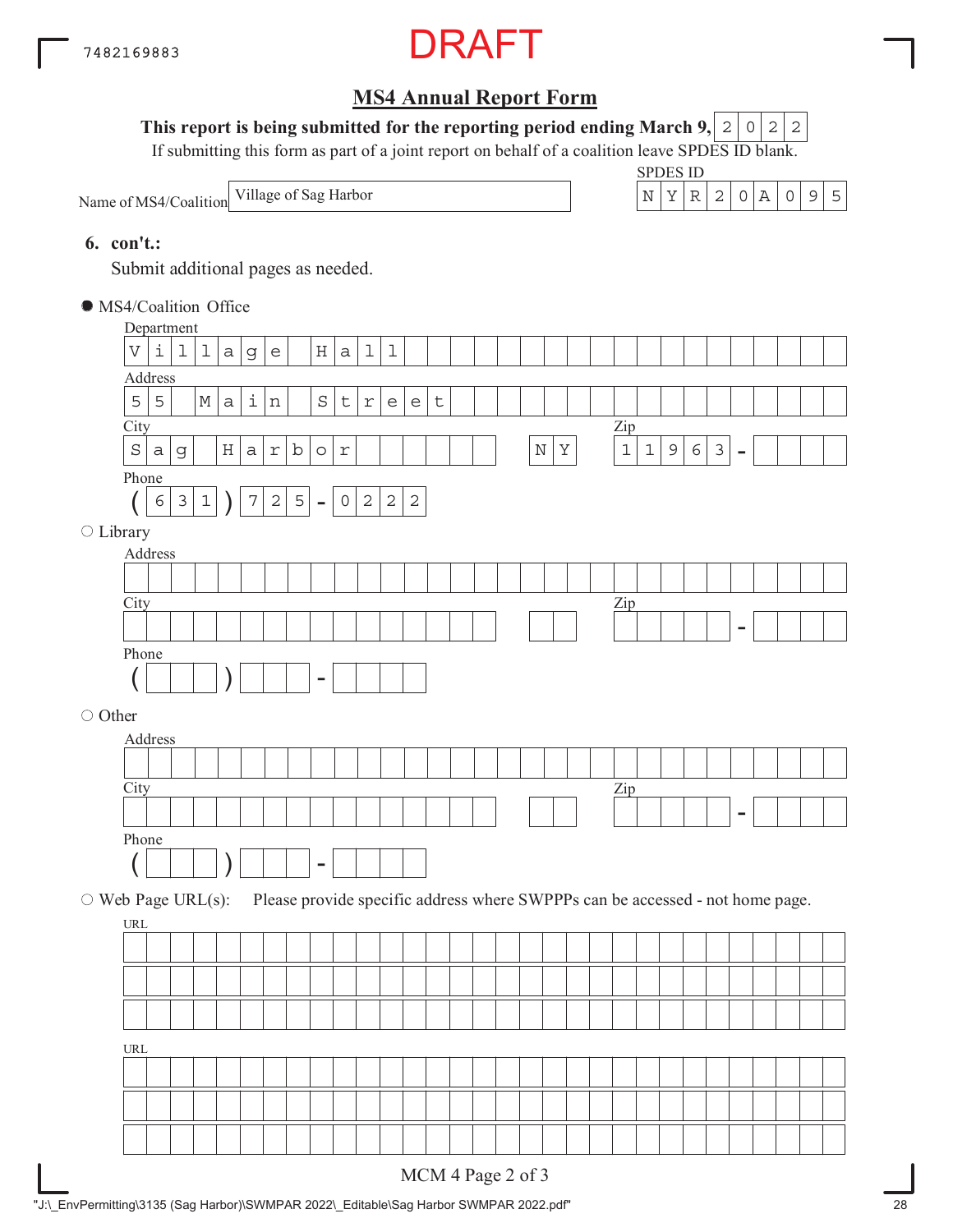### **MS4 Annual Report Form**

#### **This report is being submitted for the reporting period ending March 9, 2 0 2 2**

If submitting this form as part of a joint report on behalf of a coalition leave SPDES ID blank.

Name of MS4/Coalition Village of Sag Harbor

#### **7. Evaluating Progress Toward Measurable Goals MCM 4**

Use this page to report on your progress and project plans toward achieving measurable goals identified in your Stormwater Management Program Plan (SWMPP), including requirements in Part III.C.1. Submit additional pages as needed.

#### **A. Briefly summarize the Measurable Goal identified in the SWMPP in this reporting period.**

The Village Construction Site Stormwater Runoff Control program will provide equivalent protection to the NYS DEC SPDES General Permit for Stormwater Discharges from Construction Activity. This includes reviewing SWPPPs submitted to the Village for projects disturbing an acre or greater of land. The review process will take note of the potential for discharges of pathogens to Sag Harbor and Sag Harbor Cove.

#### **B. Briefly summarize the observations that indicated the overall effectiveness of this Measurable Goal.**

The threshold for a SPDES General Permit for Stormwater Discharges from Construction Activity is rarely met within the Village due to the Village's zoning. The Village has chosen to evaluate the percent of SWPPPs reviewed as an indicator for measuring the overall effectiveness of the Village's compliance with the Construction Site Stormwater Runoff program requirements. The Village will review and comment on SWPPPs submitted to the Village as they are submitted.

#### **C. How many times was this observation measured or evaluated in this reporting period?**

*(ex.: samples/participants/events)* 1

**D. Has your MS4 made progress toward this measurable goal during this reporting period?**

 $\bullet$  Yes  $\circ$  No

**E. Is your MS4 on schedule to meet the deadline set forth in the SWMPP?**

 $\bullet$  Yes  $\circ$  No

**F. Briefly summarize the stormwater activities planned to meet the goals of this MCM during the next reporting cycle (including an implementation schedule).**

The Village plans to continue evaluating the percent of SWPPPs reviewed as an indicator for measuring the overall effectiveness of the Village's compliance with the Construction Site Stormwater Runoff program requirements in the next reporting cycle. The Village will review SWPPPs if and when they are submitted for Village comment and approval.

MCM 4 Page 3 of 3

| SPDES ID |  |  |  |  |
|----------|--|--|--|--|
|          |  |  |  |  |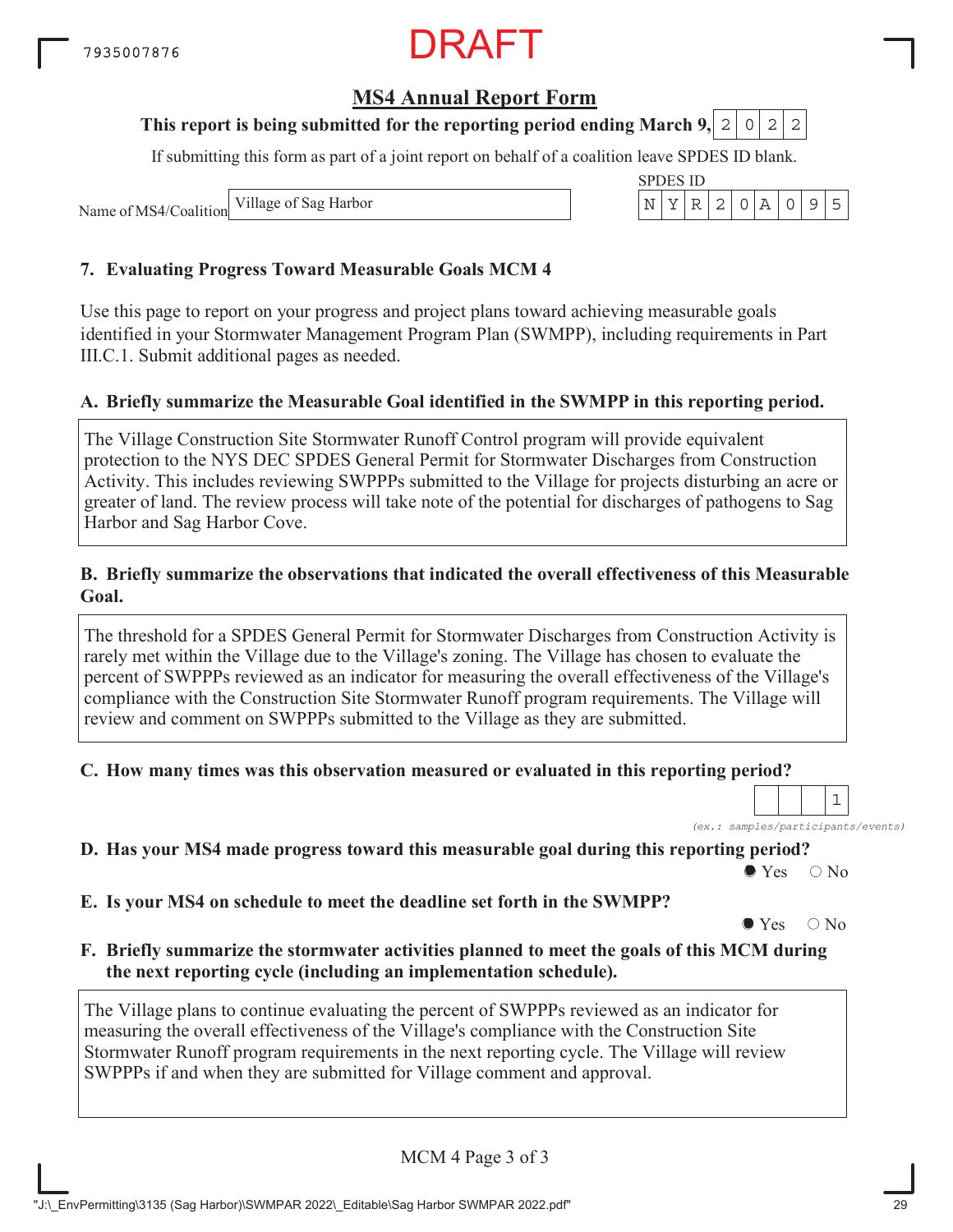### **MS4 Annual Report Form**

#### **This report is being submitted for the reporting period ending March 9,**  $2|0|2|2$

If submitting this form as part of a joint report on behalf of a coalition leave SPDES ID blank.

Name of MS4/Coalition Village of Sag Harbor

| PU | ш<br>÷ |  |  |  |
|----|--------|--|--|--|
|    |        |  |  |  |

## **Minimum Control Measure 5. Post-Construction Stormwater Management**

The information in this section is being reported (check one):

 $\bullet$  On behalf of an individual MS4

On behalf of a coalition

How many MS4s contributed to this report?

**1. How many and what type of post-construction stormwater management practices has your MS4/Coalition inventoried, inspected and maintained in this reporting period?**

|                         | #<br><b>Inventoried</b> | #<br><b>Inspections</b> | $#$ Times<br><b>Maintained</b> |
|-------------------------|-------------------------|-------------------------|--------------------------------|
| • Alternative Practices | 2                       | 1<br>0<br>0             | 1                              |
| • Filter Systems        | 0                       | 0                       | 0                              |
| • Infiltration Basins   | $\Omega$                | 0                       | $\Omega$                       |
| • Open Channels         | $\Omega$                | $\Omega$                | $\Omega$                       |
| • Ponds                 | $\Omega$                | 0                       | ∩                              |
| • Wetlands              | $\Omega$                | 0                       | $\Omega$                       |
| • Other                 | 7                       | Da j                    | 4                              |

- **2. Do you use an electronic tool (e.g. GIS, database, spreadsheet) to track post-construction BMPs, inspections and maintanance?**  $\bigcirc$  Yes  $\bigcirc$  No  $\bigcirc$  Yes  $\bigcirc$  No
- **3. What types of non-structural practices have been used to implement Low Impact Development/Better Site Design/Green Infrastructure principles?**
- Building Codes O Municipal Comprehensive Plans

 $\circ$  Overlay Districts O Open Space Preservation Program

- Zoning Local Law or Ordinance
- None  $\circ$  Land Use Regulation/Zoning
- Watershed Plans O Other Comprehensive Plan

O Other:

| -------- |  |  |  |  |  |  |  |  |  |  |  |  |  |  |  |
|----------|--|--|--|--|--|--|--|--|--|--|--|--|--|--|--|
|          |  |  |  |  |  |  |  |  |  |  |  |  |  |  |  |
|          |  |  |  |  |  |  |  |  |  |  |  |  |  |  |  |
|          |  |  |  |  |  |  |  |  |  |  |  |  |  |  |  |
|          |  |  |  |  |  |  |  |  |  |  |  |  |  |  |  |
|          |  |  |  |  |  |  |  |  |  |  |  |  |  |  |  |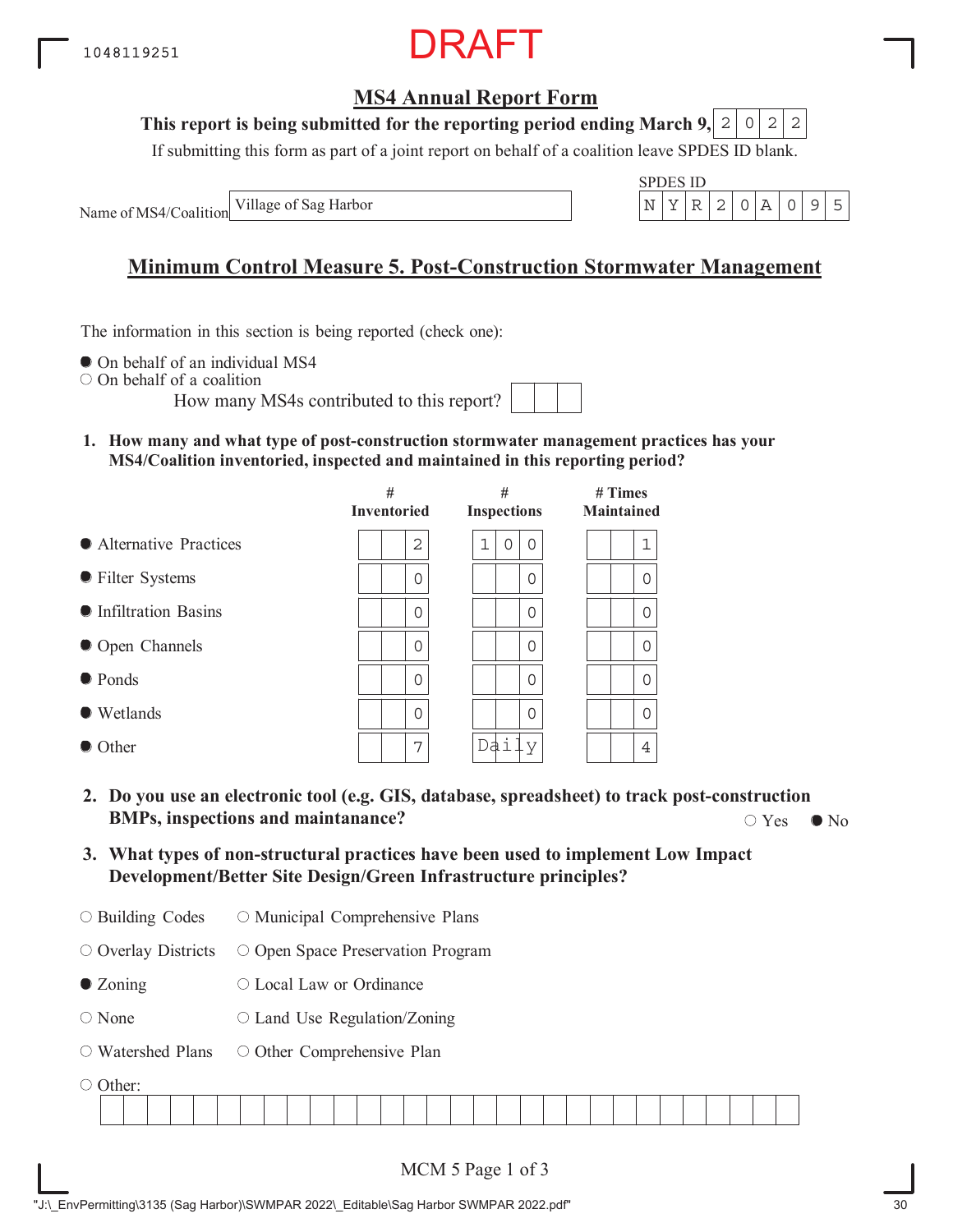### **MS4 Annual Report Form**

#### **This report is being submitted for the reporting period ending March 9,**  $2|0|2|2$

If submitting this form as part of a joint report on behalf of a coalition leave SPDES ID blank.

Name of MS4/Coalition Village of Sag Harbor  $\vert N \vert Y \vert R \vert 2 \vert 0 \vert A \vert 0 \vert 9 \vert 5$ 

**4a. Are the MS4s contributing to this report involved in a regional/watershed wide planning effort?**

 $\bigcirc$  Yes  $\bigcirc$  No

SPDES ID

**4b. Does the MS4 have a banking and credit system for stormwater management practices?**

 $\circ$  Yes  $\bullet$  No

 $\frac{0}{0}$ 

- **4c. Do the SWMP Plans for each MS4 contributing to this report include a protocol for evaluation and approval of banking and credit of alternative siting of a stormwater management practice?**  $\circ$  Yes  $\bullet$  No
- **4d. How many stormwater management practices have been implemented as part of this system in this reporting period?** 0
- **5. What percent of municipal officials/MS4 staff responsible for program implementation attended training on Low Impace Development (LID), Better Site Design (BSD) and other Green ImpactInfrastructure principles in this reporting period?**  $1|0|0$

MCM 5 Page 2 of 3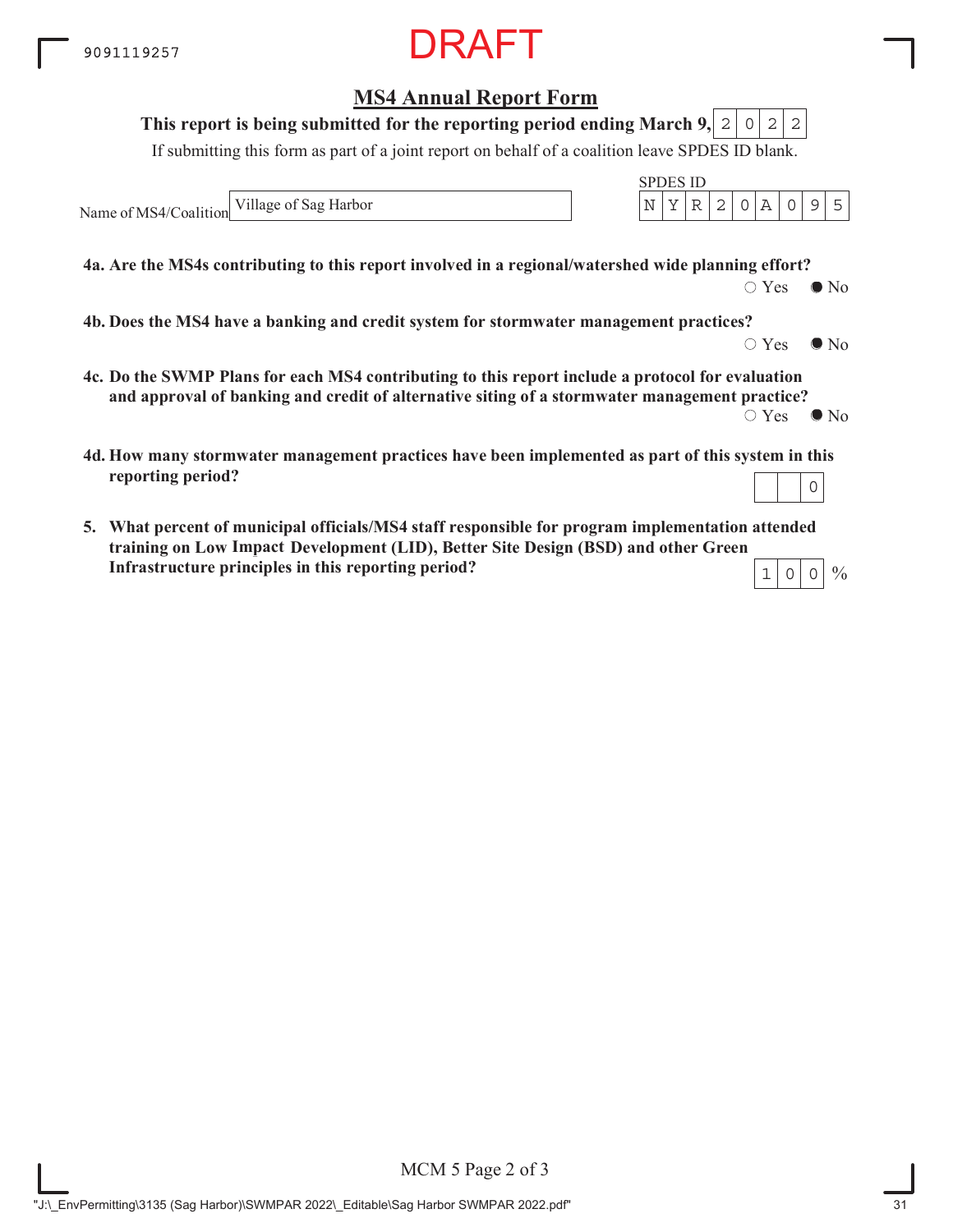## RAFT

#### **MS4 Annual Report Form**

#### **This report is being submitted for the reporting period ending March 9, 2 0 2 2**

If submitting this form as part of a joint report on behalf of a coalition leave SPDES ID blank.

SPDES ID

Name of MS4/Coalition Village of Sag Harbor  $\vert N \vert Y \vert R \vert 2 \vert 0 \vert A \vert 0 \vert 9 \vert 5$ 

#### **6. Evaluating Progress Toward Measurable Goals MCM 5**

Use this page to report on your progress and project plans toward achieving measurable goals identified in your Stormwater Management Program Plan (SWMPP), including requirements in Part III.C.1. Submit additional pages as needed.

#### **A. Briefly summarize the Measurable Goal identified in the SWMPP in this reporting period.**

The Village Post-Construction Stormwater Management program will address stormwater runoff from regulated (i.e., land disturbances of an acre or greater) new development and redevelopment projects to the Village's municipal separate storm sewer system.

#### **B. Briefly summarize the observations that indicated the overall effectiveness of this Measurable Goal.**

The threshold for a SPDES General Permit for Stormwater Discharges from Construction Activity is rarely met within the Village due to the Village's zoning. The Village added six new BMPs to the inventory this reporting period.

**C. How many times was this observation measured or evaluated in this reporting period?**

*(ex.: samples/participants/events)* 1

**D. Has your MS4 made progress toward this measurable goal during this reporting period?**

 $\bullet$  Yes  $\circ$  No

**E. Is your MS4 on schedule to meet the deadline set forth in the SWMPP?**

 $\bullet$  Yes  $\circ$  No

**F. Briefly summarize the stormwater activities planned to meet the goals of this MCM during the next reporting cycle (including an implementation schedule).**

The Village plans to continue evaluating the number of stormwater BMPs inventoried as an indicator for measuring the overall effectiveness of the Village's compliance with the Post-Construction Stormwater Management program requirements in the next reporting cycle. The Village will add BMPs to the inventory as necessary in the next reporting cycle.

MCM 5 Page 3 of 3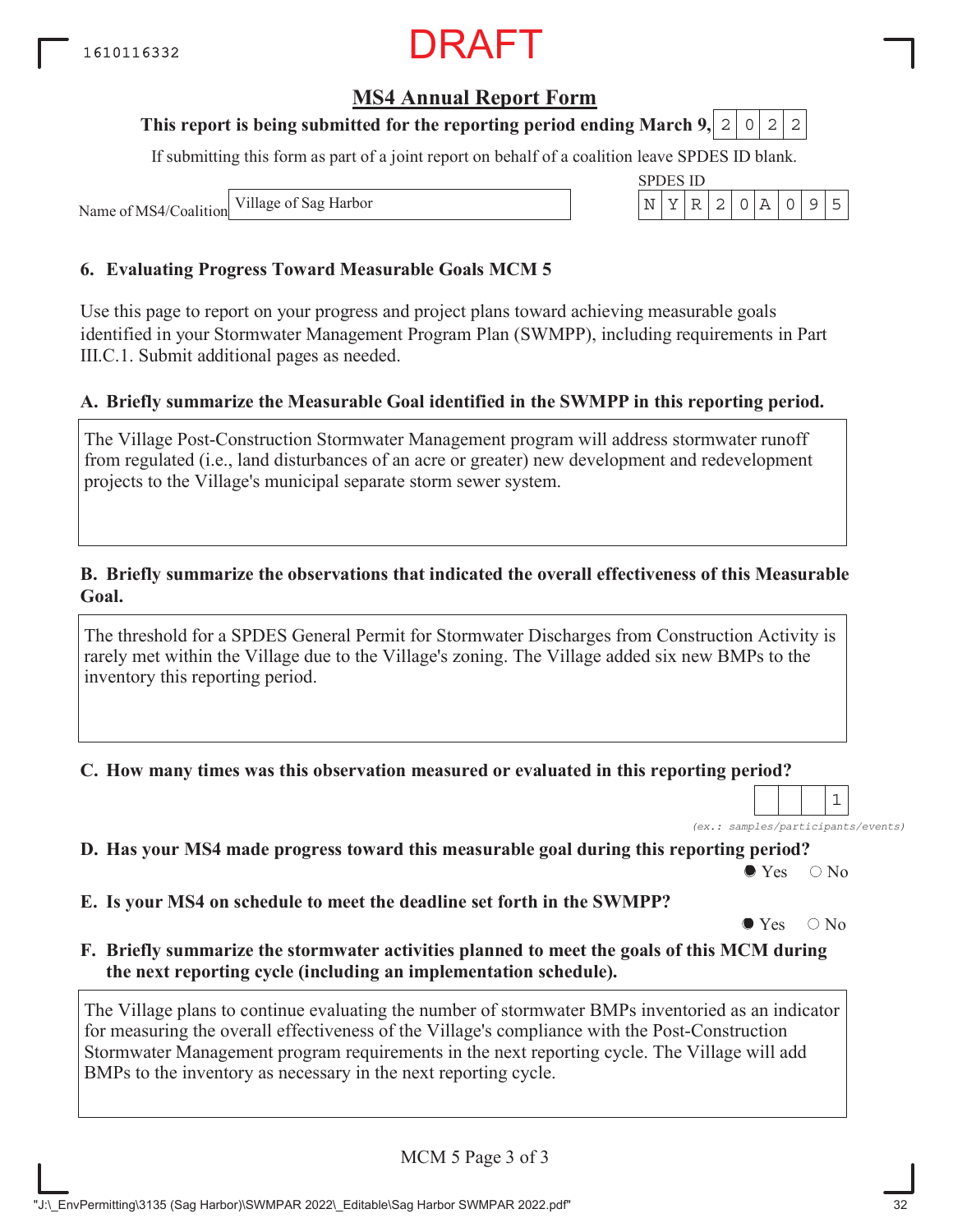

#### **This report is being submitted for the reporting period ending March 9,**  $2|0|2|2$

If submitting this form as part of a joint report on behalf of a coalition leave SPDES ID blank.

Name of MS4/Coalition



### **Minimum Control Measure 6. Stormwater Management for Municipal Operations**

The information in this section is being reported (check one):

 $\bullet$  On behalf of an individual MS4

On behalf of a coalition

How many MS4s contributed to this report?



**1. Choose/list each municipal operation/facility that contributes or may potentially contribute Pollutants of Concern to the MS4 system. For each operation/facility indicate whether the operation/facility has been addressed in the MS4's/Coalition's Stormwater Management Program(SWMP) Plan and whether a self-assessment has been performed during the reporting period. A self-assessment is performed to: 1) determine the sources of pollutants potentially generated by the permittee's operations and facilities; 2) evaluate the effectiveness of existing programs and 3) identify the municipal operations and facilities that will be addressed by the pollution prevention and good housekeeping program, if it's not done already.**

|                                                 |                           |                                                | <b>Self-Assessment</b>             |               |
|-------------------------------------------------|---------------------------|------------------------------------------------|------------------------------------|---------------|
|                                                 |                           |                                                | <b>Operation/Activity/Facility</b> |               |
|                                                 |                           |                                                | performed within the past 3        |               |
| <b>Operation/Activity/Facility</b>              | <b>Addressed in SWMP?</b> |                                                | <u>vears?</u>                      |               |
|                                                 |                           |                                                |                                    | $\bigcirc$ No |
|                                                 |                           |                                                |                                    | $\bullet$ No  |
|                                                 |                           |                                                |                                    | $\circ$ No    |
|                                                 |                           |                                                |                                    | $\bigcirc$ No |
|                                                 |                           |                                                |                                    | $\bigcirc$ No |
| New Municipal Construction and Land Disturbance | $\bullet$ Yes             |                                                | $\circ$ No $\ldots$ $\bullet$ Yes  | $\circ$ No    |
|                                                 | $\bullet$ Yes             |                                                | $\circ$ No $\ldots$ $\bullet$ Yes  | $\circ$ No    |
|                                                 | $\bullet$ Yes             | $\circ$ No $\ldots$ $\ldots$ $\ldots$ $\ldots$ | $\bullet$ Yes                      | $\circ$ No    |
|                                                 |                           |                                                | $\bullet$ Yes                      | $\bigcirc$ No |
|                                                 |                           | $\circ$ No $\ldots$ $\ldots$ $\ldots$ $\ldots$ | $\bullet$ Yes                      | $\bigcirc$ No |
|                                                 | $\bullet$ Yes             |                                                | $\bullet$ Yes                      | $\circ$ No    |
|                                                 |                           | $\circ$ No $\ldots$                            | $\bullet$ Yes                      | $\bigcirc$ No |
|                                                 |                           |                                                | $\circ$ No $\ldots$ $\bullet$ Yes  | $\circ$ No    |
|                                                 | $\bullet$ Yes             | $\circ$ No $\ldots$                            | $\bullet$ Yes                      | $\bigcirc$ No |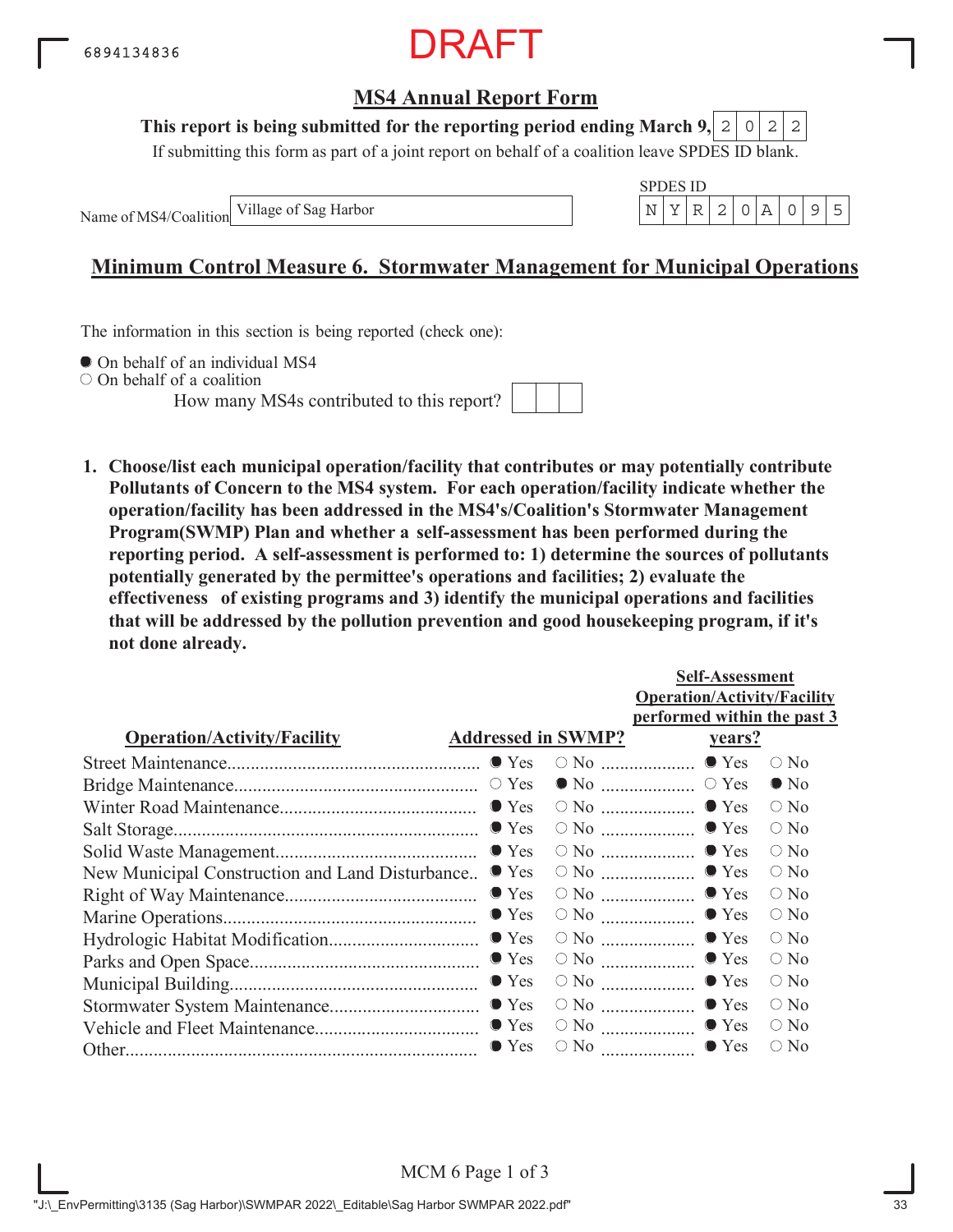RAFT

### This report is being submitted for the reporting period ending March 9,  $\mid 2 \mid 0 \mid 2 \mid 2$

If submitting this form as part of a joint report on behalf of a coalition leave SPDES ID blank.

Name of MS4/Coalition Village of Sag Harbor  $N = \begin{bmatrix} N & Y & R & 2 & 0 & A & 0 & 9 & 5 \end{bmatrix}$ 

#### **2. Provide the following information about municipal operations good housekeeping programs:**

| ● Parking Lots Swept (Number of acres X Number of times swept)                                                                                 | $#$ Acres |  |   | 6 | $\Omega$    |
|------------------------------------------------------------------------------------------------------------------------------------------------|-----------|--|---|---|-------------|
| • Streets Swept (Number of miles X Number of times swept)                                                                                      | $#$ Miles |  | 3 | 5 | $\Omega$    |
| • Catch Basins Inspected and Cleaned Where Necessary                                                                                           | #         |  |   | 0 | $\Omega$    |
| ● Post Construction Control Stormwater Management Practices<br>Inspected and Cleaned Where Necessary                                           | #         |  |   |   | $\mathsf 9$ |
| ● Phosphorus Applied In Chemical Fertilizer                                                                                                    | #Lbs.     |  |   |   | $\Omega$    |
| • Nitrogen Applied In Chemical Fertilizer                                                                                                      | #Lbs.     |  |   |   | $\Omega$    |
| ● Pesticide/Herbicide Applied<br>(Number of acres to which pesticide/herbicide was applied X Number of<br>times applied to the nearest tenth.) | $#$ Acres |  |   | 0 | 0           |
| 3. How many stormwater management trainings have been provided to municipal employees                                                          |           |  |   |   |             |
| during this reporting period?                                                                                                                  |           |  |   |   | $\mathbf 1$ |

- **4. What was the date of the last training?**
- **5. How many municipal employees have been trained in this reporting period?**
- **6. What percent of municipal employees in relevant positions and departments receive stormwater management training?**  $1|0|0|\%$



 $\top$ 

 $\top$ П ┯ ┱ # Acres

 $2|1$ 

 $0|5|/|2|1|/|2|0|2|1$ 

2